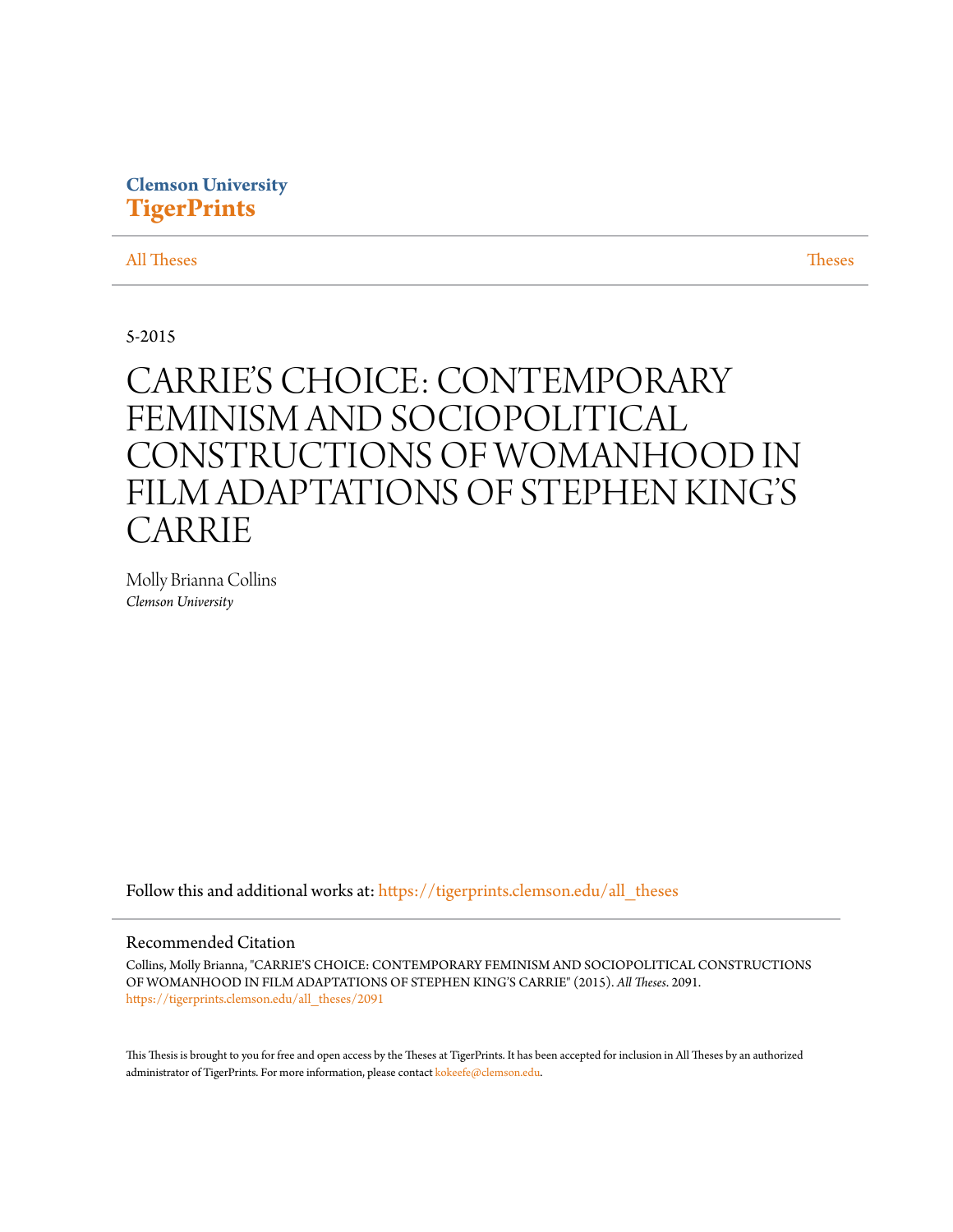# *CARRIE'S* CHOICE: CONTEMPORARY FEMINISM AND SOCIOPOLITICAL CONSTRUCTIONS OF WOMANHOOD IN FILM ADAPTATIONS OF STEPHEN KING'S *CARRIE*

A Thesis Presented to the Graduate School of Clemson University

In Partial Fulfillment of the Requirements for the Degree Master of Arts English

> by Molly Brianna Collins May 2015

Accepted by: Dr. Erin Goss, Committee Chair Dr. Sean Morey Dr. Travers Scott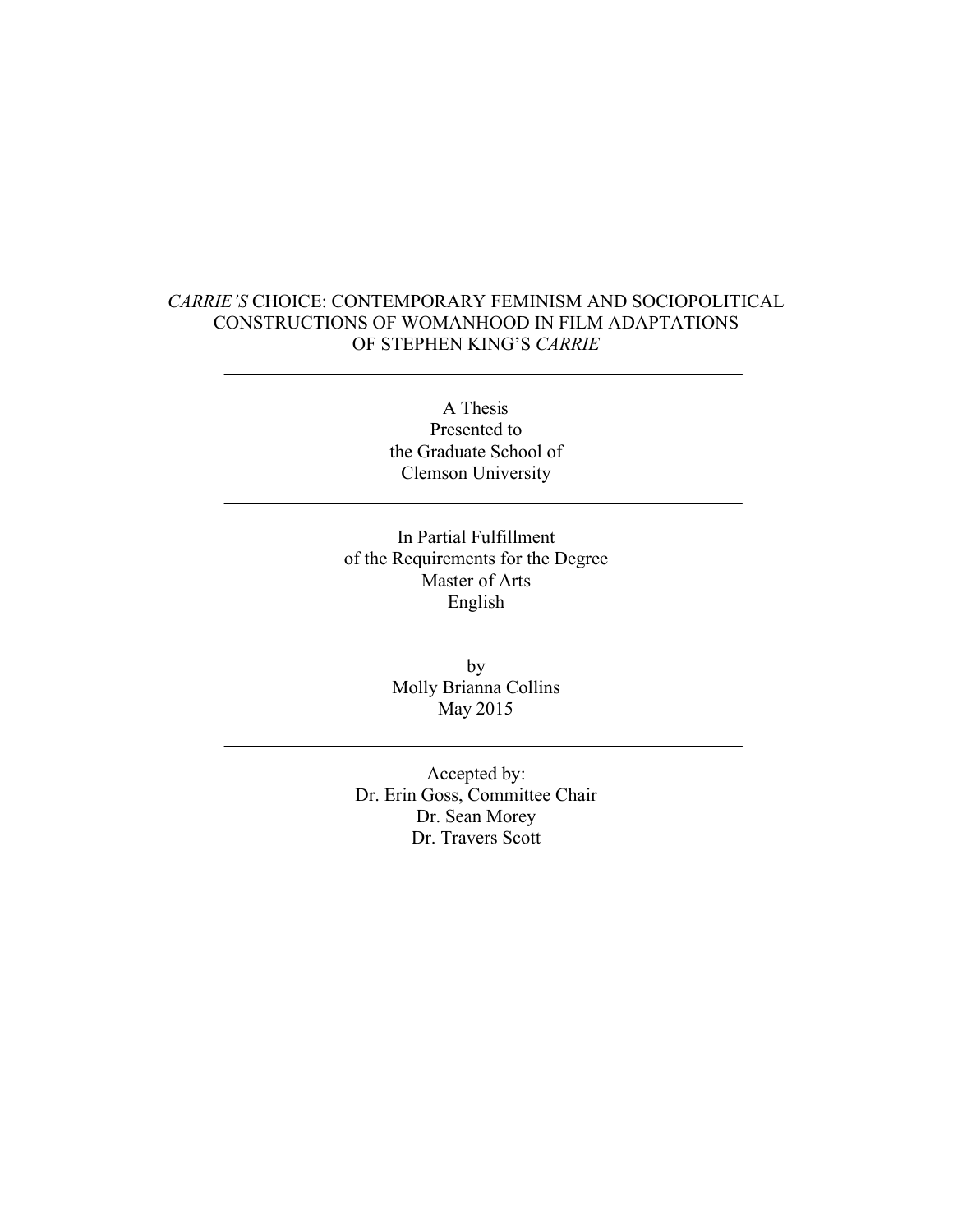## ABSTRACT

When Stephen King published his debut novel *Carrie* in a post Roe v. Wade America in 1974, a narrative about a young girl with telekinesis captured the fear of what was to come from women with power. In response to the burgeoning women's movement of the 1970s, King's novel culminates as a heightened expression of the cultural damage a sexually liberated woman with choice could cause. Brian De Palma's 1976 film adaptation of the novel follows suit, extending a fear of women with choice by employing the cinematic male gaze to reclaim the right to objectify women. By emphasizing cosmetic application and an invasive display of private spaces occupied by women, De Palma's film argues that women are to incite male pleasure through material performances of femininity, not to take ownership of their bodies and in turn their identities.

Kimberly Peirce's *Carrie,* a remake released in 2013, subverts those trends by constructing King's characters as emblems of women with choice and displaces the fear of women with choice expressed in De Palma's film by re-characterizing it as fear experienced *by* women rather than *of* women. In doing so, she captures the point of view of women struggling to assume roles of womanhood amidst attacks on their rights. In this paper, I analyze these film adaptations of *Carrie* in the context of Roe v. Wade and cultural, political, and social constructions of choice and the female body to argue for their significance in producing critical points of view on reproductive rights in America. I situate Kimberly Peirce's adaptation as a rebuttal to De Palma's that places women at the forefront of their own experience and thus reflects contemporary constructions of choice.

ii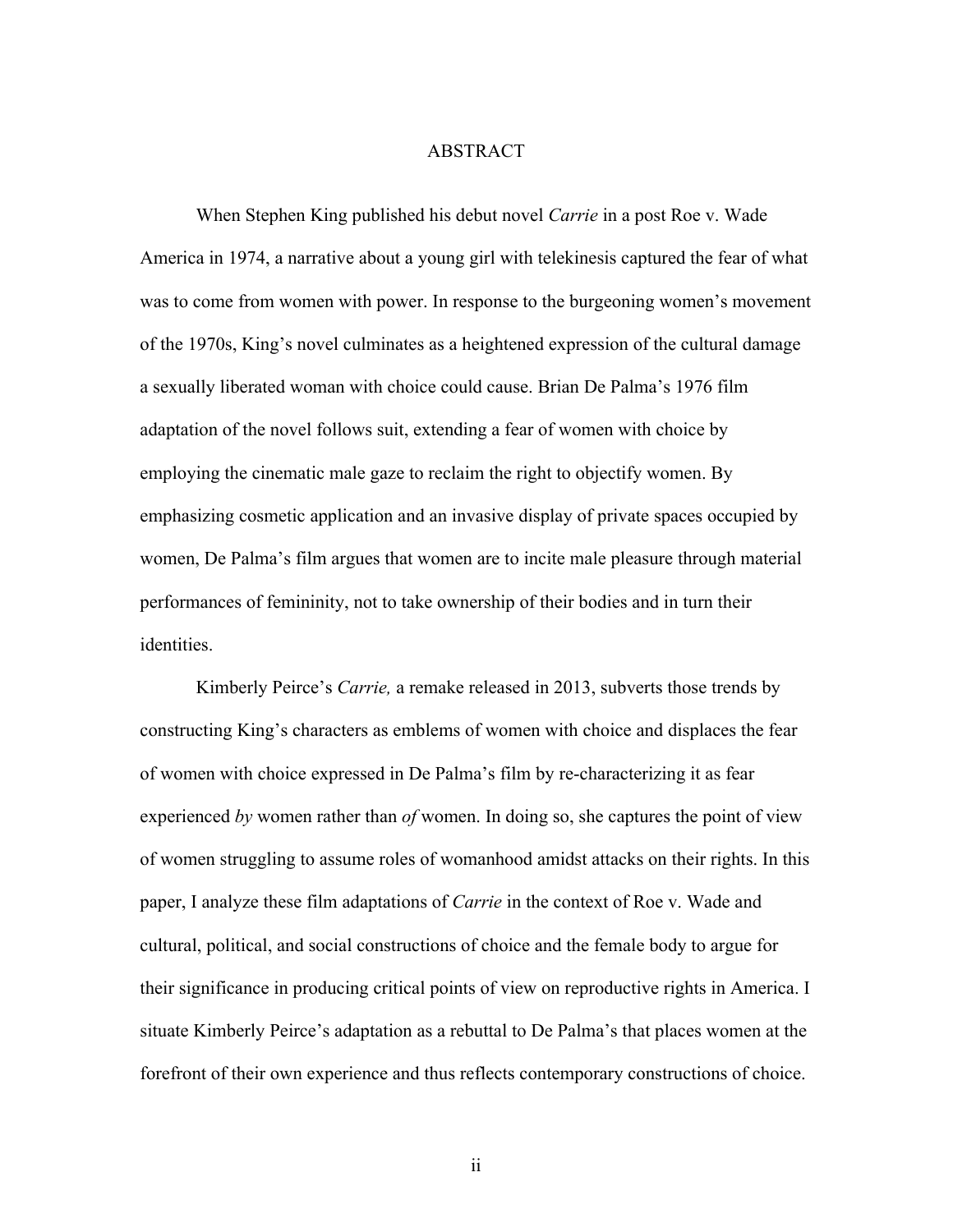In turn, I position *Carrie* (2013) as an embodiment of feminist points of view that honor a woman's right and responsibility to choose the role (s) of womanhood she can and will assume.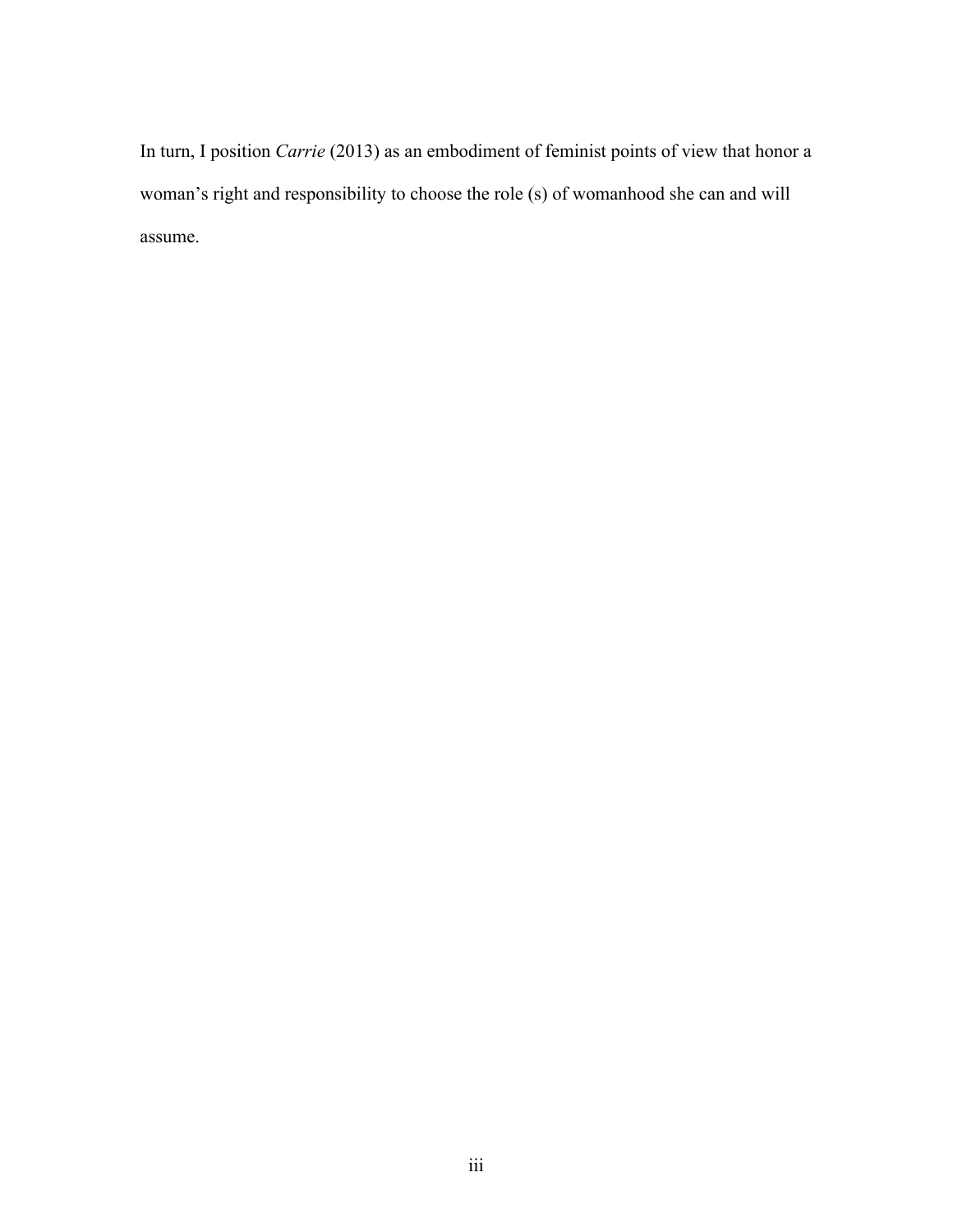# DEDICATION

I dedicate this work to the feminist scholars, activists, writers, politicians, and organizations that work tirelessly to defend and uphold the rights of women.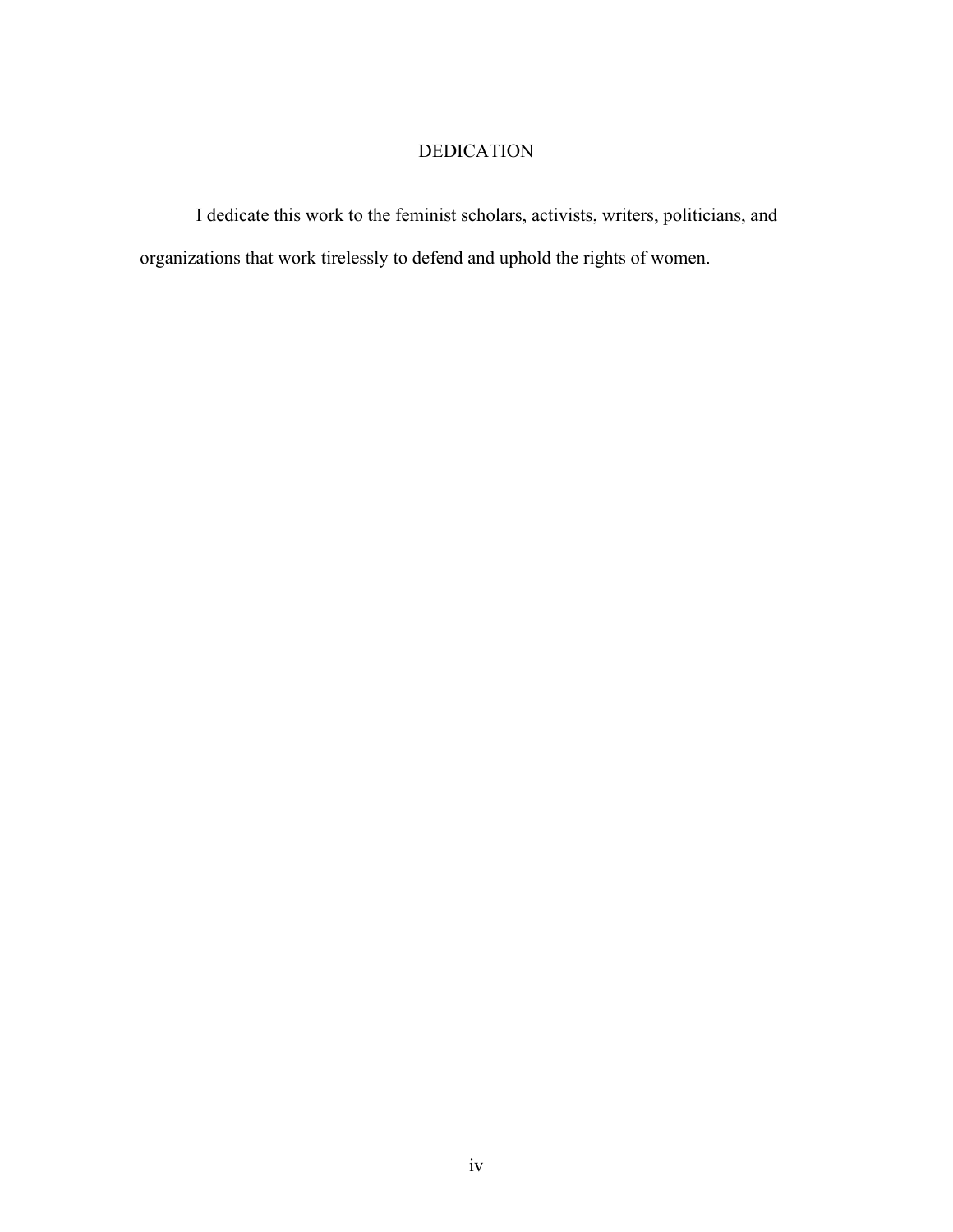## ACKNOWLEDGMENTS

Thank you, Erin Goss, for your mentorship and tutorship over four academic years and your influence in the assumption and development of my feminist identity. I am grateful for your commitment to my work and the time you dedicated to reading countless drafts of this project and engaging in conversation about the topic. To Sean Morey and Travers Scott, thank you for praising my potential and providing guidance throughout my course work and the completion of my thesis.

I would also like to acknowledge the staff of the Clemson University Office of Creative Services for providing me with countless opportunities to develop creative and professional writing skills and for continuing to follow my work long after my time as an intern in the office ended. Thank you to my parents, Terri and Tim, and my grandmother, Stella, for demonstrating the importance of an education through years of service to academic and early childhood communities. And finally, I want to thank Sarah Wickham for friendship, emotional support, and creative empowerment.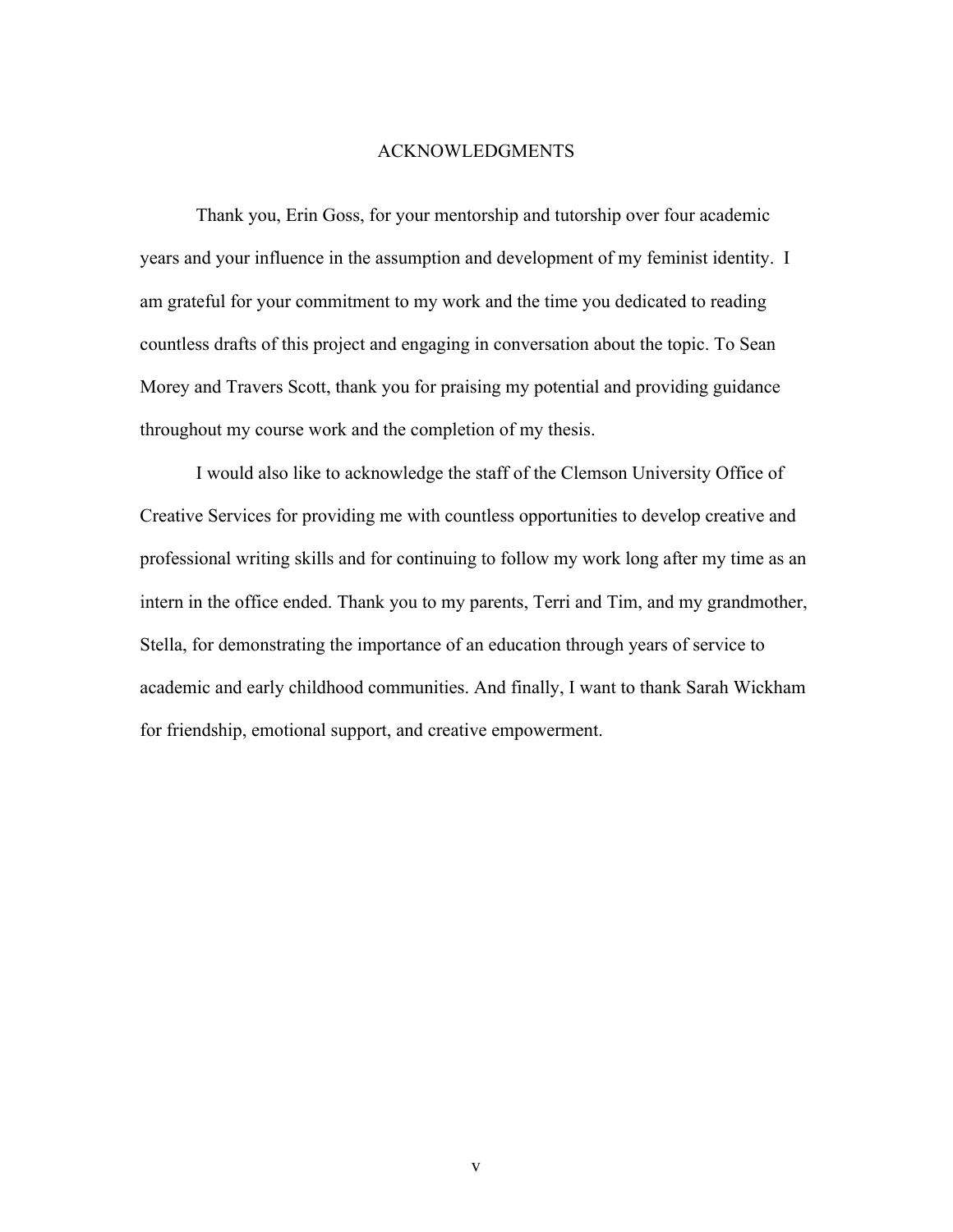# TABLE OF CONTENTS

| Page           |  |
|----------------|--|
|                |  |
|                |  |
|                |  |
|                |  |
| <b>CHAPTER</b> |  |
| $\mathbf{I}$   |  |
| $\mathbf{H}$   |  |
| III            |  |
| $IV_{-}$       |  |
| V.             |  |
|                |  |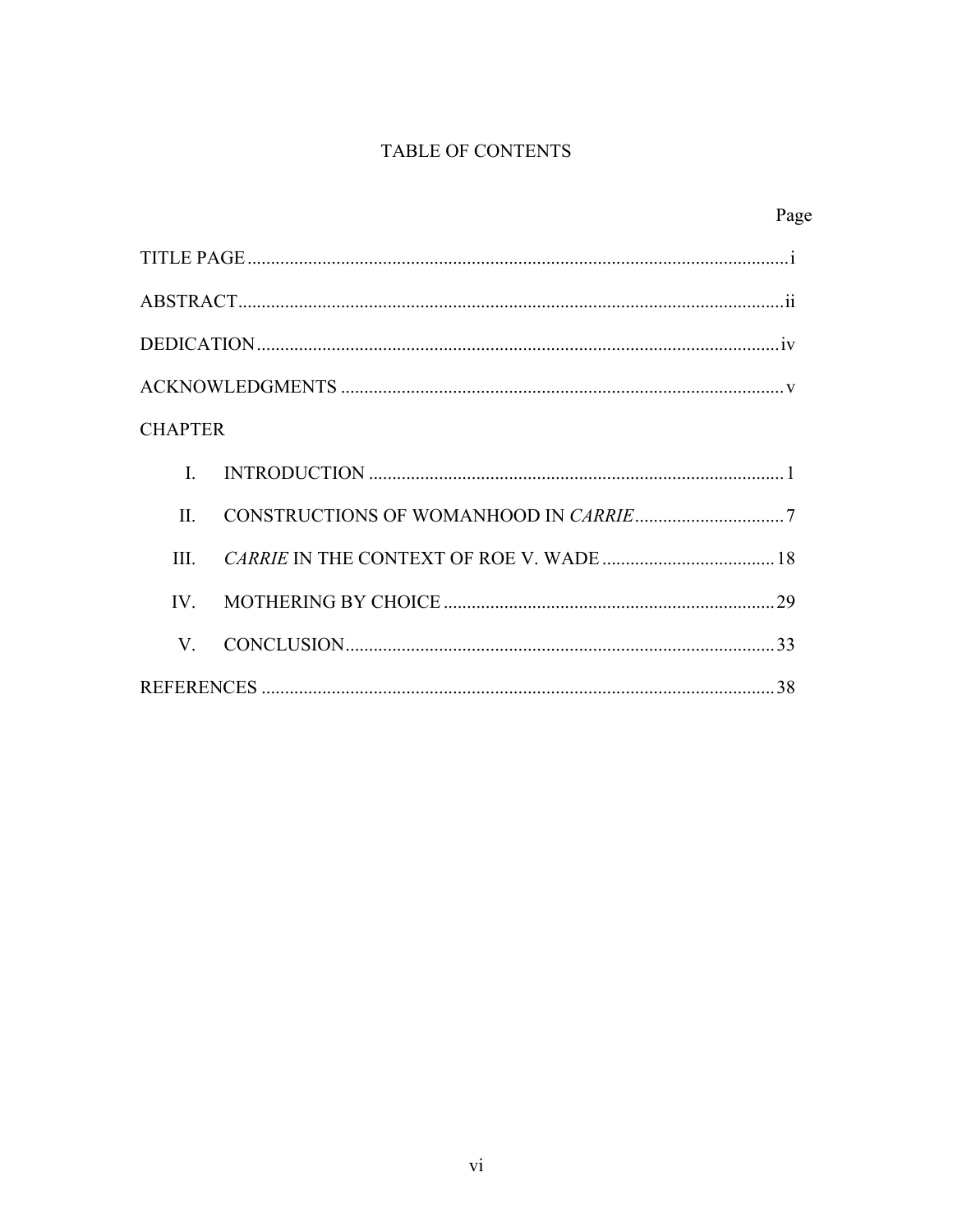# CHAPTER ONE

# INTRODUCTION

When Stephen King published his debut novel *Carrie* in a post Roe v. Wade America in 1974, a narrative about a young girl with telekinesis captured the fear of what was to come from women with power. Horror scholar Carol J. Clover calls the work "an uneasy masculine shrinking from a future of female equality," and King agrees, characterizing his prose as "largely about how women find their own channels of power and what men fear about women and women's sexuality" (Clover 3-4). King's motive may be to use genre therapy to confront his insecurities, but his method is propagandic; he pits two women in principle roles of their sex—motherhood and menstruation against each other in a household with no male influence and presents them with tragic death in exchange for attempting to exert control over their fates.

King pairs choice with failure, in this regard, as he presents sexual activity and menstrual women functioning in the public as primary examples of how women with power are a threat to a social order that thrives when women submit to a male directive. In turn, *Carrie* deconstructs individualism in a manner that perpetuates conservative, anti-choice ideals that place the burden of maintaining social, cultural, and political harmony on women and argue that they must do so in submission to men. King's realm dichotomizes women as either submissive wives and mothers or promiscuous, sexually liberated fiends, prioritizing gender relations in direct opposition to the foundation for the women's movement, which was, as argued by Dorothy Sue Cobble, Linda Gordon, and Astrid Henry in *Feminism Unfinished,* a young generational drive toward a "holistic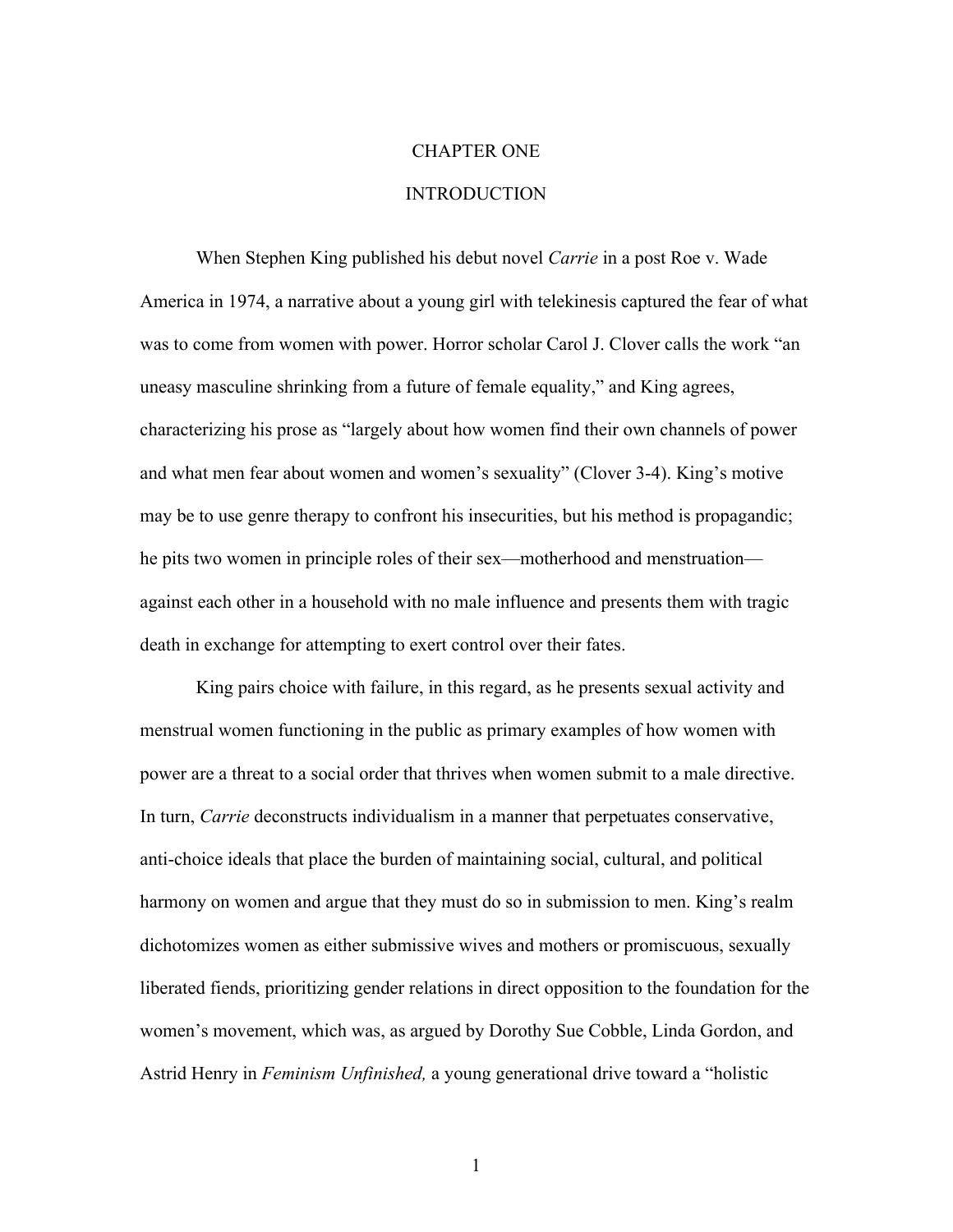transformation of the society, one that would do away with male dominance in every sphere—in private as well as public—and would challenge all the older gender patterns" (Cobble 70). While King is working within the supernatural horror genre, his narrative grounds itself in social, political, and cultural reality, which gives it more potential for influence when Brian De Palma adapts it into a feature film in 1976.

De Palma's *Carrie* assumes a more nuanced point of view on sexual liberation by constructing women as objects of male pleasure through emphasis on material—namely cosmetic—ideals of femininity throughout his film. This too, however, culminates as directed fear toward the women's movement, as De Palma's obsession with cosmetic application produces a construction of femininity that works in opposition to the ideals of the "No More Miss America Movement," a 1968 protest during which an assemblage of "New York Radical Women" stormed Atlantic City Boardwalks to protest the oppressive representation of women in mainstream media, specifically the "racist, sexist, and commercial nature" of the Miss America Pageant (Zeisler 49). In this light, the invasive camera angles in this film that capture makeup application along with showering, dressing, and other activity performed in private spaces occupied by women works in retaliation to the rejection of beauty standards helmed by the women's movement and presents itself as a claim to a male right to objectify women and an expectation for a woman to comply.

De Palma's film also argues for a woman's place in the home and that a woman in power is destructive in nature, perpetuating King's construction of women's lives without a male directive. Carrie's telekinetic powers culminate as a symptom of menstruation that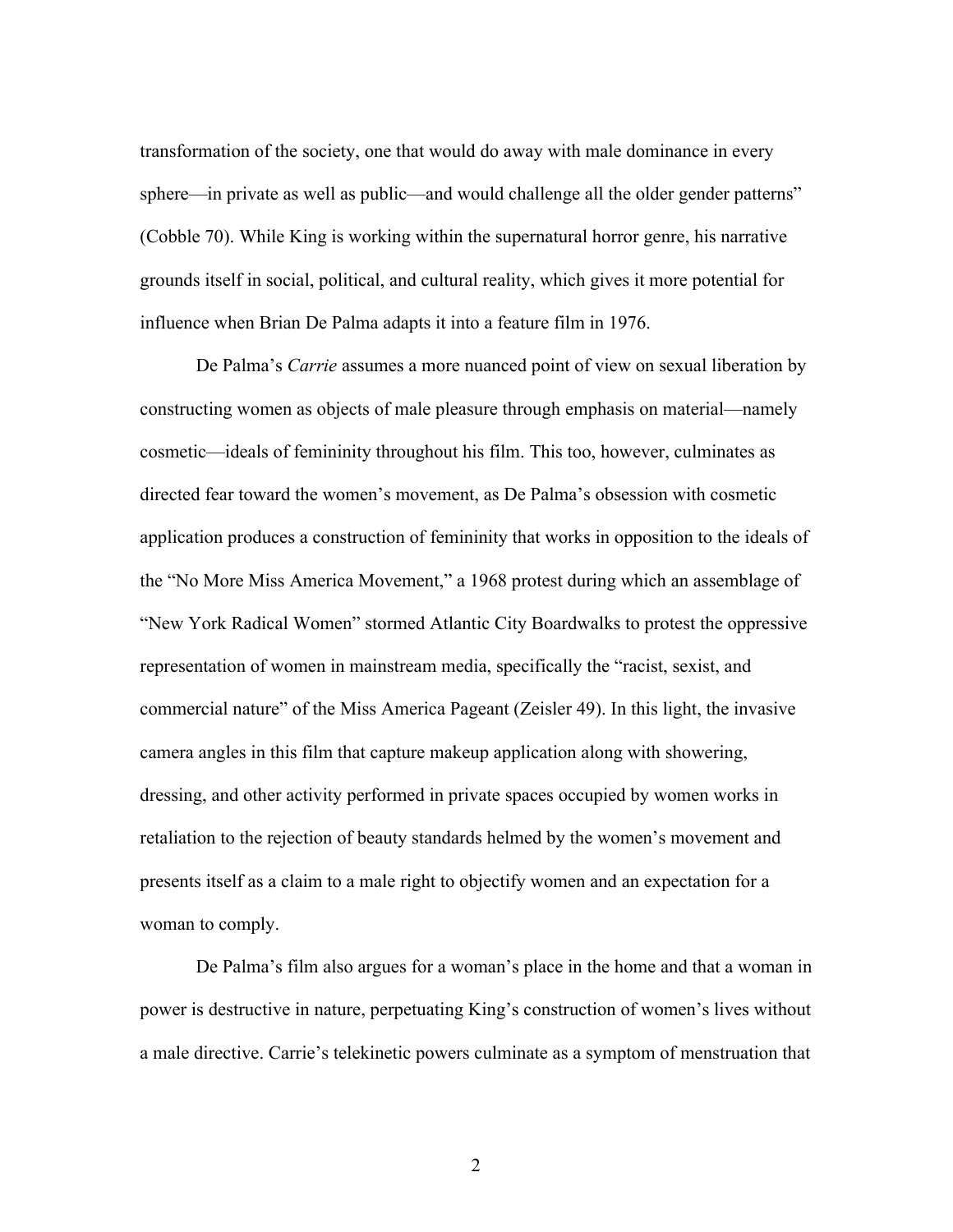compromises a woman's ability to control her emotions and actions. Additionally, the characterization of Margaret contributes to an indictment of the single mother, as the film places particular emphasis on the absence of her husband and her inability to instill in Carrie the ideal of the submissive woman. And so, both King and De Palma's iterations of the *Carrie* narrative denounce choice, both as a right and responsibility that a woman is capable of assuming and as the idea that a woman would desire choice to begin with. I focus specifically on characterizations of Carrie and Margaret here, as while the presence of other female characters in the narrative, particularly Sue Snell in her decision to ally with Carrie, welcome conversation about choice, Margaret and Carrie critically set the standard for contextualizing *Carrie* in the realm of reproductive rights. Additionally, while reproductive control has produced progress that stems beyond the barriers set forth by conservative ideals, the context originally set forth by King and De Palma stands firm even in a contemporary re-imagining of the narrative as feature film by Kimberly Peirce in 2013, as prolific political efforts to regress from the Roe v. Wade ruling continue to propel women to navigate choice while facing restrictions.

Peirce's *Carrie*, billed as the remake of Brian De Palma's 1976 film*,* is released roughly three months shy of the 40<sup>th</sup> anniversary of Roe v. Wade. According to the Guttmacher Institute, in 2013, "39 states enacted 141 provisions related to reproductive health and rights," and "half of these provisions, 70 in 22 states, sought to restrict access to abortion services" ("Laws"). However, advances were made as well, as "five states adopted measures to expand access to comprehensive education, facilitate access to emergency contraception for women who have been sexually assaulted and enable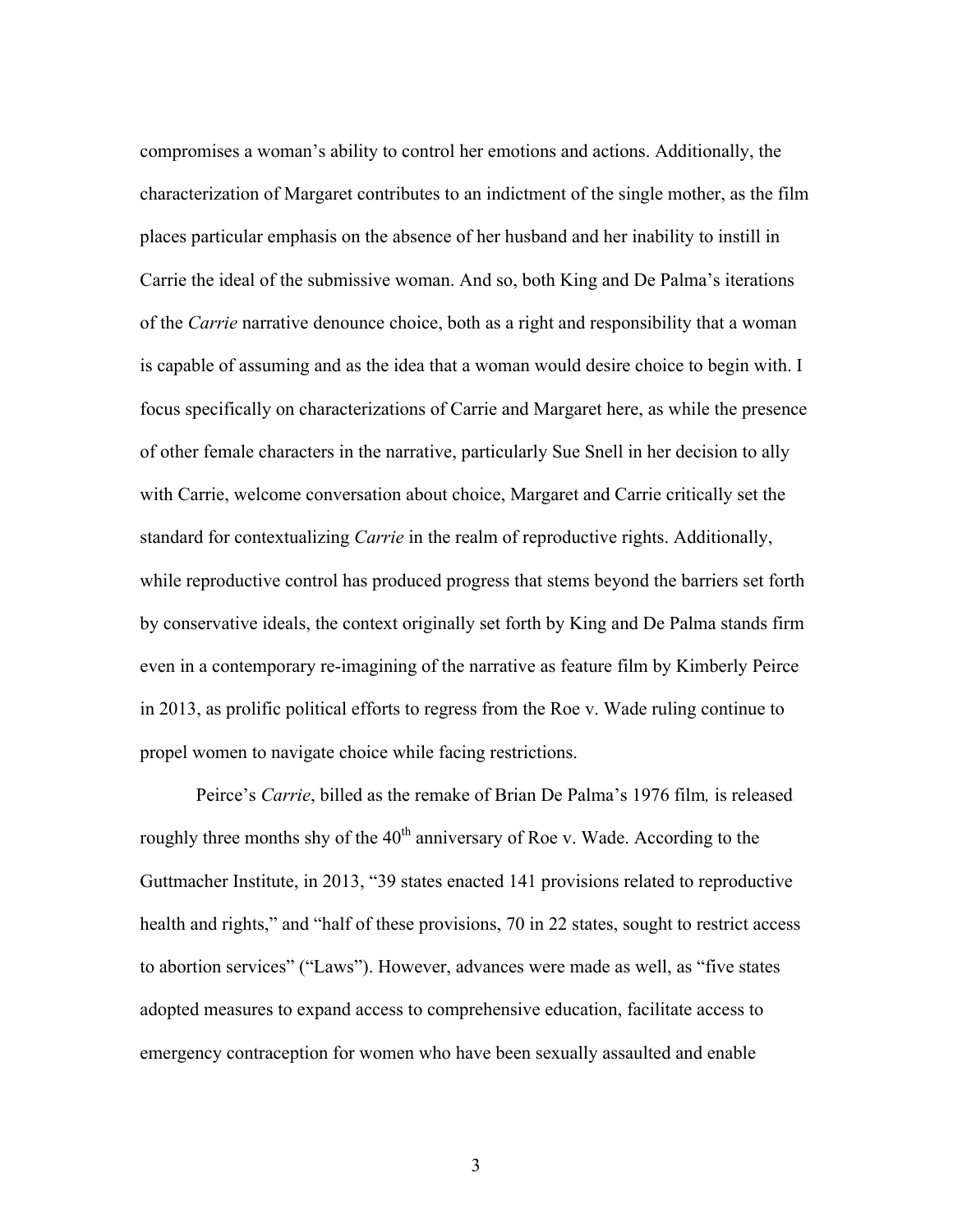patients and partners to obtain STI treatment" ("Laws"). Peirce's film lends itself to this recent context of reproductive rights given its present-day setting. And while the backdrop for her film, much like De Palma's, is a profuse attack on choice, the differentiating factor between the two films is located in the characterization of Margaret and Carrie. I argue that whereas De Palma's film presents both characters in light of how they function and ought to function as tokens of the male experience in order to subvert women with choice, Peirce's film constructs the characters as emblems of women with choice. Peirce's film thus displaces the fear of women with choice expressed in De Palma's film by re-characterizing it as fear experienced *by* women rather than *of* women. By doing so, she captures the point of view of women struggling to assume roles of womanhood amidst attacks on their rights.

Peirce's *Carrie* is a film that pits two female experiences against a background of anti-choice sentiment. Beginning with constructions of motherhood as a duty rather than a choice, I read Margaret White as a woman who assumes maternal identity outside of religious, patriarchal constructions of motherhood and suggest that Peirce's iteration of King's narrative makes extreme yet fathomable conjectures about the future of motherhood as an identity subject to and restricted by reproductive regulation. Additionally, I read Peirce's representation of Margaret as a self-mutilator alongside theoretical constructions of the practice in order to position self-mutilation as choice that cannot be regulated. By self-mutilating, Margaret can assume a desired role of womanhood, in this case the role of mother, by transcending her material body. I take up these ideas through a series of close readings of the film's key scenes.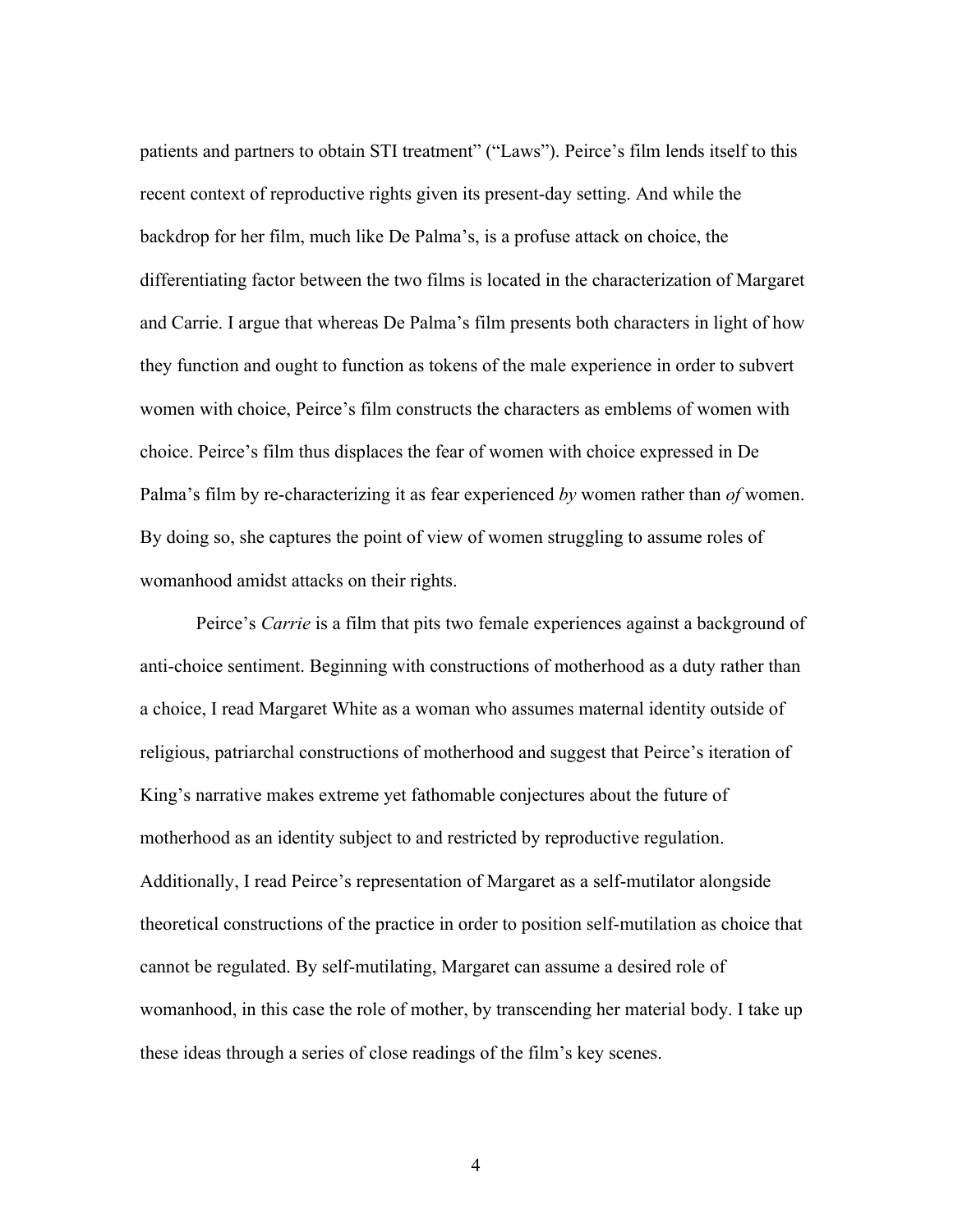Finally, I position Carrie's telekinesis in Peirce's film as a means of control rather than assuming its previous characterization in De Palma's film as a mere menstrual symptom. Considering *Carrie's* (2013) construction of these supernatural abilities as an element of the body that Carrie is capable of controlling, telekinesis comes to represent choice—a means through which Carrie not only assumes individuality within the restrictions of Margaret's patriarchal household, but also through which she carries out revenge against her conniving classmates by becoming one of them. I draw these conclusions through a close reading of Peirce's installment of the iconic prom massacre. In this regard, *Carrie* (2013) is not a tale in which good triumphs over evil in terms of a submissive role of womanhood trumping an individualistic role of womanhood; rather, it is an instance in which a woman is able to function in two roles of womanhood that exist in relation to rather than in opposition to one another. These conclusions lend themselves to a feminist characterization of the film by positioning it as an artifact that perpetuates the right and responsibility of women to construct their own sense of womanhood.

Contextualizing Peirce's film in relation to De Palma's situates each within the realm of reproductive rights, specifically sociopolitical constructions of the regulation of women's bodies in relation to Roe v. Wade. De Palma's film is conceptual—a story about how women should function within patriarchal constructions of gender—and derives only basic narrative structure from King so as to prioritize the objectification of women and reiterate their role in producing male pleasure. Peirce produces a characterdriven piece and revives the chronological structure of King's novel by adapting key scenes omitted by De Palma that more closely explore the mother-daughter relationship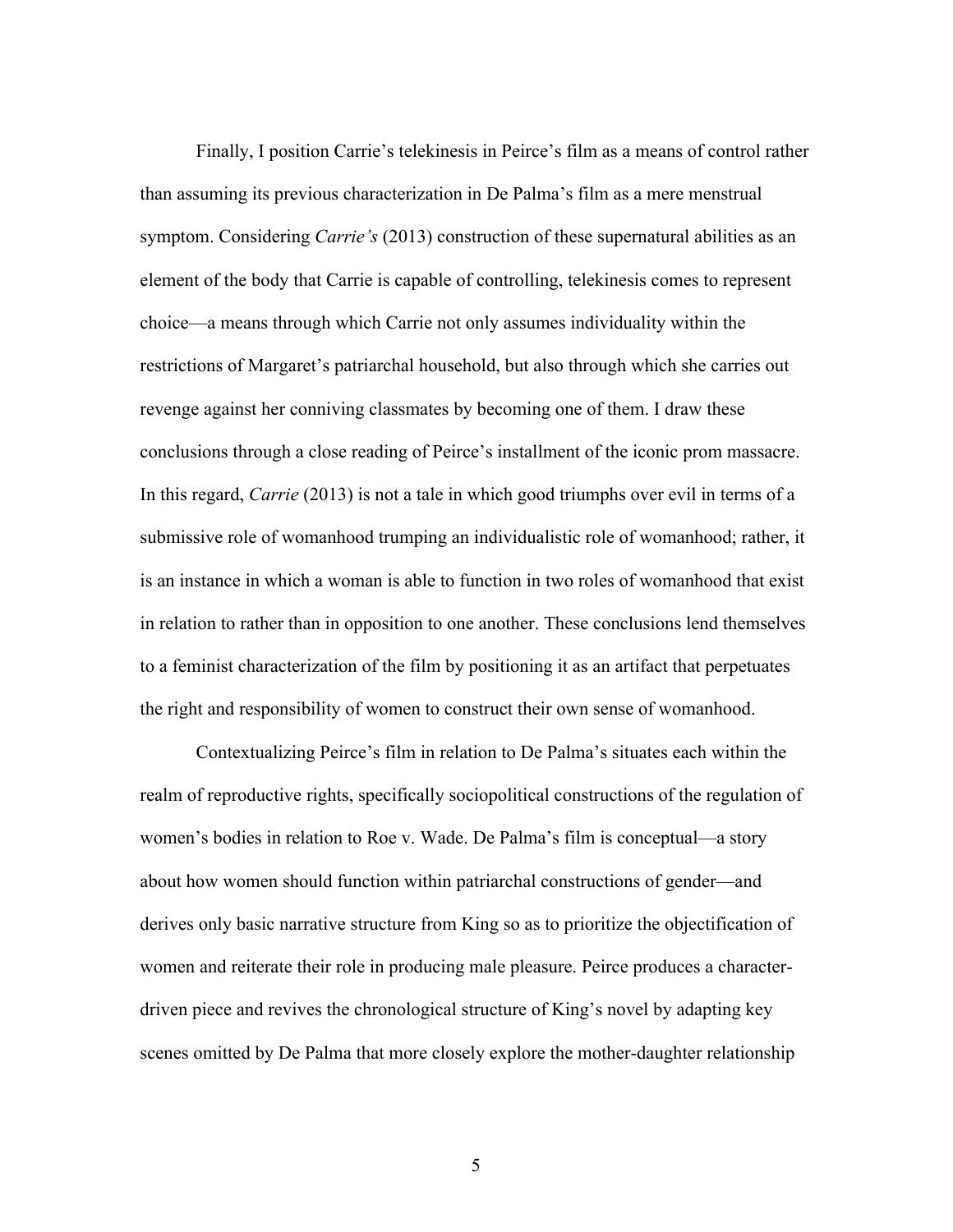between Carrie and Margaret. While De Palma presents a film in which women exist as a means to an end, Peirce's film places women at the forefront of their own experience and thus reflects contemporary constructions of choice. Additionally, I approach both films as cultural artifacts for public consumption rather than signifiers of directorial identity and therefore focus on the *effect* of the content of each when situated within the context of sociopolitical constructions of womanhood. So as to not impose feminist, sexist, or other social, political, and cultural identities associated with gender upon Kimberly Peirce or Brian De Palma—and as an acknowledgement of the complexities of assigning feminist or anti-feminist intent to creative work that is not autobiographical in content—my discussion focuses on each director's particular approach to King's narrative in relation to the culture it enters, rather than in relation to the filmmaker's larger body of work.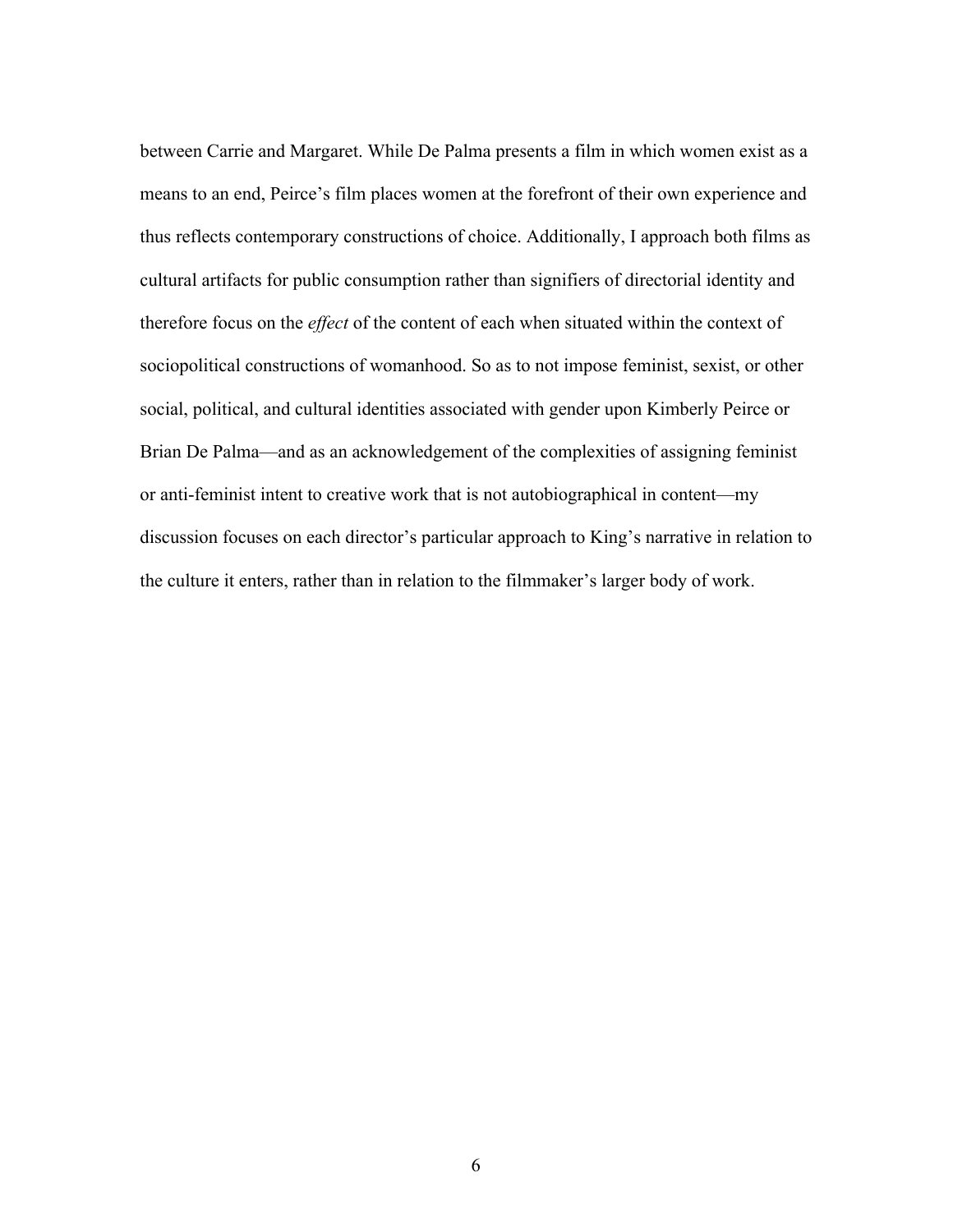#### CHAPTER TWO

# CONSTRUCTIONS OF WOMANHOOD IN *CARRIE*

Kimberly Peirce's *Carrie,* which premiered in theatres on October 13, 2013, closely mirrors the narrative structure of King's novel, and this complicates characterizing her film as a remake of De Palma's. Peirce revives King's original characters and settings. Whereas De Palma's film takes place at Bates High in the fictional town of Bates, Peirce's film returns to Ewen High School in Chamberlain, Maine. Additionally, in Peirce's film, Carrie's gym teacher is named Miss Desjardin, the original title for the character in the novel and one that De Palma changed to Miss Collins. Peirce's return to the novel makes for a characterization of her approach as rebuttal to De Palma's film rather than revision, as to have re-made De Palma's film without re-grounding the production in King's narrative would suggest that De Palma got it wrong in his construction of women as objects for male pleasure. Instead, Peirce takes a hypothetical approach by accepting the idea that De Palma's film is a culmination of mainstream attitudes, both critically and creatively, toward women at the time of its production in 1976 but suggesting that those attitudes are unacceptable for consumption in a contemporary context. Peirce finds resonance in the effect of reading King's story in 2013 and what it renders when presented in a visual medium. This approach, then, is similar to De Palma's, yet to situate Peirce's film as a remake of its predecessor deems the primary critical lens of her work to be a refutation of the idea of viewing women as objects of male pleasure, which is not the most pressing critical perspective she takes up.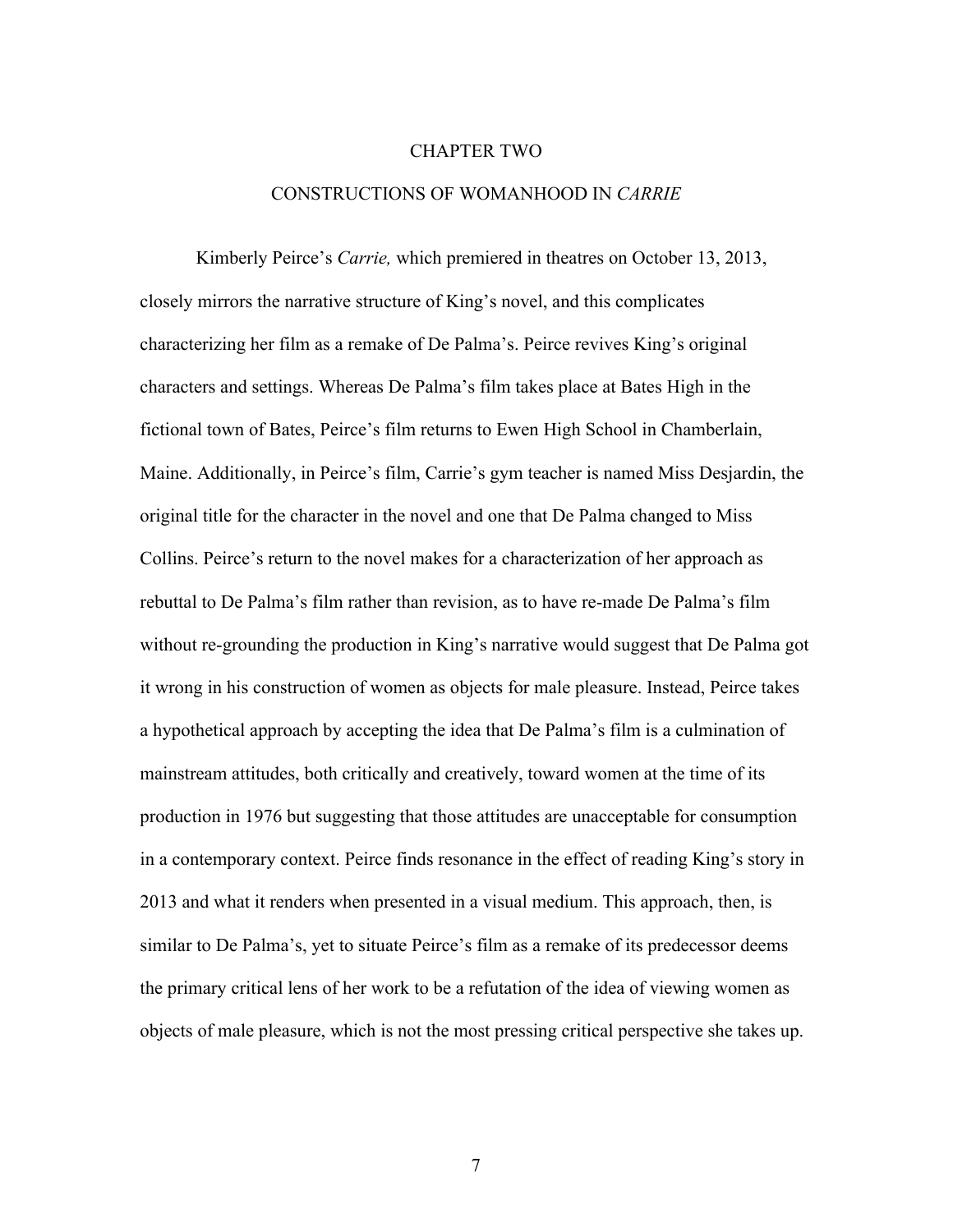While *Carrie* (2013) prioritizes the experience of female characters, those characters in *Carrie* (1976) are secondary to the camera. De Palma's film experiments in conceptualizing the female body as both erotic and grotesque, and invasive camera techniques pioneer a voyeuristic male gaze that offers a sneak peek into intimate female spaces. Tony Magistrale, in a chapter of his book *Hollywood's Stephen King,* analyzes *Carrie's* (1976) approach to the female body, arguing that film maintains a dichotomy of the body as a source of "potential" and a source of horror (Magistrale 25). Additionally, he identifies camera movements and symbolism that frame Carrie's body as an "object of disgust" due to limitations of "external movement," enclosure in tight, dimly lit spaces, and Carrie's first period as the signal of a transition from the body as erotic to the body as repulsive in the opening shower scene (Magistrale 25). This is where De Palma's film begins. His opening sequence begins in gym class and proceeds by following the girls into the shower. Steamy, slow motion shots feature naked girls laughing as they dress and apply cosmetics, and when the camera pans to a freckled, bare-faced Carrie sensually washing herself in the shower, the scene turns horrific when blood begins to trickle down her leg. Here, the film materializes femininity, positing that female performances are to be fantasized while female bodily functions are to be feared. Therefore, De Palma's characters function on two accounts—they are projections of that fear—physical renderings of body functions that are met with humiliation, and they are constructions of beauty that is projected onto the surface of the female body rather than beauty that originates from the body.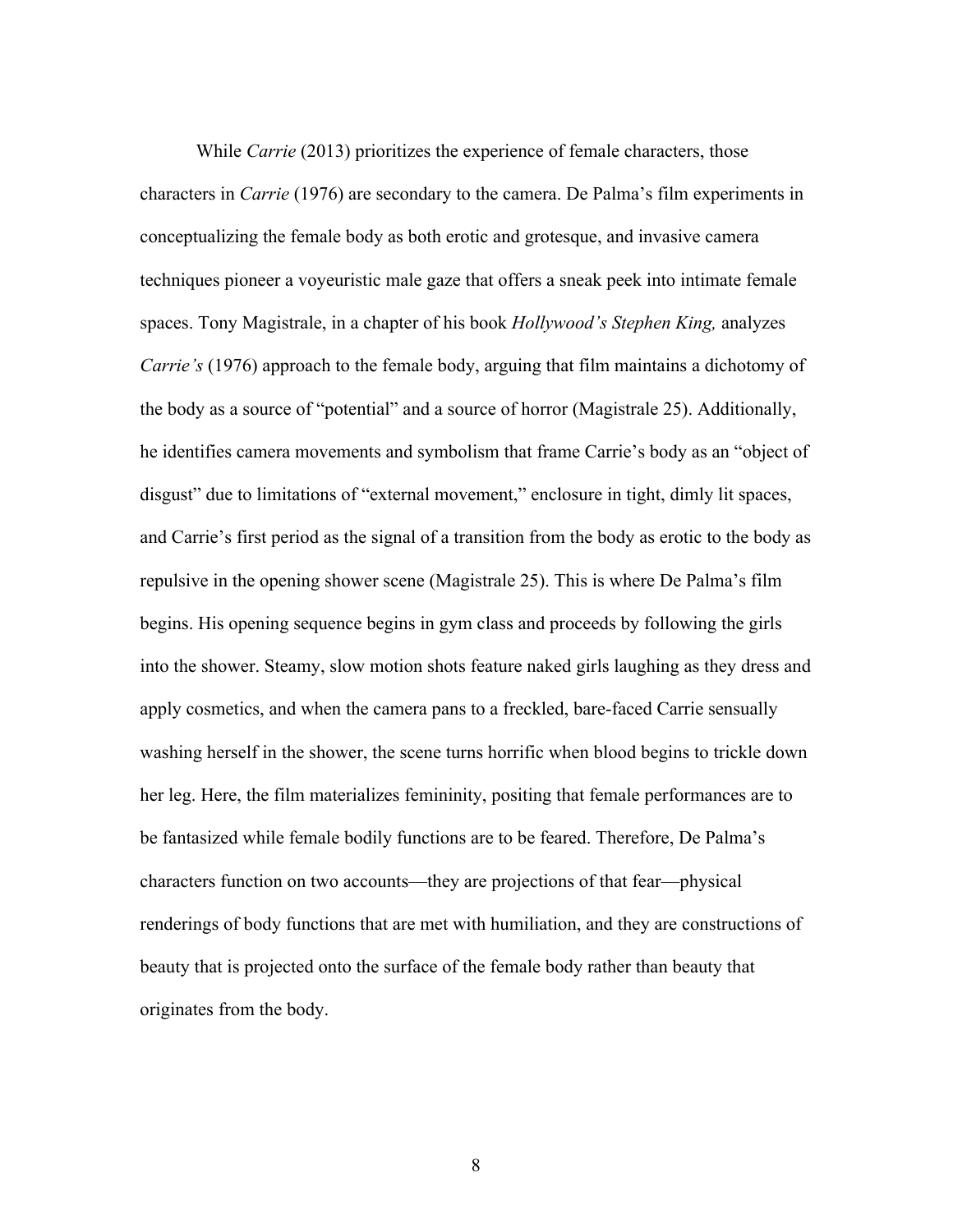Materialized femininity in *Carrie* (1976) lends itself to a critical construction of control as cosmetic. In *Horror Films of the 1970s,* John Kenneth Muir argues that the film assigns a monetary value to femininity and claims that Carrie's period is a "physical price" she pays for becoming a woman, a parallel to the manner in which she purchases makeup and fabric for a dress in order to transform her appearance (Muir 387). In "Horror, Femininity, and Carrie's Monstrous Puberty," Shelley Stamp Lindsey argues that the excessive application of makeup throughout the film signals that femininity is a characteristic to be applied rather than one to be embodied (Lindsey 37-38). Further, she argues that both De Palma's film and King's novel perpetuate this idea when Carrie abandons fulfillment of her sexual identity for something she can control by using her telekinesis to "destroy objects outside of the body" (Lindsey 37-38). These observations hold that the point of view argued by De Palma's film is that women already have control in relation to their appearance, which contributes to the sentiment that a desire for control is unwarranted.

This sentiment carries over into how *Carrie* (1976) situates telekinesis. Rather than characterize it as a struggle for control, De Palma constructs it as a menstrual symptom that produces a series of emotional outbursts. In turn, he purposes this construction for paying homage to classic cinematic horror tropes, thereby presenting Carrie's transition into womanhood as negligible.

The sound effects and camera tricks De Palma employs to capture Carrie's rage mirror those of Hitchcock in the 1960 film *Psycho.* In the shower scene, when Miss Collins confronts a bleeding, maniacal Carrie, Carrie experiences her first telekinetic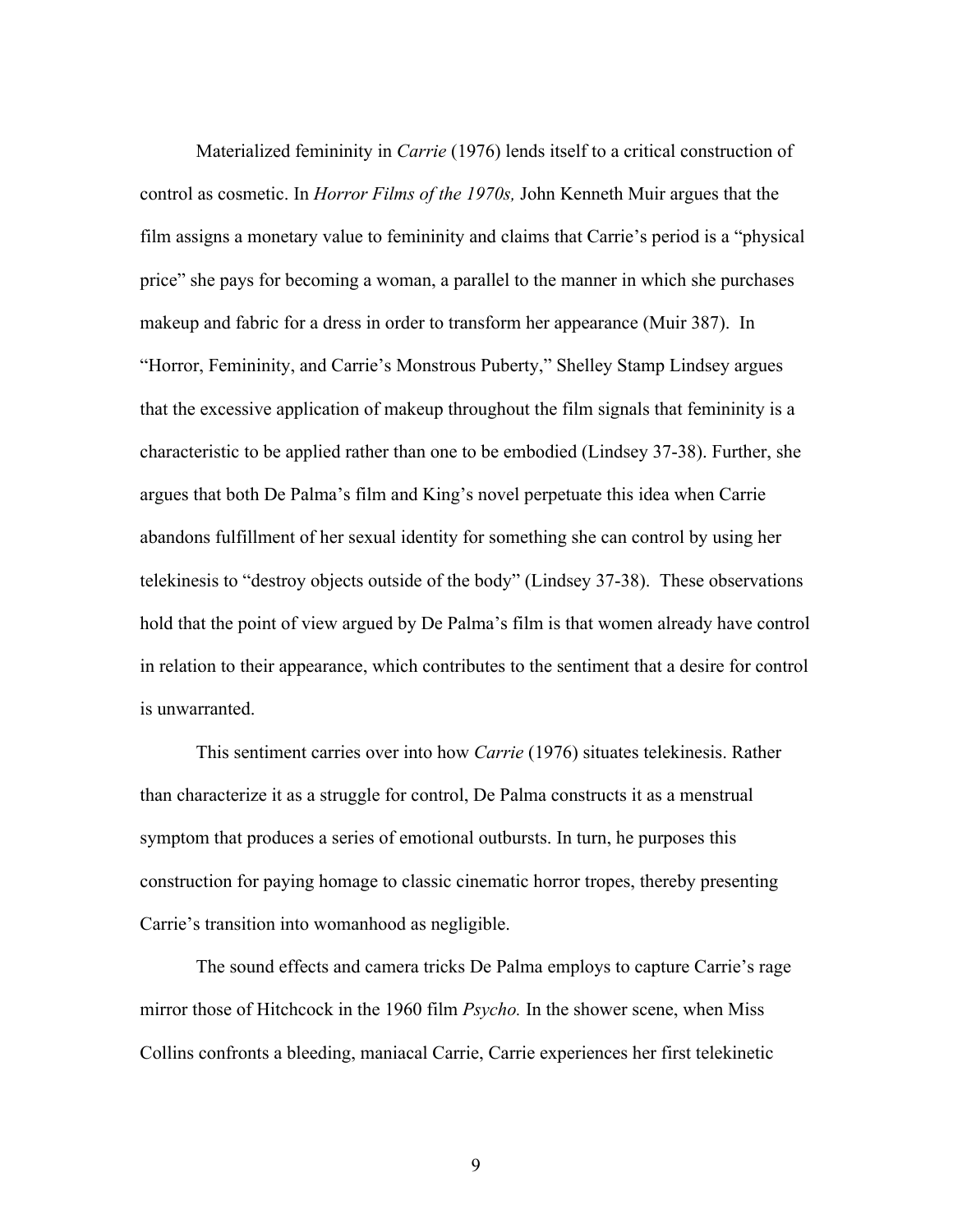reaction. This pattern continues throughout the film. The same music cue used in Hitchcock's film to signal Norman's attack of Marion in the shower makes an appearance here, this time to signal the arrival of Carrie's powers via the bursting of the shower light bulb. This music cue makes an appearance again when Carrie, upset after a heated confrontation with Margaret, shatters a mirror in her bedroom. It plays while Carrie slams windows and doors to corner her mother during her plea for permission to go to the prom, and again when she refuses to stay home from the prom by knocking Margaret onto her bed. And when Carrie is doused with blood after being named prom queen, the violins sound again as she begins to orchestrate a series of fatal attacks on her classmates.

De Palma also uses split screen camera shots during the prom scene in a way that, while not identical to the victim POV shots in Hitchcock's film, pays tribute to such a technique. During the scene, the camera captures the prom goers' reaction to the blood dump and Carrie's reaction to the laughter of the prom goers simultaneously. And as the scene progresses, the simultaneity shifts to featuring Carrie's gaze alongside the gory deaths of her classmates and teachers, and at times the deaths of her classmates and teachers with Chris Hargensen and Billy Nolan's reactions to the mania. Additionally, De Palma directs telekinesis with limitations. Carrie projects her powers merely through eye sight—an "exquisite exchange of glances" as termed by Brody—in a manner that suggests that she is in limited control of her rage (Brody, n.p.). However, Peirce presents telekinesis as a power that can be controlled. Her film establishes that Carrie is in control of her powers in the prom scene by having her orchestrate each attack with her hands.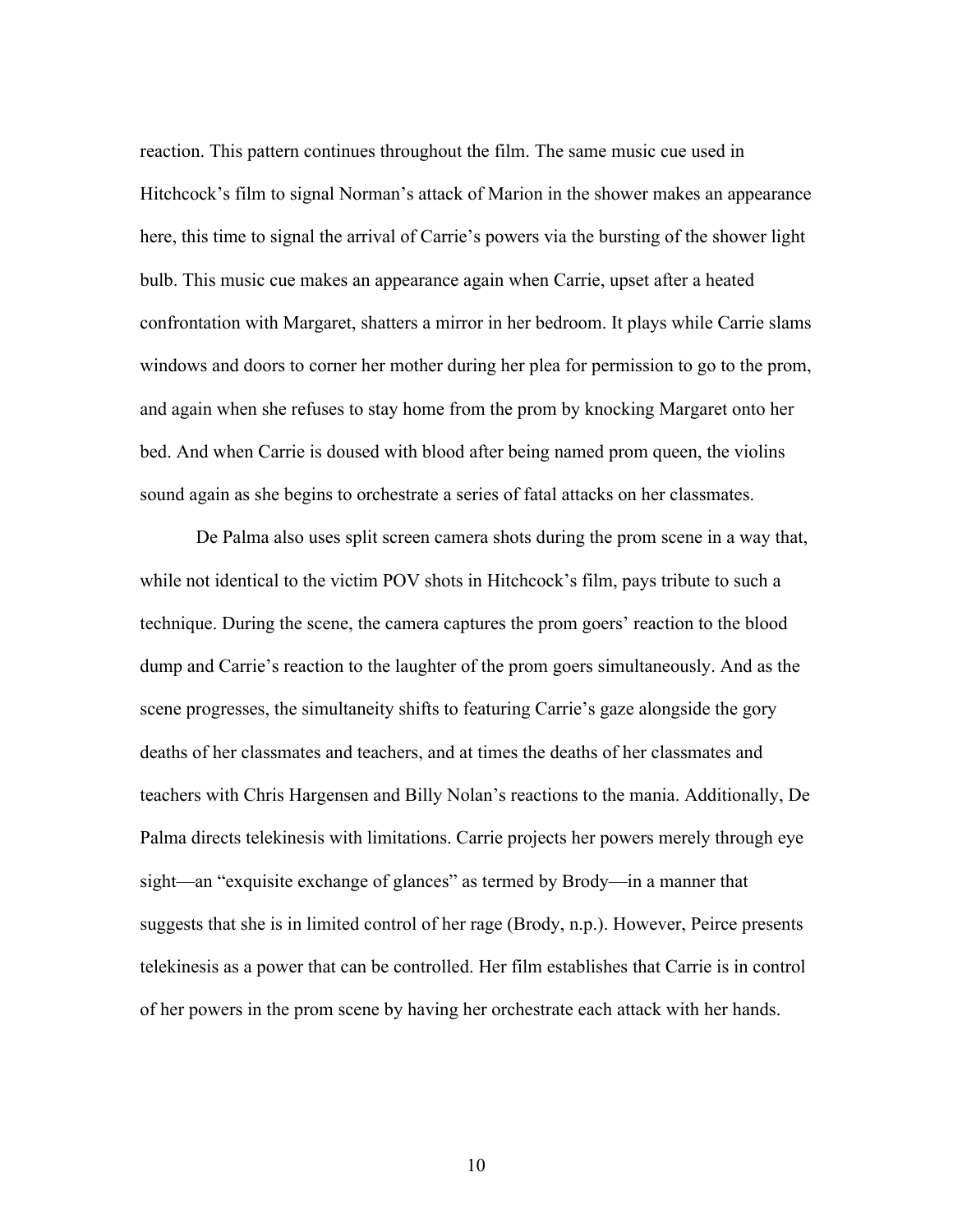This change is significant, as it posits that telekinetic abilities in the narrative can assume meaning beyond an outward projection of uncontrollable female sexuality.

Further, this change is one of the many ways in which Peirce creates a more multi-dimensional *Carrie.* Rather than take up De Palma's cinematic mapping of the female body, her film explores the psycho and socio-sexual parameters of gendered fear, paying particular attention to the maternal. To this end, Peirce relays a chronological narrative—much more in the style of King's novel—that begins with Carrie's birth. Epistolary elements notwithstanding, Peirce's film begins where the novel begins. *Carrie*  (2013) opens by panning up the stairs of the White household. A blood-stained bible and trail of bloody foot and handprints lead to Margaret White's bedroom, where she screams and writhes in pain, unaware that she is experiencing labor. Margaret's dialogue, like that of the character in King's novel, mistakes the pregnancy for "cancer of the womb," as she cries, "Help me lord, I'm dying. What is this? Cancer?" She proceeds to pray for guidance in her "hour of death" (*Carrie*). When Margaret delivers the baby, she determines that she is being tested by God and must kill the baby as a confirmation of her faith. Margaret quickly reaches for a pair of scissors and lowers them toward the baby's face in a stabbing motion, but she halts her action when she makes eye contact with the baby. The scene ends with Margaret nurturing the crying child, and the next scene picks up with 16 year-old Carrie being bullied in gym class, where De Palma's film begins. By beginning with the crude establishment of a mother-daughter relationship rather than an erotic gaze into material femininity, Peirce's film sets a different tone for how the female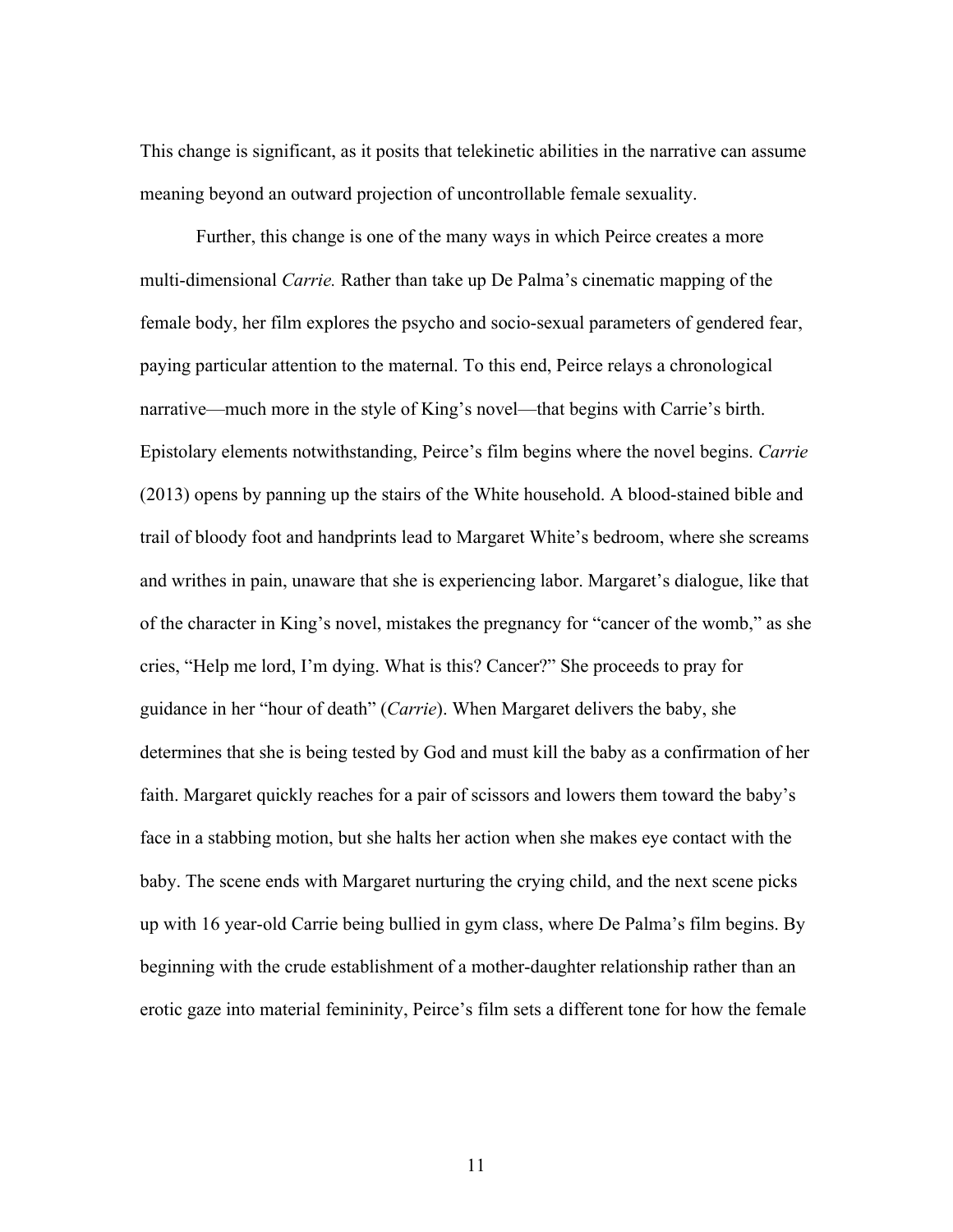body will function in the narrative, as she finds horror in how women treat their bodies based on its construction in social, cultural, and political contexts.

While Peirce's film honors *Carrie's* iconic place in the horror genre by employing captivating special effects that heighten Carrie's use of telekinetic powers, it is very much character-driven as opposed to functioning in service to the camera. Through constructing the cultural context of the movie to reflect the role of technology in the construction of the female body, Peirce visualizes for a desensitized generation a fear that stems beyond period panic turned to unmanageable teen sexual angst by subjecting Carrie to a loss of ownership of her body via a social media attack. The orchestration of instances of both crime and punishment in Peirce's film culminate through circulation of a cell phone video of a bleeding Carrie writhing and crying in the locker room shower stall while chuckling classmates shower her with tampons and maxi pads. Chris Hargensen films the video on her cell phone. After the incident, in a scene during which Margaret escorts Carrie out of the school, Chris is featured sharing the video with her friends and boyfriend. "Look at this video," she says, while narrating the incident for her boyfriend. The audio of the girls yelling "plug it up!" sounds while he laughs (*Carrie)*. In a later scene, Chris uploads the video. Tina, Chris's friend and another participant in shaming Carrie, begins to feel remorse, saying, "Do you think we're going to get detention because of that" (*Carrie)*? Chris insists that she and the rest of the girls were not in the wrong, and then proceeds to suggest that they post the video. Tina is not initially supportive of the action, because she fears that she is visible in the video. Chris assures her that she will not be seen, and proceeds to upload the video to YouTube. And while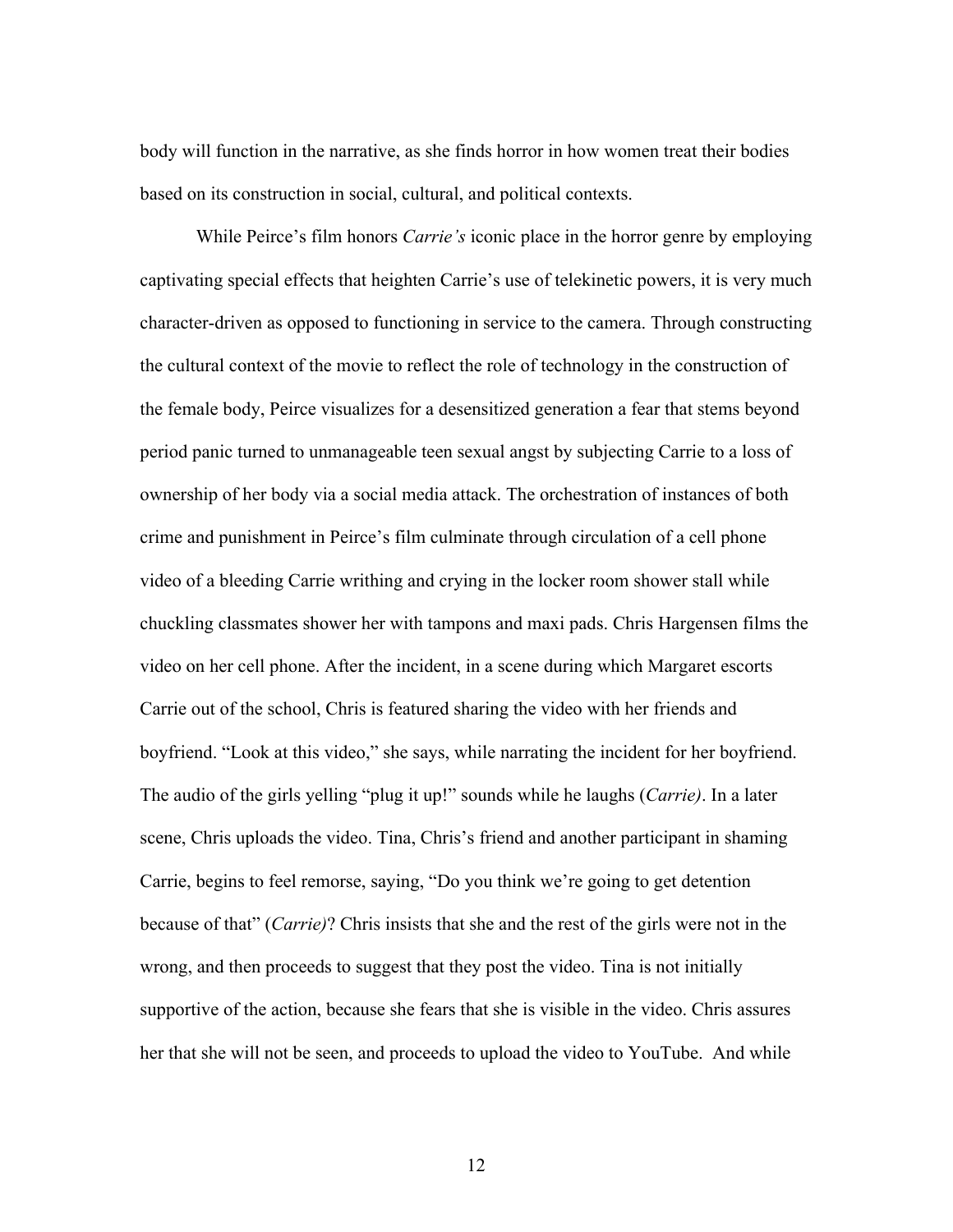the video does capture the attention of the school's gym teacher and principle, no punishment for the act is delivered (*Carrie)*.

The role of technology in Carrie's humiliation sets a different precedent for the prom massacre, as the video, not Carrie's classmates' verbal assaults, remains the deed that goes unpunished. While Chris is suspended and banned from attending prom as a result of refusing to participate in running exercises as punishment for bullying Carrie, she is not punished for publishing the video of Carrie online. In a scene in which Chris's father accompanies her to the principal's office to discuss the incident, Miss Desjardin calls attention to the video when both Chris and her father both insist that she didn't participate in the locker room incident. Chris's father says, "I'm not going to sit here and listen to half-truths. I know my daughter—she said she didn't do it. I want her prom privileges restored" (*Carrie).* And in response to his disbelief and insistence that the principal has no proof of Chris's offense, Miss Desjardin mentions the video. She says, "Well I believe that there is a video of the incident, and I think your daughter's the one who took it" *(Carrie)*. Miss Desjardin then proceeds to suggest the adverse effects that posting the video could have on Chris's future. She says, "I think a video like that would be pretty damning to anyone in it and to the person who made it…it seems like a video like that would probably affect college admissions, possibly a lawsuit, tons of bad publicity…I wonder what *The Today Show* would do with a video like that" (*Carrie*). However, the conversation ends when Chris refuses to hand over her phone, and while the subsequent scene reveals that she will not be allowed to attend prom, it is understood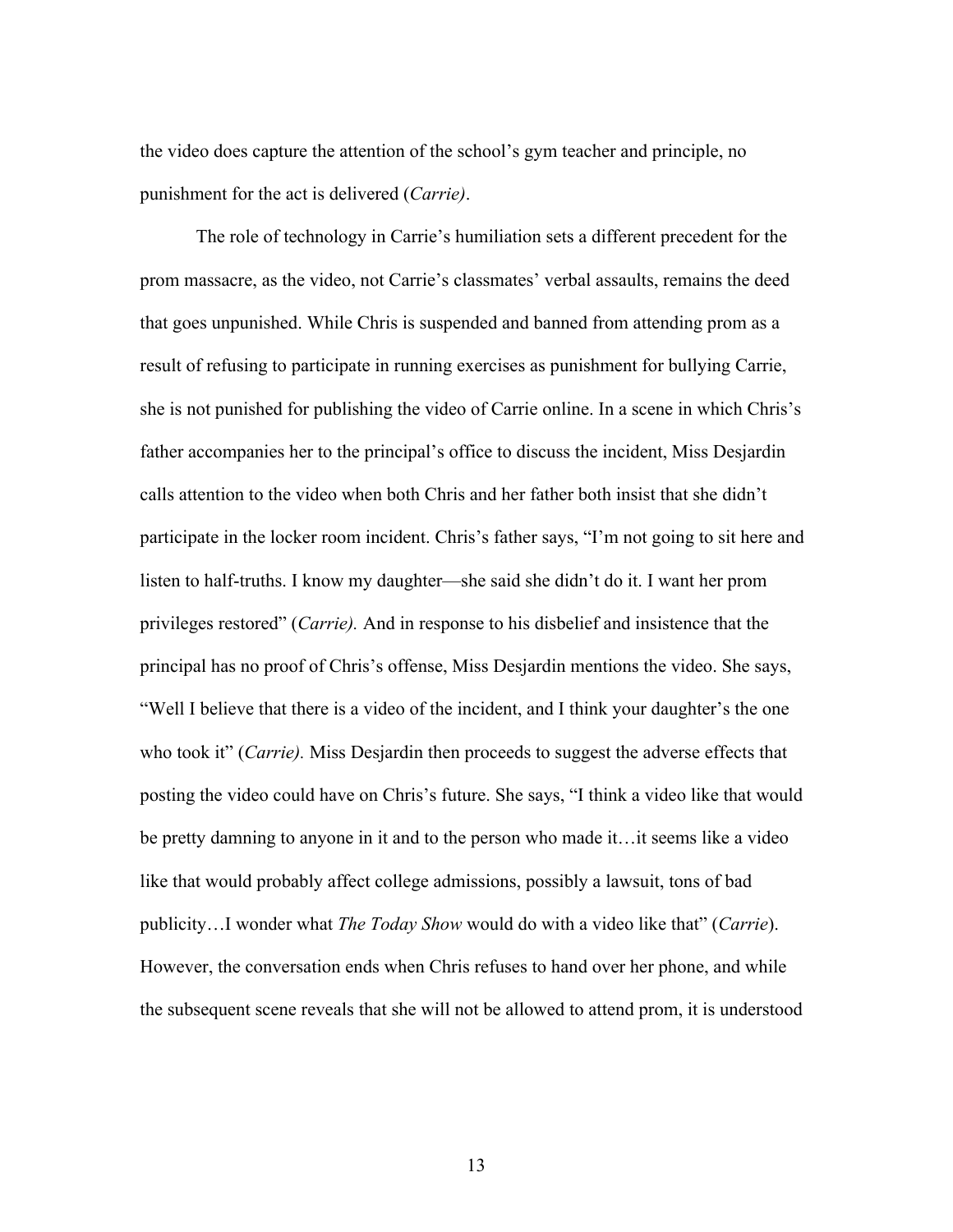that she is still subject to the initial punishment for bullying Carrie in the locker room and is not facing any penalties for the video (*Carrie)*.

Here, had Peirce's Chris been subjected to additional punishment for publishing the video, King's narrative would not be compromised, as Chris could very well continue to sneak into the prom and deliver the iconic blood dump under additional punishment. As it is, however, the lack of enforcement by school officials despite easily accessible and traceable video evidence warrants critical commentary. Peirce's incorporation of video recording as a tool for objectification of the female body reflects the sentiment fueling a contemporary online culture of revenge porn. More specifically, she demonstrates that even in moments where women body shame other women as retaliation as opposed to men shaming women, the male gaze in re-appropriated. And by exploring how young women participate in the perpetuation of attacks on choice, Peirce complicates the idea of gendered technology by presenting the concept outside of heterosexual normativity. In "Visual Pleasure and Narrative Cinema," Laura Mulvey characterizes the male gaze as dichotomous and attuned to traditional gender roles. She writes, "In a world ordered by sexual imbalance, pleasure in looking has been split between active/male and passive/female. The determining male gaze projects its phantasy on the female form…women are simultaneously looked at and displayed with their appearance coded for strong visual and erotic impact"(Mulvey 10). Yet in Peirce's film, that dichotomy is dissolved, as through the use of a cell phone to capture video of Carrie's period panic for the purpose of bullying online and in person, female characters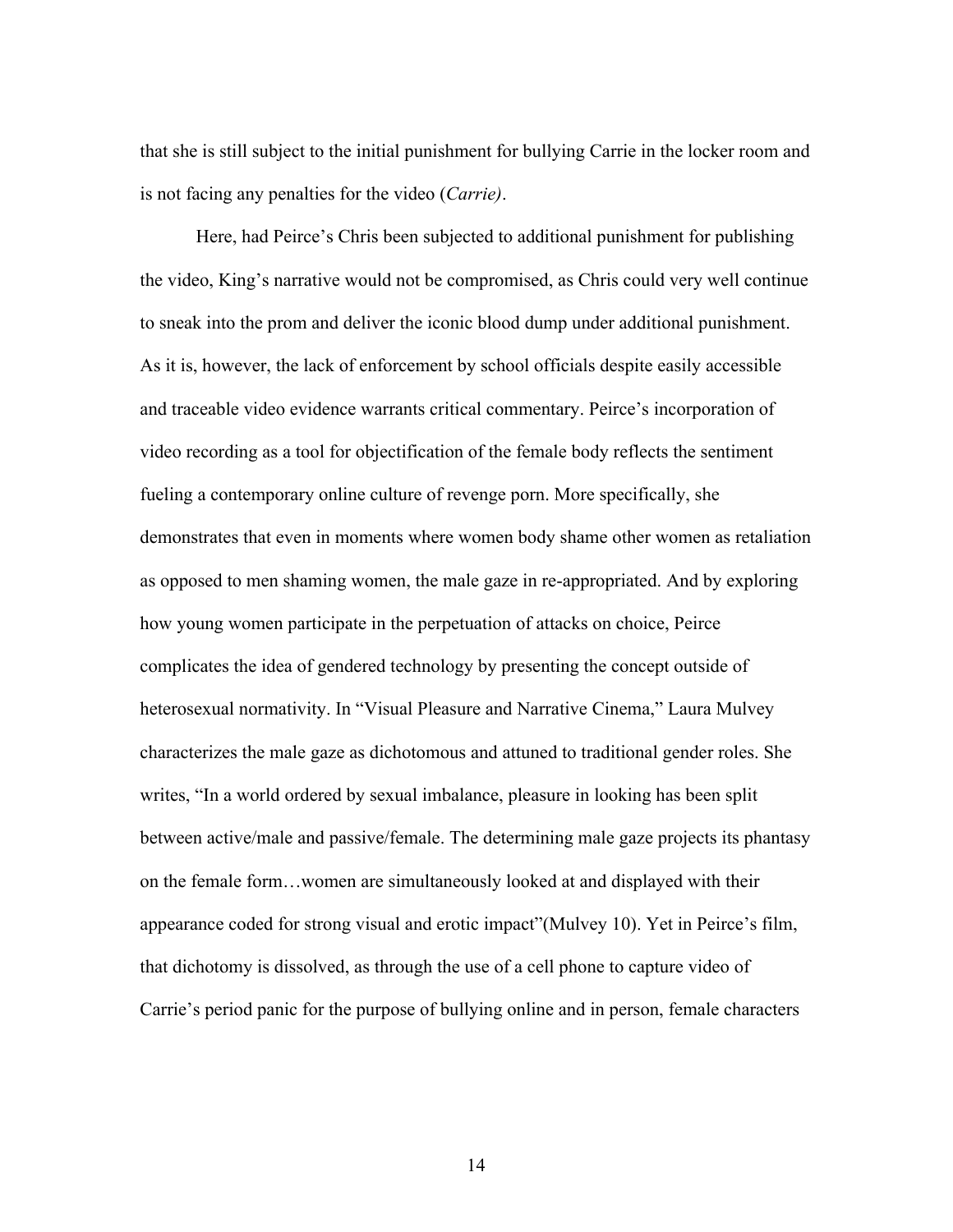function in both active and passive roles to create the act of women objectifying other women.

However, while Peirce's film complicates misogyny by exploring the role of women in the practice, the gaze remains male, as the result is still objectification of the female body. And in turn, the film reflects contemporary feminist conversations that pose that while technology is progressive in function, it is becoming pivotal in the perpetuation of patriarchy. These conversations draw on recent celebrity nude photo hacks online to suggest that technology has become just another way to put women in their place, particularly to immaterialize them. Feminists Jessica Valenti and Roxane Gay offer this criticism in response to the 2014 nude photo hack of actress Jennifer Lawrence. In "The Jennifer Lawrence Nude Photo Hack Response is the End of the 'Shamed Starlet'," Valenti writes of online attacks that "The message to other young women is clear: your bodies are ours, and, if you resist or get angry at what we do, we'll remind you of your place" (Valenti, n.p.). Gay follows up on this characterization, citing a cultural hatred of women that thrives on vulnerability. In "The Great 2014 Celebrity Nude Photos Leak is Only the Beginning," Gay writes, "We are a culture that thrives on the hatred of women, of anyone who is the other in some way, of anyone who desires to threaten the status quo…what these people are doing is reminding women that, no matter who they are, they are still women. They are forever vulnerable" (Gay, n.p.). As such, while Miss Desjardin delivers a quaint moral lesson to invite Chris to fear for her future, what haunts the events in this scene is a lack of concern for treating the incident as a violation of Carrie's body.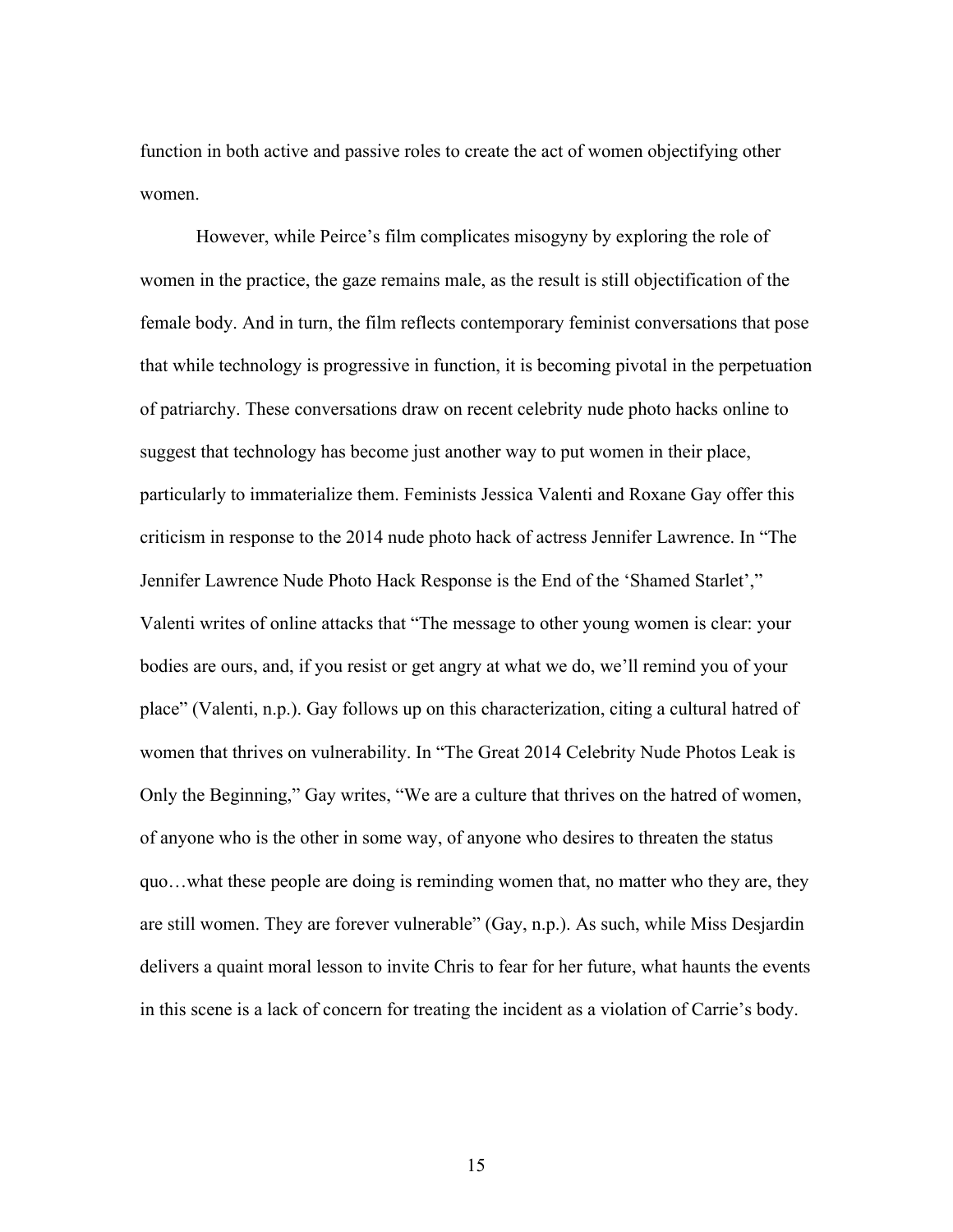While Carrie's superiors seek to deliver justice as a consolation for her embarrassment, there is no haste to protect her from current and further exposure, and therefore, Carrie's body not only remains public property, but she is violated again when the video re-surfaces at the prom to accompany the blood spill. In this scene, when Chris dumps the bucket of blood on Carrie, a classmate presses play on a laptop and projects the video onto two screens, one on each side of the stage. Carrie's response is significant here, as Peirce's direction produces the effect that Carrie is mutilating and murdering the bodies of her fellow classmates in direct response to the public display of her naked, bleeding body, rather than the humiliation induced by the blood drop. Because Carrie has learned to control her telekinesis, as demonstrated in previous scenes in the film in which she practices levitating and exuding force over objects, her reaction to the prom stunt is segmented rather than initiated in its entirety. When the bucket drops, covering both Carrie and Tommy Ross in pig's blood, the auditorium erupts in laughter. Miss Desjardin sees Carrie's distress and offers to comfort her, a move that causes Carrie to lash out by flexing her hand and delivering a force that sends Miss Desjardin flying across the room. It is seeing Tommy unconscious that breaks Carrie's focus, as she frantically cries over his body. However, when she registers the video, hearing it and then making eye contact with the screen, she returns to a state of rage and proceeds to enact terror (*Carrie)*.

Both films associate the body with a lack of control, yet the difference lies in the execution of that loss as a means for taking a stance on women's liberation. De Palma's film immaterializes the female body by constructing it as a vessel for horror that a woman is unfit to control, perpetuating the fear that a liberated body threatens male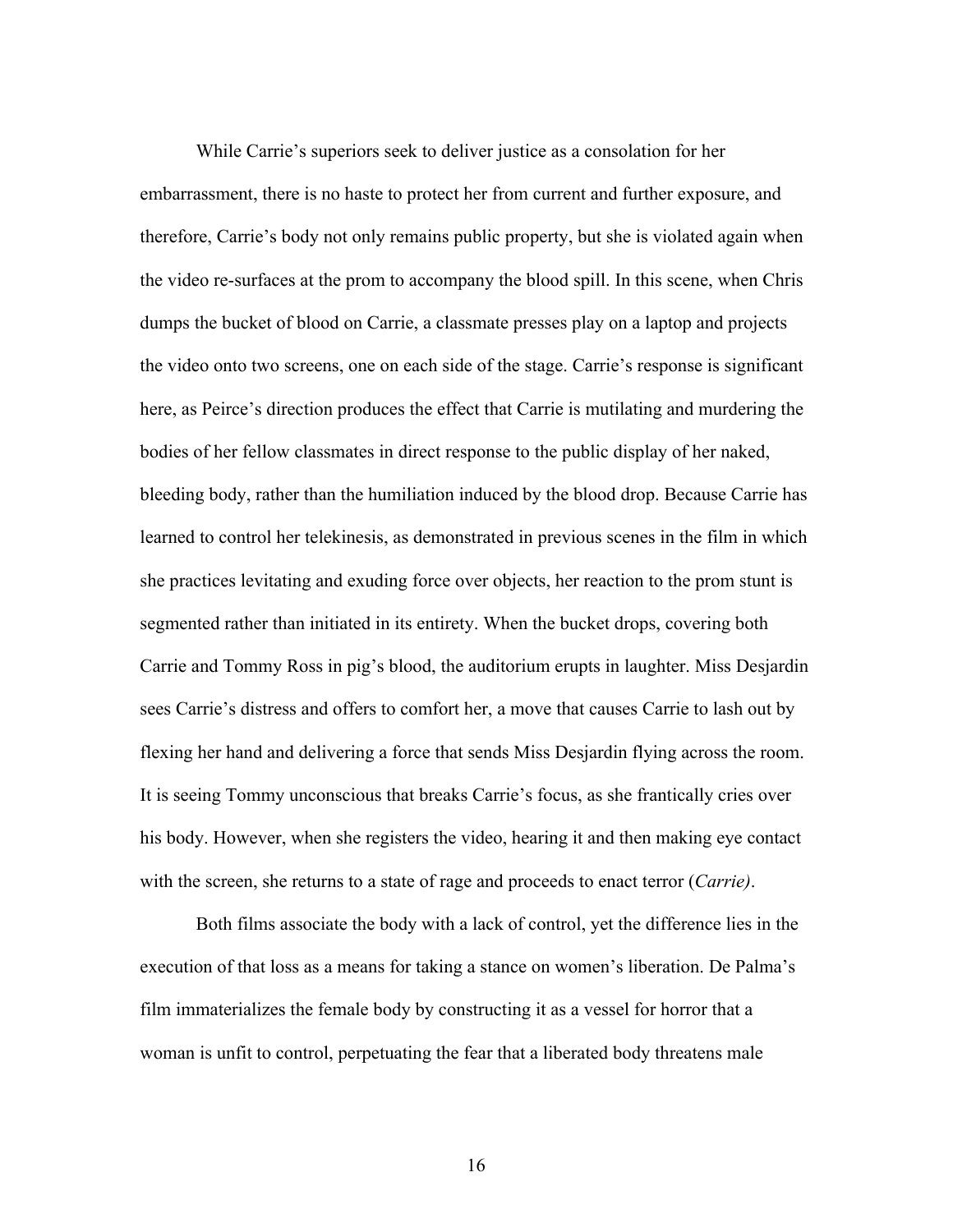dominance. And as a result, his construction of the female body as an object of pleasure through invasive camera techniques and an infatuation with material female beauty functions as a patriarchal effort to reclaim the female body from women's liberation. Peirce's film counters this construction, reflecting contemporary female experiences of being violated. She documents the immaterialized female body, drawing horror from a heightened, violent rendering of an existential crisis that ensues when a woman is deprived of her materiality.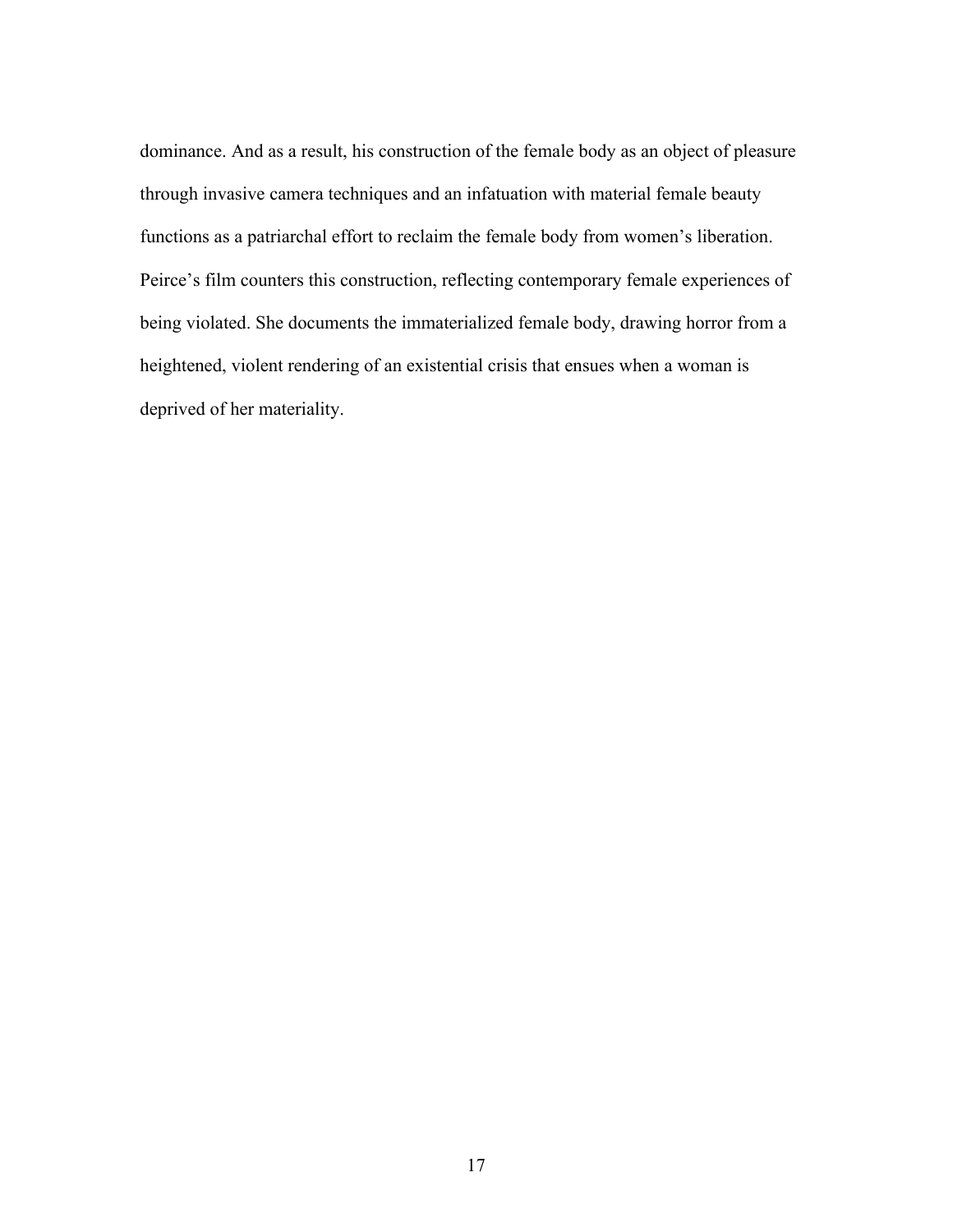## CHAPTER THREE

## *CARRIE* IN THE CONTEXT OF ROE V. WADE

In *Carrie* (2013), both Carrie and Margaret embody characterizations of the immaterial woman. Carrie is deemed to be sexual and is condemned by outdated, manipulative, religious, patriarchal constructions of sexuality. Margaret is the conservative housewife, responsible for maintaining a repressed household and instilling conservative values in her daughter. While this character construction is the same in De Palma's film, the difference is De Palma's film's effort to offer an elaborate conjecture as to how women's liberation, particularly as it pertains to the body, aims to destroy the traditional household and family by driving the husband away and killing the children. However, Peirce's film revises this notion so as to reflect contemporary approaches to women's liberation, notably the immense amount of legislation being imposed to restrict a woman's ability to make decisions about her own body. In doing so, *Carrie (2013)* takes on an additional immaterial woman: the sexually liberated mother. Margaret is recharacterized as a contradictory maternal figure—one struggling with mothering a child that she conceived through a pleasurable sexual experience—and thereby confronts social, cultural, and political constructions of reproduction and motherhood that construct women's bodies as immaterial through legislation that is determined on the basis of moral perceptions of the body rather than aligned with their physical realities.

Given that the female characters in both films are constructed in the context of reproduction, motherhood, and sexual liberation, each film respectively can be positioned as a critical response to Roe v. Wade. De Palma's film relays anti-choice sentiment that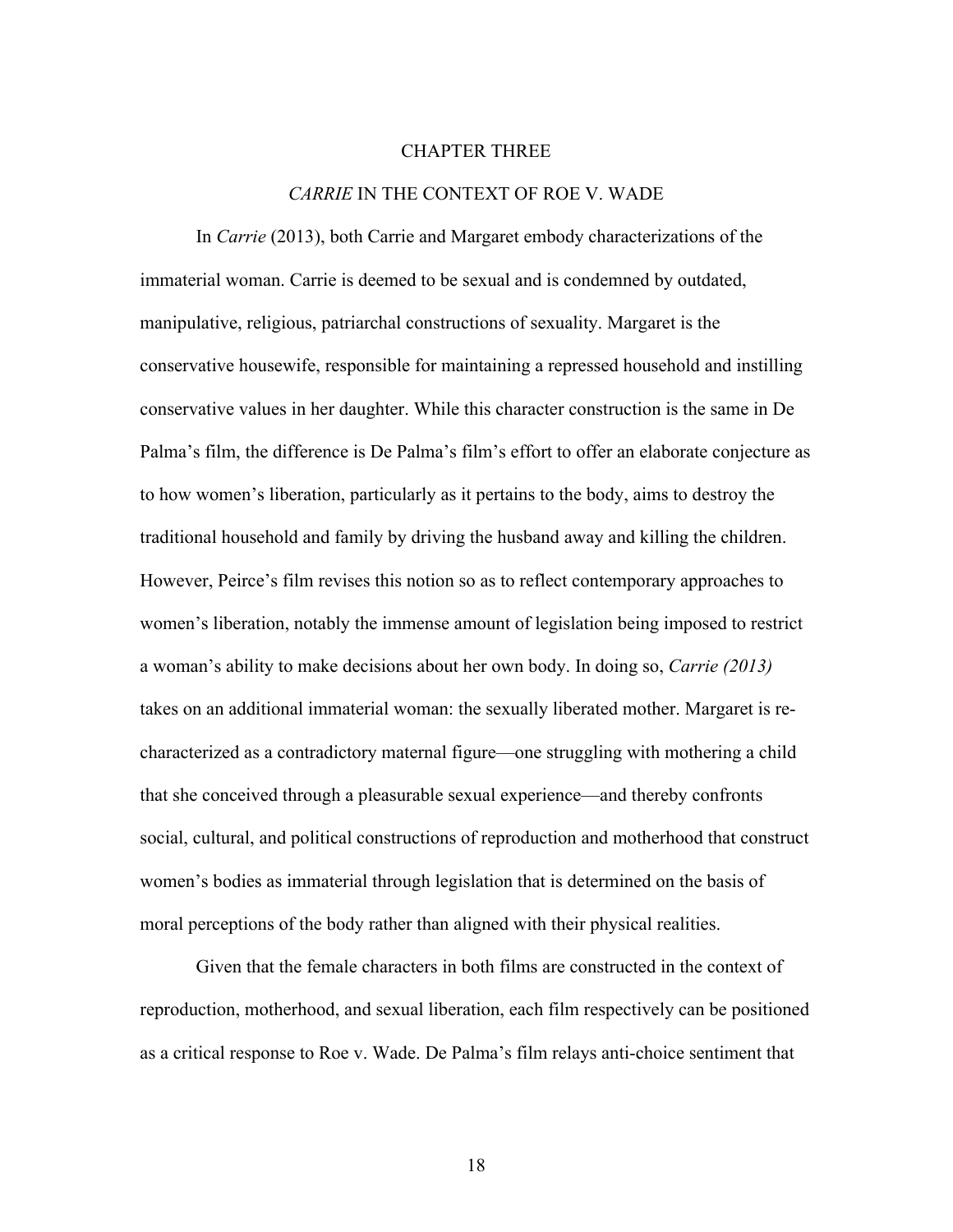surrounded the Roe v Wade ruling that granted women reproductive control, as his construction of the mother-daughter relationship between Margaret and Carrie draws horror from women functioning as individuals outside of the traditional family structure. In *Culture Wars: The Struggle to Define America,* James Davidson Hunter grounds antichoice sentiment in a fear that a woman's failure to function submissively in her Godgiven role of mother not only undermines divine order but also poses a threat to the social order. Relying on both his own critical context as well as secondary Evangelical accounts, Hunter identifies this point of view as one held by those who strive to uphold the ideal of the  $19<sup>th</sup>$  century bourgeois family. He writes, "Conservative Catholics, Mormons, and Evangelical Protestants generally view the survival of the bourgeois family as essential, not just because it was believed to be established in nature and ordained by God, but because it is believed to foster social harmony" (Hunter 181). Hunter goes on to cite an Evangelical who argues that deviant women undermine God's will when they choose to function outside of this family structure. He writes, "Much of the conflict in the modern family is caused either by misunderstanding of or by the refusal to accept the role each family member was designed by God to fulfill. For this reason, it is essential to family harmony that the wife submit to her husband's leadership" (Hunter 181). These principles can be located in De Palma's characterization of Margaret, as Margaret not only upholds these conservative ideals through a fear-based approach to mothering, but she also fails to adequately nurture a child without the presence of a male to submit to. In turn, *Carrie* (1976) depicts a household that crumbles as the result of functioning outside the traditional family structure, evident in the tragic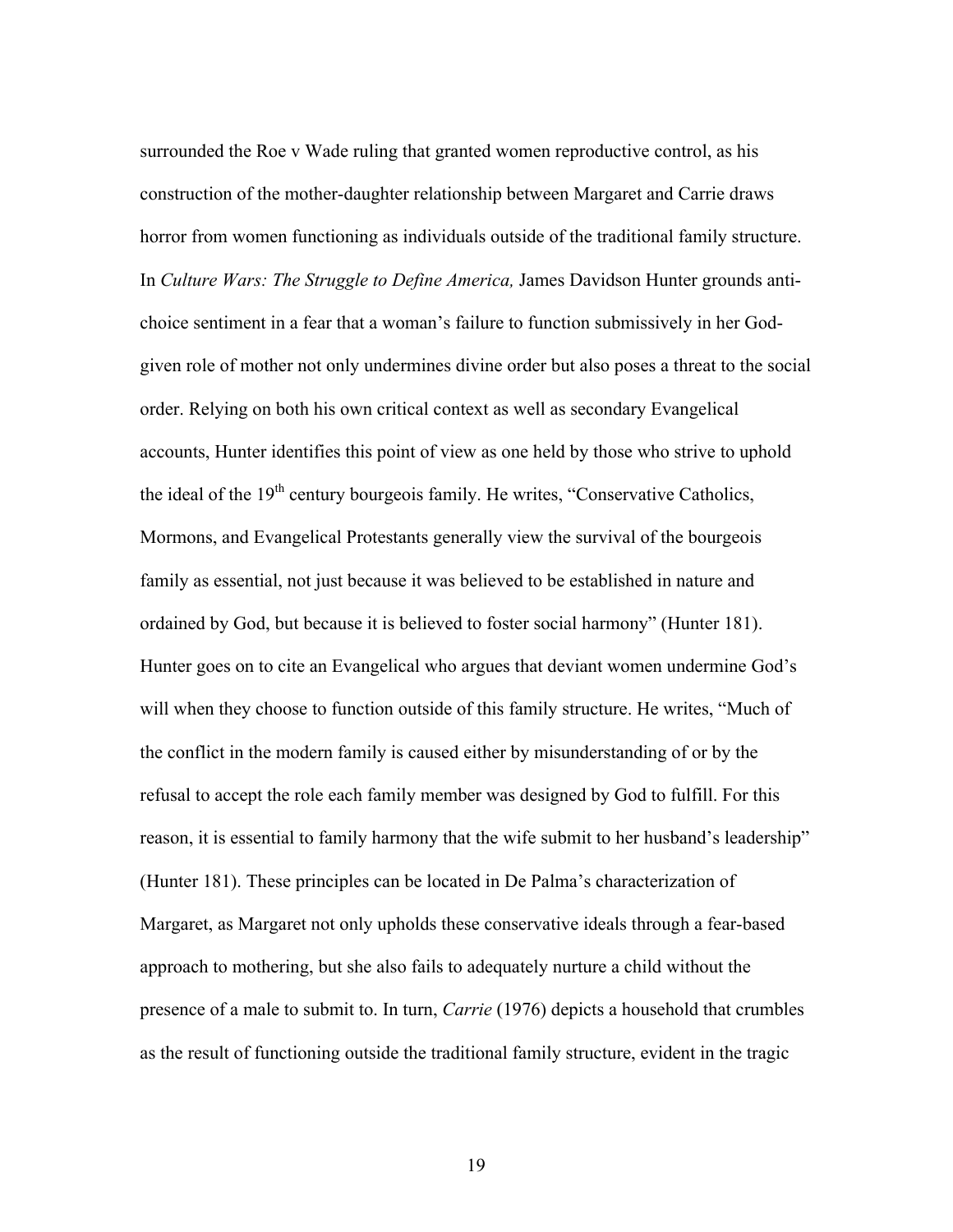deaths of Carrie and Margaret and the literal destruction of the White household at the closing of the film.

*Carrie* (1976) also delves into the sacrifice of the female body for the sake of upholding the traditional family structure by perpetuating the idea that choice interferes with divine authority. This idea culminates in a single scene in which Carrie reveals her decision to attend the prom. The scene begins with Margaret arguing that God has governance over the body. While she and Carrie are eating dinner, Carrie refuses to eat her dessert, saying that doing so gives her acne. Margaret responds by saying "Pimples are the Lord's way of chastising you" (*Carrie*). In saying so, she implies that assuming control over the body undermines the will of God. This short conversation sets the standard for the principles that a mother functioning within the traditional family structure is to instill in her daughter. And later in the scene, when Carrie tells Margaret that she has been invited to prom, Margaret is shocked that Carrie wants to fraternize with her classmates after "all she's been taught," and this indicates that Margaret has failed to raise her daughter appropriately. In turn, the scene relays the inadequacy of a single mother to uphold traditional family values.

When Carrie states that she is not willing to accept the construction of a woman's existence outside of the home as a sin, stating that "Everyone isn't bad, Momma! Everything isn't a sin!" and "I want to be normal. I want to try and be a whole person before it's too late," she rejects her God-given role of wife and mother and reveals a desire for individuality (*Carrie)*. A panicked Margaret then attempts to reform her daughter. First, she claims that women who venture outside of the home are promiscuous.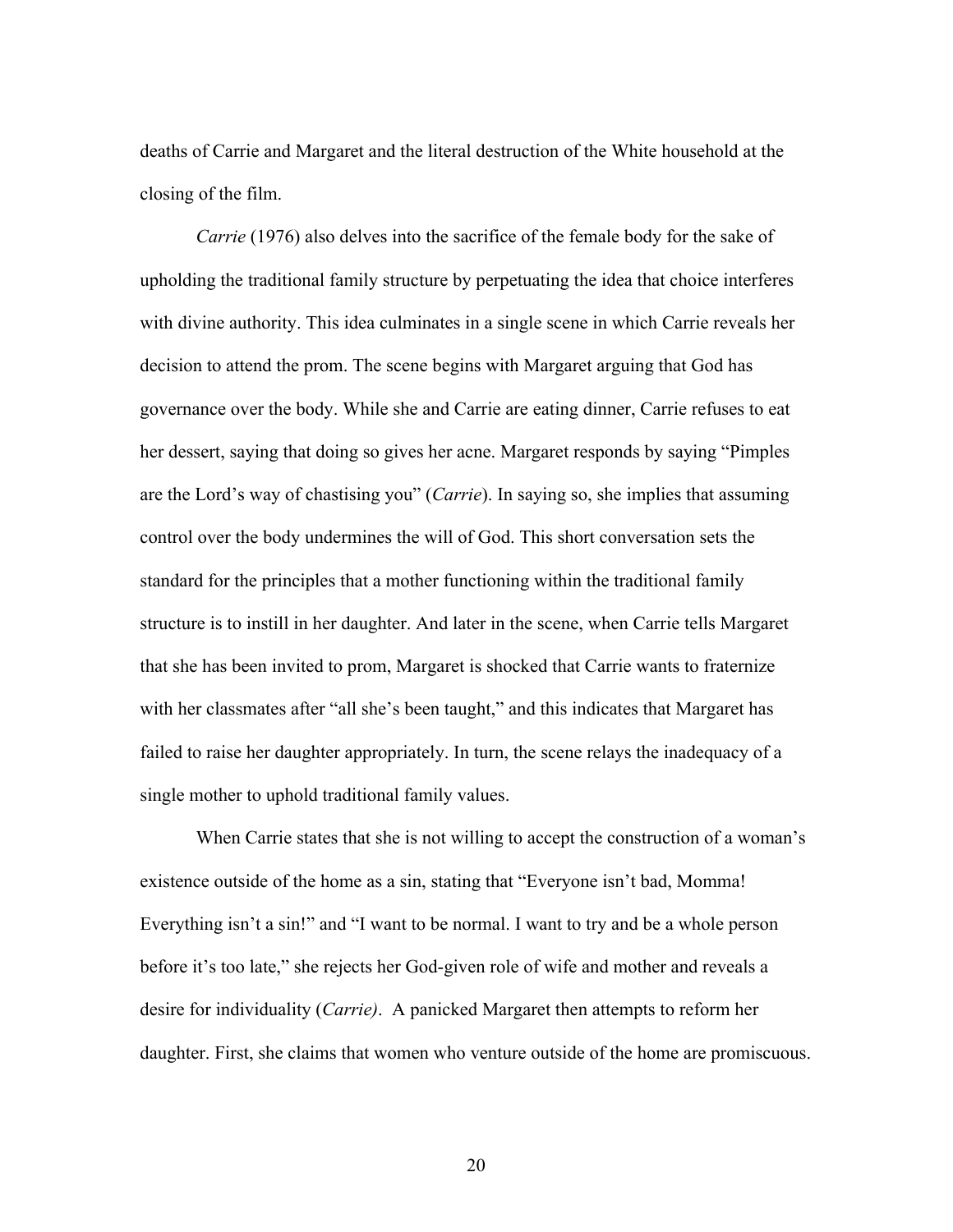When Carrie claims that a "nice boy" will be taking her to prom, Margaret responds, saying "After the blood come the boys, like sniffing dogs…trying to find out where that smell comes from" (*Carrie*). Margaret's point of view is that as soon as a woman has sex once, she's obligated to every other boy that comes along. Additionally, she claims that promiscuous women are those the devil works through and that the devil is responsible for driving her husband away.

When Margaret insists that Carrie is unaware that her powers are a sign of the devil working through her, she cites Carrie's father leaving as an example, saying, "He entered your father and carried him off" (*Carrie*). Carrie responds, saying, "He ran away, Momma," yet Margaret is quick to reply, saying, "The devil tempted him." Carrie is persistent, stating, "He ran away with a woman, Momma. Everybody knows that" (*Carrie*). Here, Margaret continues to blame women for a man fleeing from the household, as she does not object to her husband's behavior, but rather greets Carrie's mention of her husband's mistress with silence and segues into demanding that Carrie renounce her powers. And when Carrie refuses, Margaret is left maniacal and hysterical and spends the rest of the film failing to reform her daughter until she dies at the hands of that daughter—the individual, promiscuous woman. As such, De Palma's film not only holds that a woman refusing her role within the traditional family structure incites horror, but a woman mothering outside of the traditional family structure proves horrific. *Carrie*  (2013) piggybacks off of this political context, as the film exists against a political backdrop of restricted reproductive rights and incites a critical approach to the notion of assuming and imposing maternal identity among such regulations.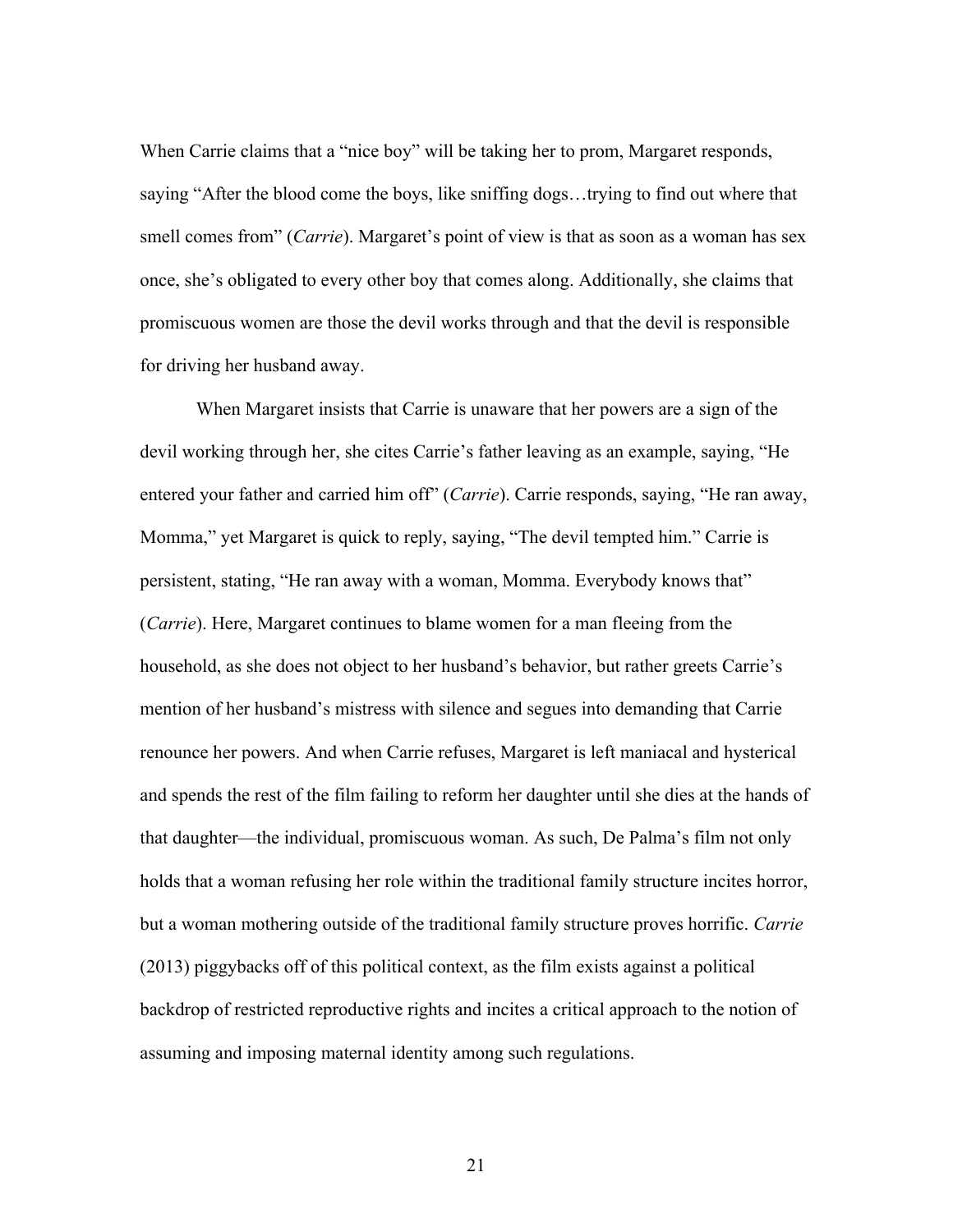In *Carrie* (2013)*,* Kimberly Peirce scrutinizes traditional constructions of the mother in the horror genre by re-approaching and re-characterizing the mother-daughter relationship between Margaret and Carrie. Rather than positing Carrie as a mere product of a monstrous womb or *effect* of religious, patriarchal mothering, she constructs her as an extension of Margaret—a vessel through which Margaret confronts her identity as a mother. Existing critical assessments of Margaret are concerned mostly with De Palma's film, though a few devote brief attention to King's novel. They are simplistic and characterized in the context of traditional constructions of the mother in horror cinema and fairytale literature. In King's novel, Margaret is the "evil stepmother" archetype perpetuated by classic fairytales, notably when she locks Carrie inside of a closet on multiple accounts as punishment. (Reino 15). In De Palma's film, Margaret is the "monstrous mother," a "demander of sexual repression," the patriarchal force that terrorizes the family in order to cleanse the home of sexual desire (Lindsey 33). She is the "patriarchal stereotype of the sexually unfulfilled woman…a religious bigot who believes that female sexuality is inherently evil and responsible for man's fall from grace" (Creed 78-79). And she is a "psychotic, dominating mother" responsible for "the creation of a monstrous child" (Creed 79). It is this monstrous mother-daughter relationship that draws Barbara Creed to confront the sexual connection between mothers and daughters in horror.

In *The Monstrous Feminine: Film, Feminism, Psychoanalysis,* Creed characterizes this experience as an exchange of "sexual desires," exemplified through her analysis of *The Exorcist.* She writes that there, "Regan's transformation from angel into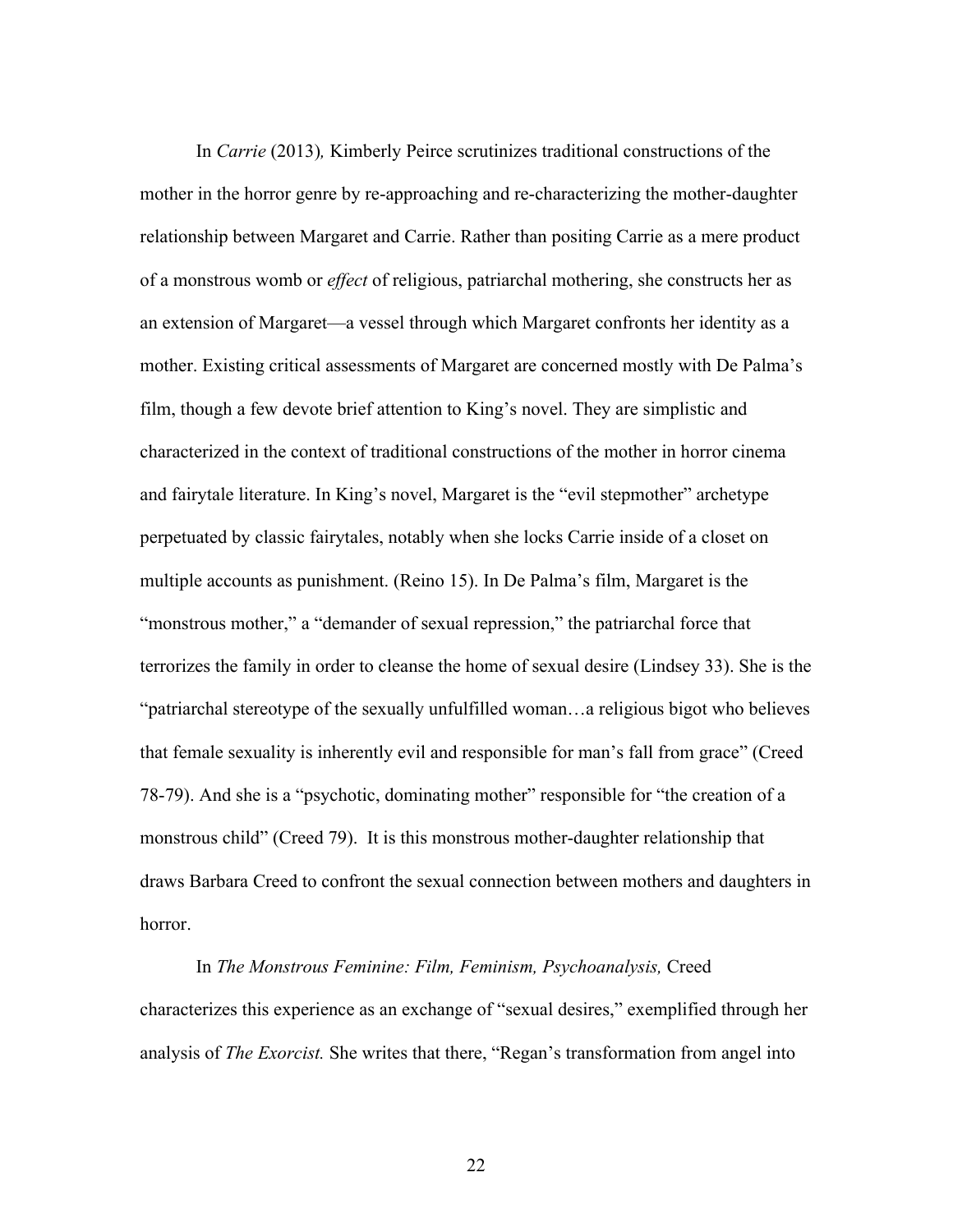devil is clearly a sexual one; it suggests that the family home, bastion of all the right virtues and laudable moral values, is built on a foundation of repressed sexual desires including those which flow between mother and daughter" (Creed 35).

The parallel between the mother-daughter narratives in *The Exorcist* and in *Carrie* is evident—they each thrive on anxieties of sexual awakening. Regan's possession disrupts the sexually repressed home through explicit acts and language. Carrie disrupts the White household by not only menstruating, but also by characterizing her menstruation as normalcy rather than a venture into sin. Regan's foul language and gestures include masturbating with a crucifix, shoving her mother's face into her bloody vagina and yelling "Lick Me!" and saying "Fuck me!" repeatedly to both her mother and doctor (Creed 35). Carrie exposes her body to other girls and vice versa by showering in an open locker room and justifies the act. Some scholarly literature suggests that *The Exorcist* is a heightened expression of fear of women's liberation and sexual revolution that transpired in the 1970s. For example, Adrian Allan, in "What the Ever Popular *Exorcist* Tells us About Sex and Women," argues that "the implicit fear of women and their sexuality in this film can perhaps be understood as the subliminal backlash from some of the profound cultural changes occurring throughout the decade of the 70s," and cites women's liberation, sexual revolution, and "paranoia of a Western male-dominated society resisting changes that increasingly include the voices of those previously unheard," including women, as sources of anxiety (Allan 3). This fear can be located in King's narrative and De Palma's adaptation, as both function as artifacts that seek to reinforce antiquated ideals of repressed sexuality and femininity by constructing the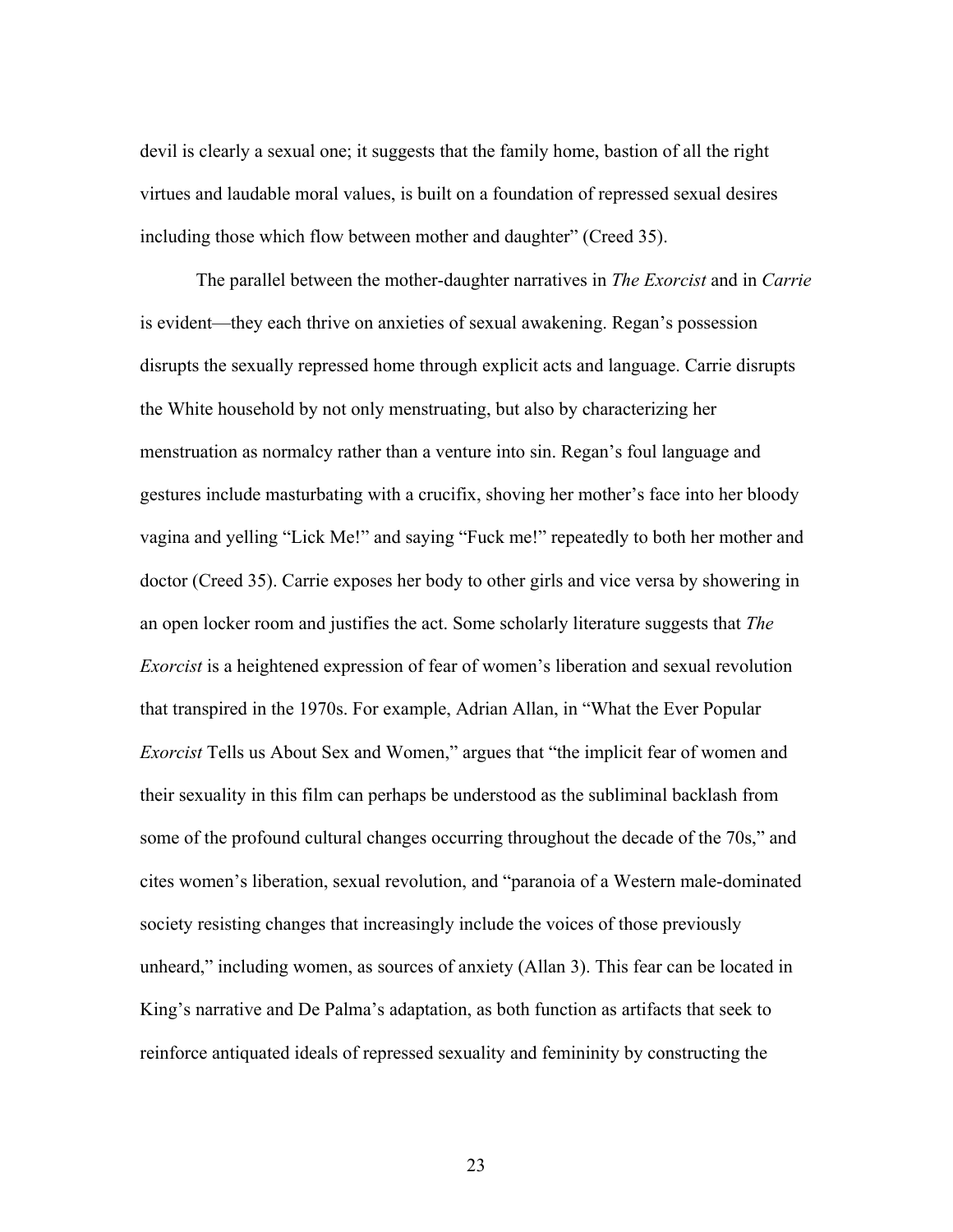female body as grotesque and producing elaborate displays of cultural damage caused by women with power. Further, King and De Palma position female sexuality as uncontrollable through phallic symbolism that permeates interactions between Margaret and Carrie.

Creed constructs sexual desire in relation to a mother-daughter bond, suggesting that sexual desire "flows" between mother and daughter through phallic, penetrative acts, and cites that both films execute an act—or attempted act—of penetration. In De Palma's *Carrie,* when Margaret stabs Carrie, the action mirrors "sexual assault," and Carrie's "knife attack" that kills Margaret represents "phallic penetration," as Margaret "utters orgasmic moans" as she dies (Creed 82). However, Peirce's film welcomes a different characterization of this altercation. While *Carrie* (2013) does feature these two knife attacks, Margaret's death does not produce the effect of an orgasmic release. Additionally, Margaret accepts fault for the exchange, as while she approaches Carrie with the knife after the initial stabbing, she says, "This isn't your fault. It's mine" (*Carrie)*. Therefore, I read this scene not as exemplary of a shared sexual desire between mother and daughter, but rather exemplary of a single sexual desire that belongs to Margaret, and another in which Margaret confronts this desire by projecting sexual deviance onto her daughter.

In Peirce's scene, Margaret uses Carrie's prom humiliation to confront her first sexual experience. The scene begins when Carrie returns from the prom, unable to locate Margaret within the house. When Carrie does locate her, Margaret is dressed in a white gown and wielding a butcher knife behind her back. Carrie cries to Margaret for comfort,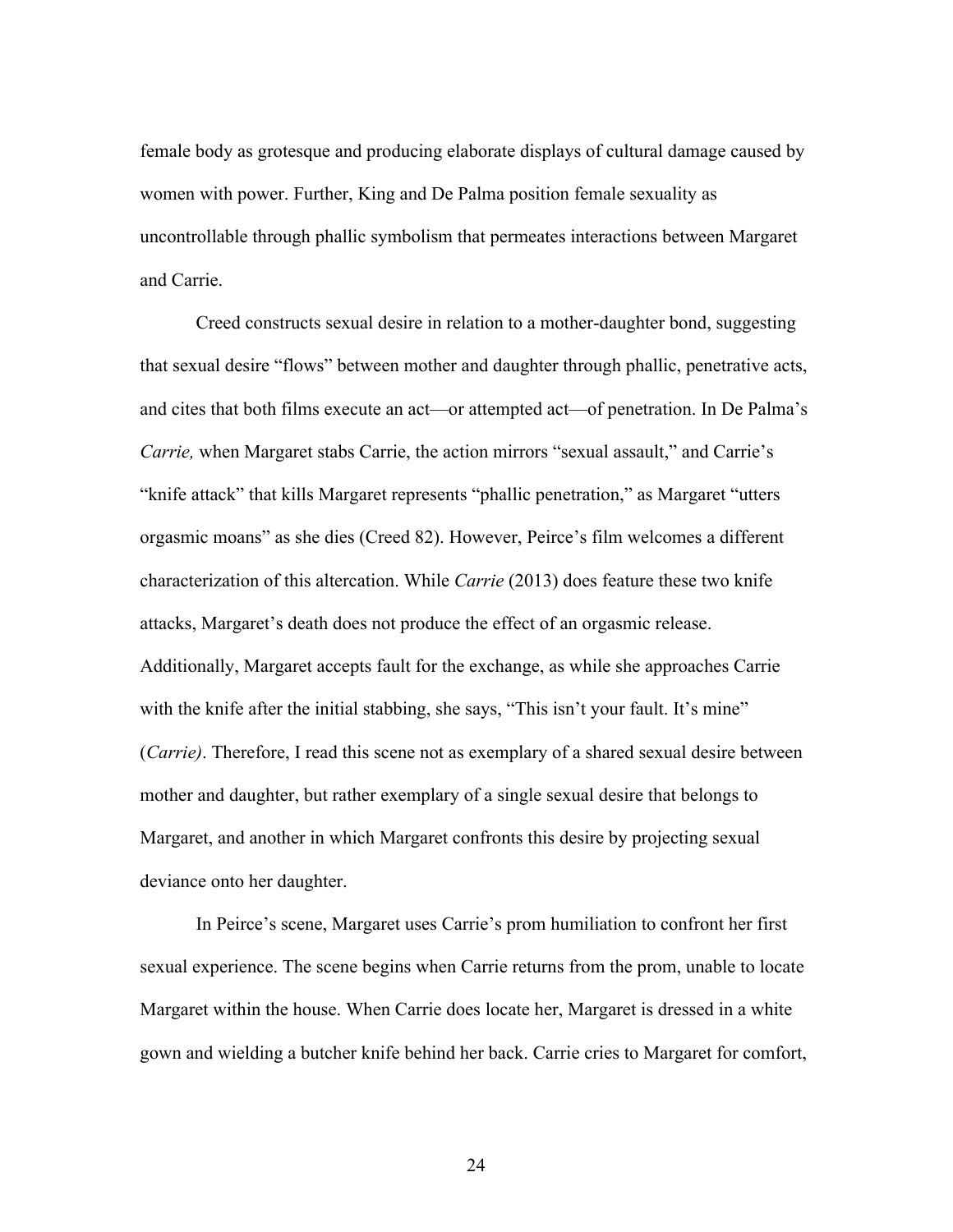exclaiming, "You were right! They laughed at me!" Margaret responds, saying, "I knew they'd hurt my little girl" *(Carrie).* She pauses briefly after delivering this line and then proceeds to turn the conversation toward her sexual deviance. Margaret says, "I should have killed myself when he put it in me. We slept in the same bed—lived together sinlessly. Then one night, I saw him look at me in that way. And we got down on our knees to pray for strength. And that's when he took me" (*Carrie*).

Carrie tries to stop Margaret's confession, crying "No mama! I don't want to hear it!" Yet Margaret persists, and admits that she enjoyed this sexual experience. She says, "And I liked it" (*Carrie).* Margaret then goes on to express guilt over keeping a baby that was the result of "having sex and liking it." She says to Carrie, "I should have given you to God when you were born, but I was weak" (*Carrie*). Carrie and Margaret then begin to recite the Lord's Prayer together, and mid-prayer, Margaret stabs Carrie in the back, sending her rolling down the stairs. As Margaret continues to approach Carrie, she says, "This isn't your fault, Carrie. It's mine. You know the devil never dies. He keeps coming back. You've got to keep killin' him" (*Carrie).* Carrie and Margaret continue to struggle as Margaret continues to stab her. When Margaret's knife approaches Carrie's face, Carrie's uses her telekinetic powers to repel the knife while gathering several others along with scissors and additional sharp objects and pinning Margaret to the wall and killing her (*Carrie)*.

Here, Margaret professes that she ought not to have become a mother to begin with, and seeks not only to kill the product of her sexual experience, but also her sexually liberated self, a woman who "fell from grace" and liked it. Carrie is the extension of the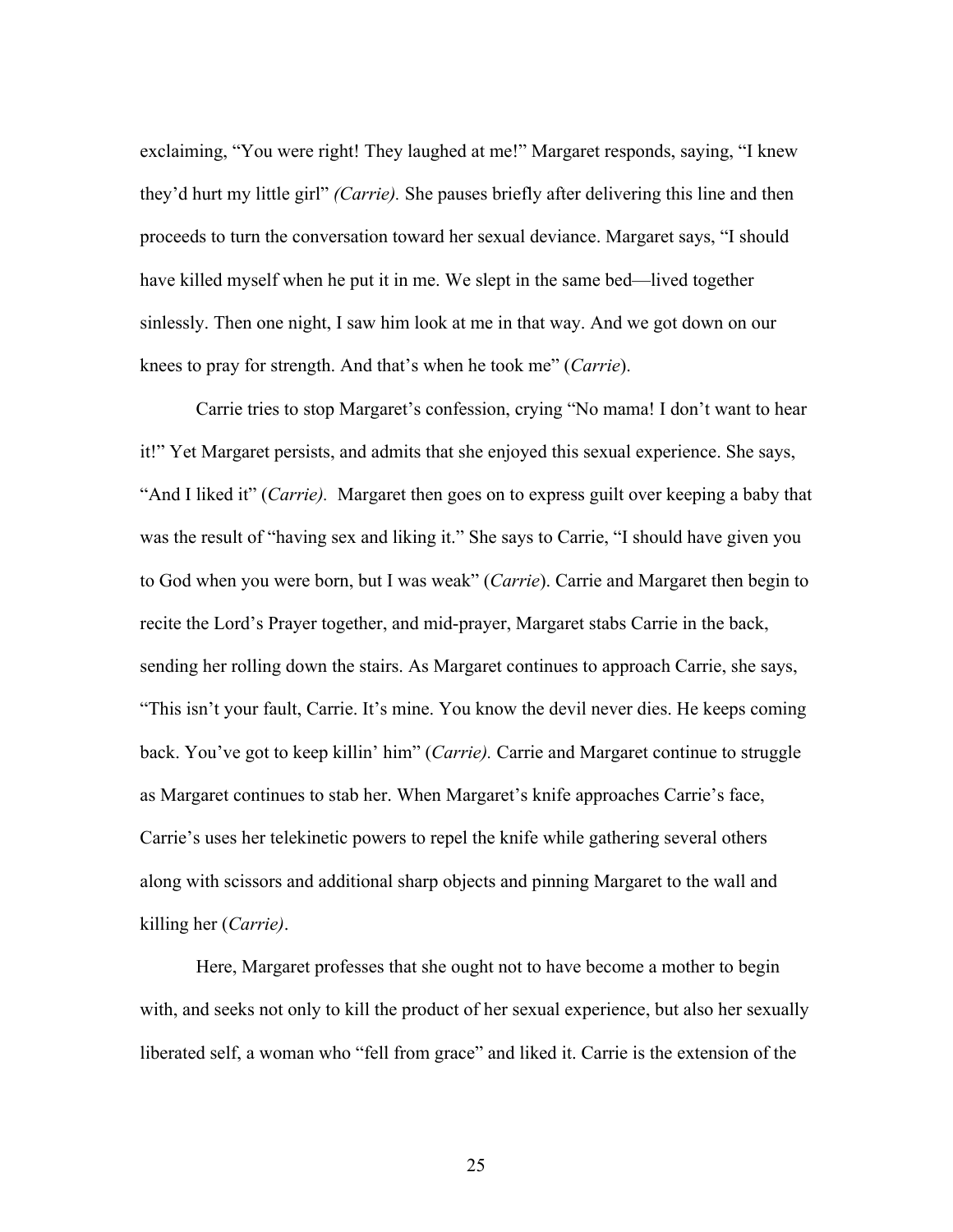sexually liberated Margaret, and the sexually liberated Margaret is "the devil," the force that keeps coming back, and Margaret must kill her. Margaret is a sexually liberated mother, defiant of patriarchal constructions of motherhood, and it is this accidental defiance with which she takes issue. As such, Margaret should not be mothering because she experienced pleasure in conception and performed as a mother despite the fact that she should have "given Carrie to God." She chose to mother based on desire rather than principle. Margaret says to Carrie, "I loved you so much. And I said, 'God, let me keep my little girl'" (*Carrie*). So the effect of Peirce's film, then, in 2013, is a recontextualization and re-conceptualization of the monstrous mother. Margaret is not merely the extremist that sexually represses her child and home, nor is she just setting out to save her child from the sin of the free world by murdering her. Rather, her monstrosity stems from conflict over motherhood as a choice.

In turn, the narrative provokes inquiries into mothering as a choice versus mothering as a patriarchal, religious duty, as well as the woman's role in her reproductive choices. In the context of Peirce's film, reproduction is punishment for finding pleasure in sex, and motherhood is a privilege only granted to women who participate in sex as a ceremonial acceptance of a child from God. Therefore, this religious, patriarchal construction poses sex, reproduction, and motherhood as necessarily united, but when a woman approaches sex for pleasure and as a result conceives a child, that unity is itemized; a woman is to be punished by experiencing childbirth but relinquishing her role as mother by returning the child to God. As such, the itemization of these actions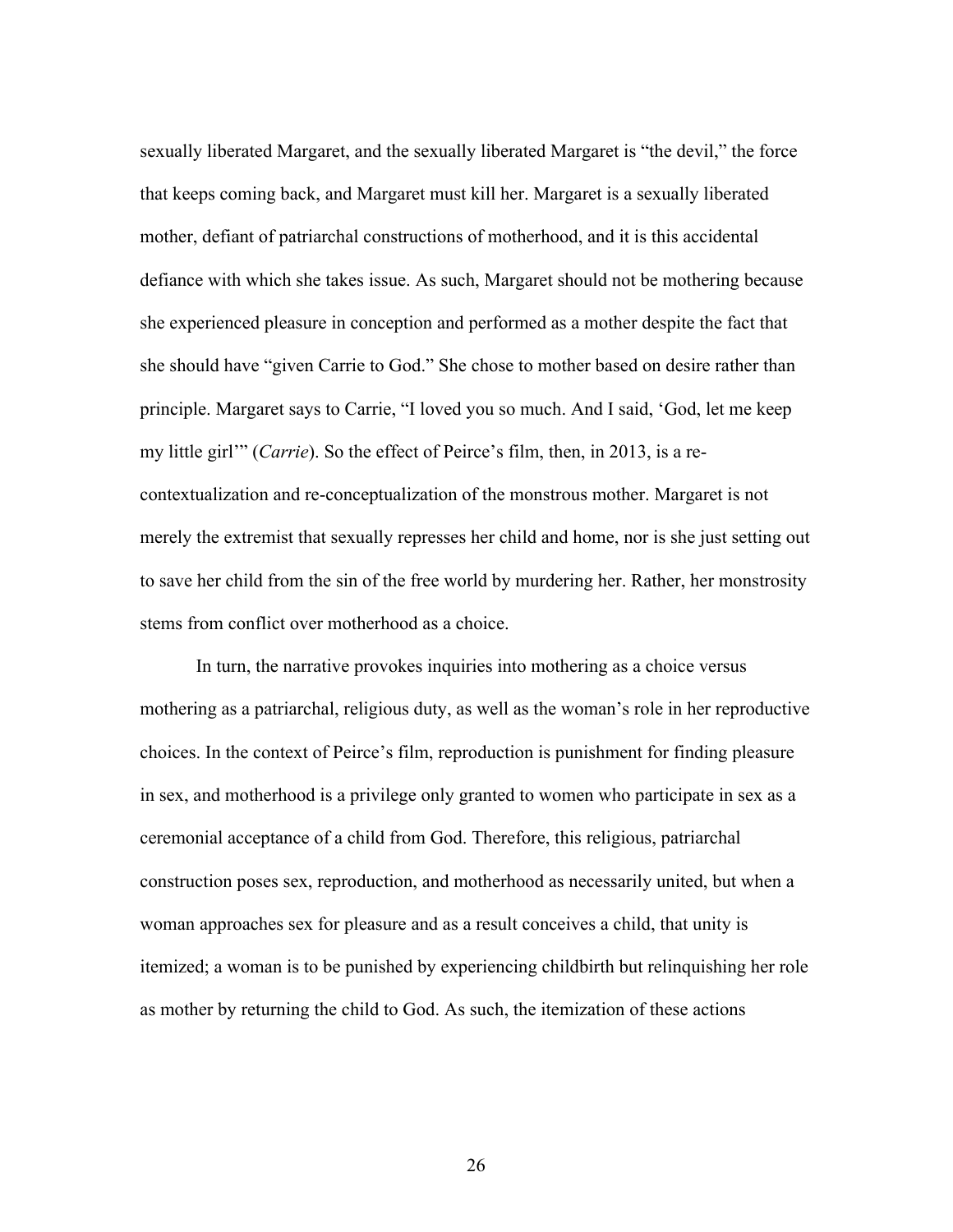suggests that giving birth to a child does not mean that a woman is the designated mother to that child.

Elissa Marder characterizes this itemization of sex, reproduction, and motherhood as indicative of the abnormality of "maternal function" in her book *Mothering in the Age of Mechanical Reproduction.* Marder explores the concept of birth and "maternal function" independently "of the role of the mother as a real person in the life of a child," suggesting that "As the originary matrix for all other reproductive acts, the maternal body tends to become associated and confused with other forms of cultural labor that are defined (at least in part) by their reproductive capabilities" (Marder 3). Marder's distinction between motherhood and reproductive function here relays the sentiment of the patriarchal, religious approach to childbirth. This sentiment takes the liberty of concluding that if a woman can conceive a child in vain by participating in sex as a pleasurable experience, then she is not the mother of that child, but rather a vessel through which God may deliver a child to someone else. And therefore, if a woman conceives a child through a pleasurable sexual experience, then she has no governance over that child. I argue that this conceptualization of the connection—or disconnect between maternal identity and reproductive function is what contributes to a reading of Margaret's actions as mothering under false pretenses and defines the central conflict or her character throughout Peirce's film.

These accounts of diminishing reproductive choice in relation to Margaret's struggle with maternal identity contribute to extreme conjectures about the future of motherhood as a choice. If one can venture that *Carrie* (2013) constructs motherhood as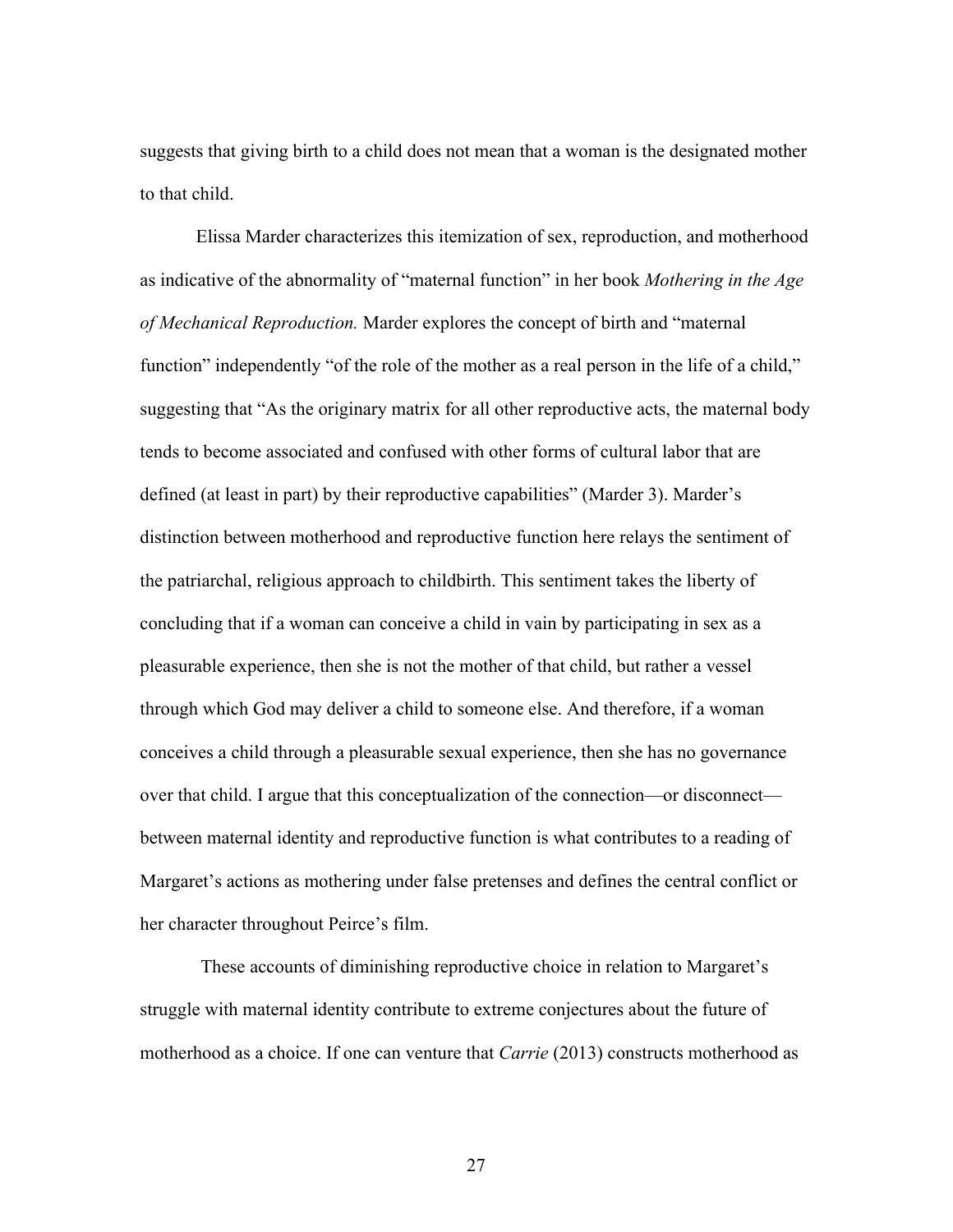an exclusionary practice being regulated and orchestrated by a non-visible force feasible as a representation of politicians regulating reproductive control behind closed doors—in a context in which women have choice, then Peirce's film also lends itself to a visualization of a world in which maternity and choice are mutually exclusive and where a reversion back to the traditional family structure undermines Roe v. Wade. As such, if in viewing Peirce's film we are to imagine a context in which a woman cannot choose motherhood for herself, then we are also to image one in which women no longer maintain a choice in how they choose to assume womanhood. In turn, I argue that Peirce responds to her own conjecture by locating choice within self-mutilation, a practice that Margaret utilizes in *Carrie* (2013) but not in any of the previous iterations of the narrative.

In two scenes in the film, Margaret gashes her arms with her fingernails and carves into her thigh with a seam ripper. In close reading these two scenes alongside theoretical constructions of self-mutilation as a means for role assumption through disembodiment, Margaret can be read as a woman with choice. Given that Margaret lacks choice in relation to her own womb, turning to body modification allows her to reconsider maternity as an external form of identity capable of being mapped onto the skin.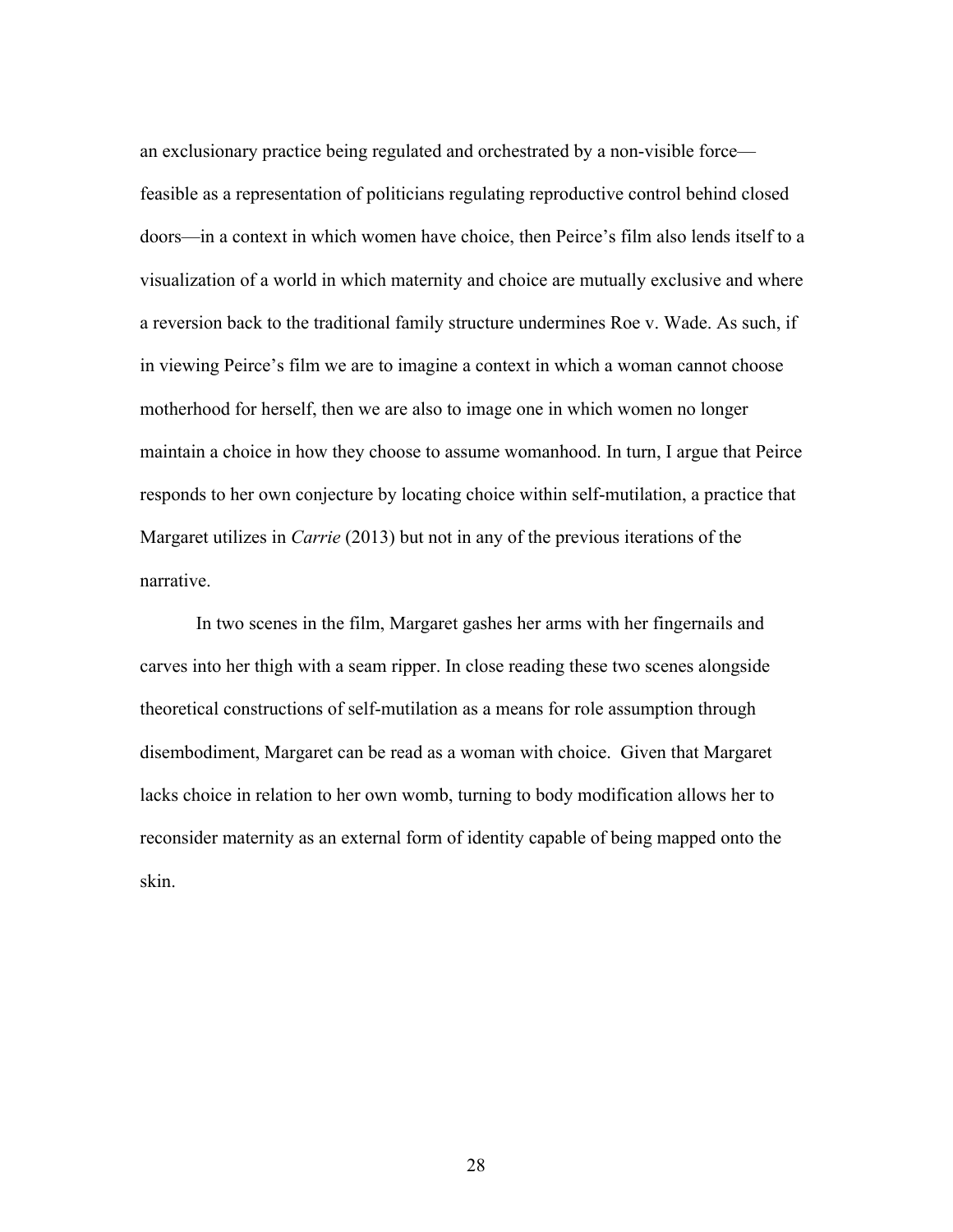# CHAPTER FOUR

# MOTHERING BY CHOICE

In *"Mutilating the Body: Identity in Blood and Ink,"* Kim Hewitt frames the practice of self-mutilation as an act of transformation throughout which an individual both "reaffirms and transcends" their "physical existence and aliveness" (Hewitt 31). In turn, Hewitt's characterization of this experience as consensually sadomasochistic lends itself to identifying self-mutilation in Peirce's film as a means through which Margaret can mother by choice. In Hewitt's text, "sadomasochistic" is defined to be indicative of "activities that revolve around physically expressing a role-play status of disparity," and while Hewitt concerns this section of her book mostly with submissive acts, sexual or not, that occur between two consenting individuals, she goes further to suggest that selfmutilation is a ritual through which an individual gains autonomy by assuming multiple roles in a given type of partnership (Hewitt 31).

Hewitt argues that when one self-mutilates, they "parent him or herself," as they must "strive to fulfill both roles…in developmental terms, the individual is both parent and child, authority and rebel, in the effort to become whole, mature, and autonomous" (Hewitt 3). Additionally, she writes that pain can function as a means through which one "loses awareness of his or her normal every day self," and "pain may be experienced as a loss of boundaries between self and environment that evokes a feeling of union with something beyond mortal earthly existence" (Hewitt 31). These two facets of Hewitt's characterization of self-mutilation lead to a reading of a scene in *Carrie* (2013) in which Margaret engages in an abusive confrontation with her menstruating daughter as one that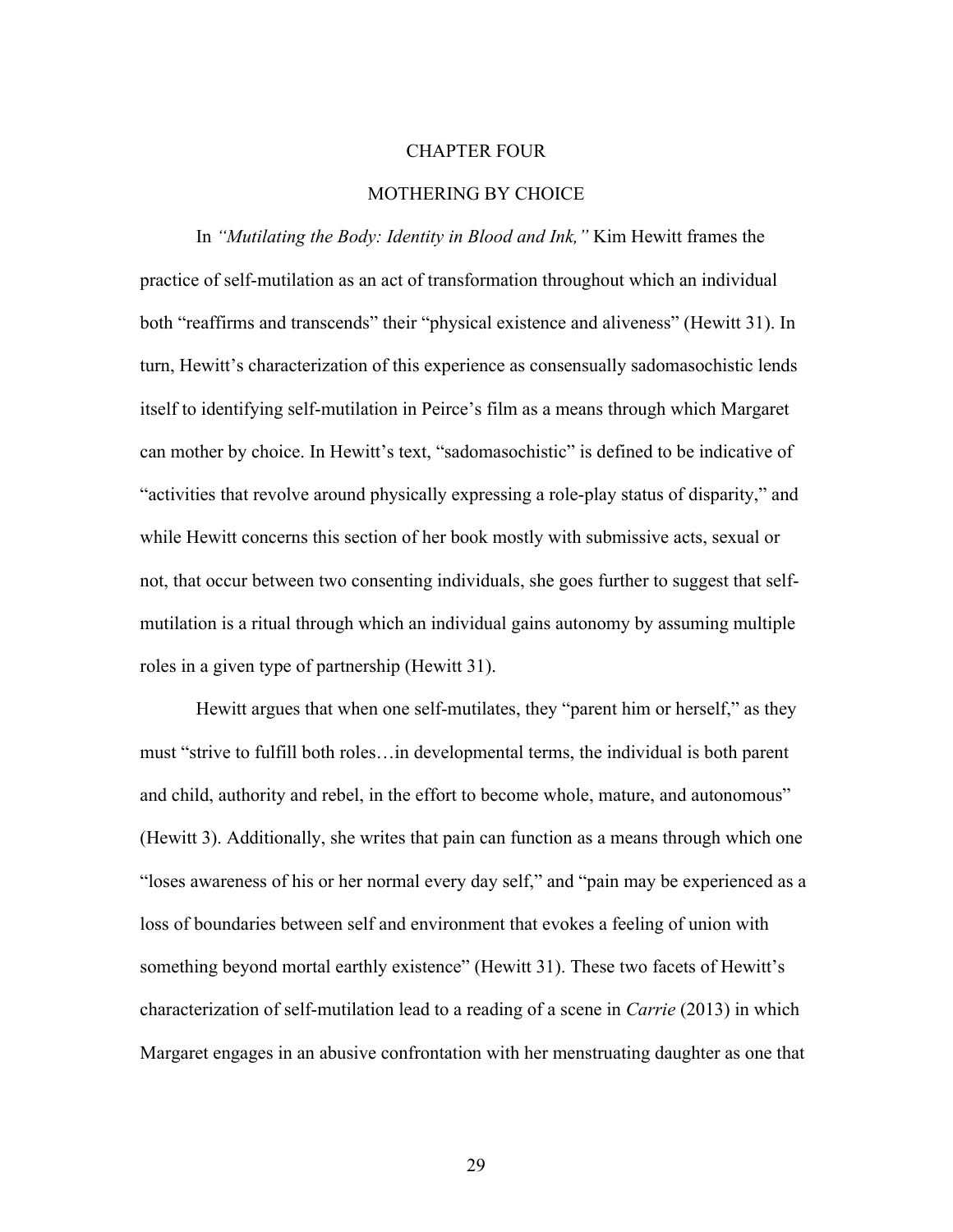employs self-mutilation as a tool that Margaret chooses to alternatively mother Carrie. Through self-mutilating in this scene, Margaret not only assumes the role of both mother and child in the relationship, but also by achieving an existence beyond her physical body by assuming a maternal role that functions independently of her reproductive body.

Through assuming this disembodied maternal role, Margaret achieves "disembodied subjectivity," a concept characterized by Victoria Pitts. In "Feminism, Technology, and Body Projects," Pitts introduces, via Anne Balsamo, the ideal of disembodied subjectivity, a concept of total body transcendence that contextualizes body modification in the age of technology. She writes that, "technology is often represented as a resource to free us from what are seen as the natural constraints of the body, transforming the body into what Anne Balsamo terms "a purely discursive entity" (Pitts 232). Thus, when the body is able to exceed its "biological and physical inevitabilities," it also garners the potential to liberate the sense of self from "embodied categories of identity," likened to race, gender, sex, and other cultural identifiers (Pitts 232). As such, to transcend the body, "at its most extreme, is to reduce it to its surface" and have it "disappear altogether, such that we are left with self-created identities that are 'floating sign-systems' with no fixed meaning" (Pitts 233).

By self-mutilating, Margaret is able to assume maternal identity by mothering herself. In a scene in which Margaret positions Carrie as sexually deviant after learning that she has started menstruating, Margaret engages in role reversal, projecting her own sexual deviance onto her daughter through a manipulation of scripture so to characterize menstruation as a God-given punishment for intercourse. She pressures Carrie to repeat a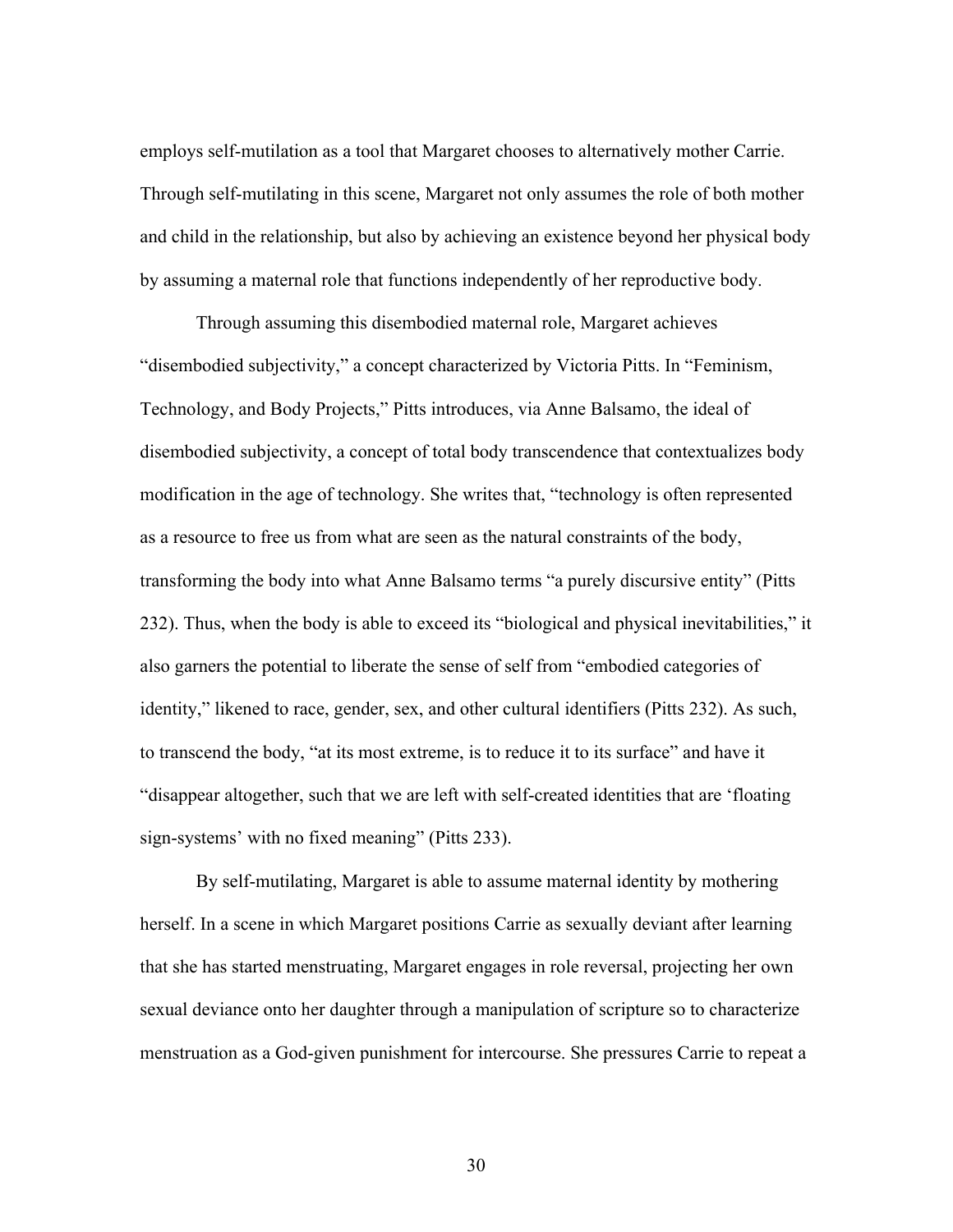verse that states that "the first sin was the sin of intercourse," and that Carrie's period is a "curse of blood" she has been dealt as a result of engaging in intercourse. When Carrie refuses to repeat the scripture, arguing that the bible doesn't contain the scripture, Margaret beats Carrie and delivers further punishment for denying her sin by locking her in a closet. Margaret self-mutilates here, responding to Carrie's cries for being freed by carving into her arm (*Carrie)*. The presence of self-mutilation in this scene, when characterized as a tool for embodying multiple roles in a dichotomized relationship as well as achieving identity through transcendence of the material body in conjunction with Margaret's persistence to frame her daughter for a sin that she did not commit, allows for a characterization of this interaction between Margaret and Carrie as a moment throughout which Margaret mothers herself in an attempt to repent for engaging in sex before marriage and producing a child through pleasure, an act which Margaret details during a conversation with Carrie in the last scene of the film. Projecting her own identity onto her daughter also affords Margaret the opportunity to mother Carrie, as by selfmutilating, she is able to construct this teaching moment with her child as a performance of motherhood as a 'floating sign-system' of identity that does not exist in relation to her maternal body.

Peirce's film presents a second scene in which self-mutilation functions as a means through which Margaret can mother by choice. In this scene, Mrs. Snell, the mother of Carrie's classmate Sue, enters the Laundromat where Margaret works as a seamstress to pick up Sue's prom dress. Mrs. Snell compliments Margaret on her stitching work on the dress, stating that, "So few people can sew like this anymore. I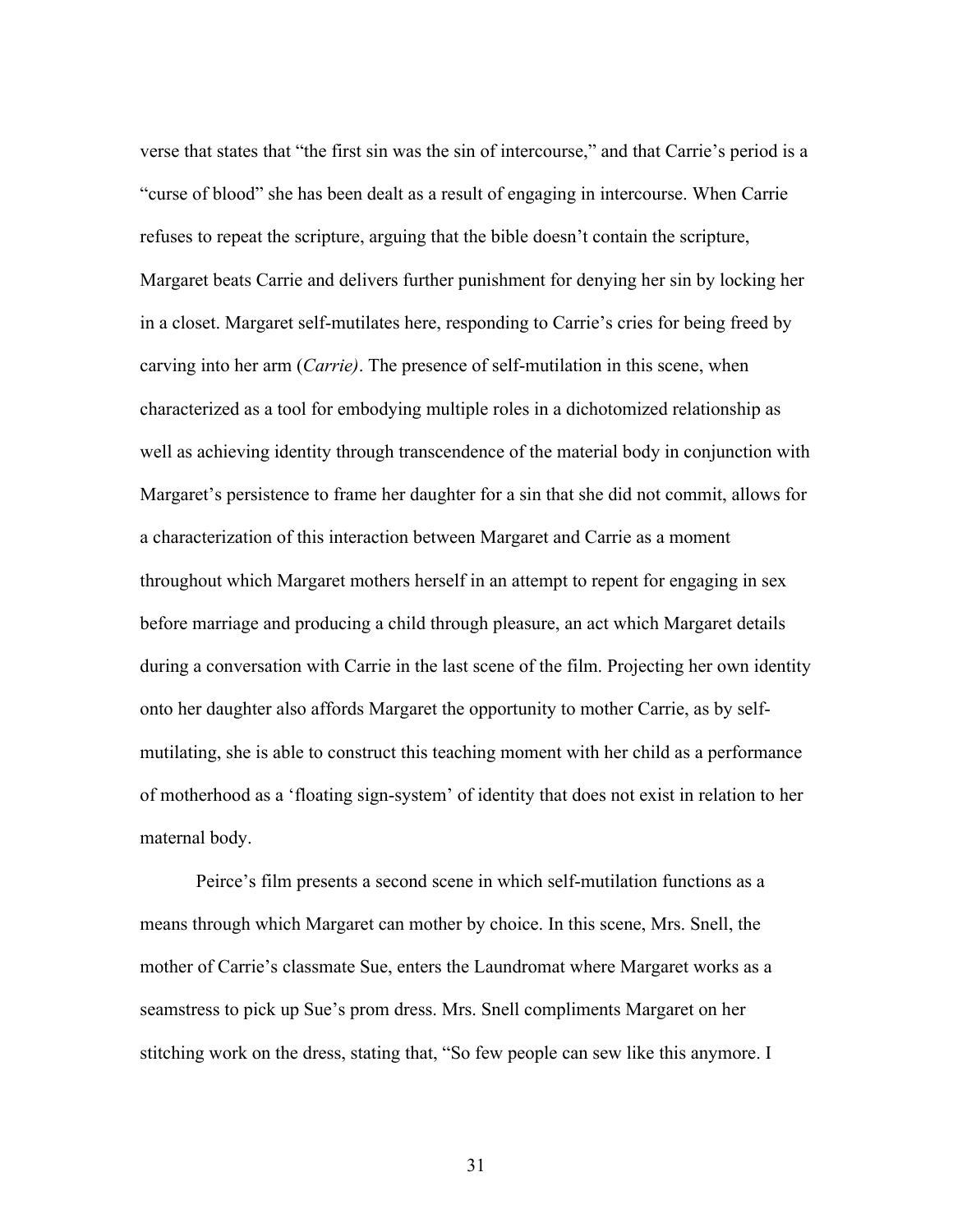could never do anything like this myself" (*Carrie*). Margaret self-mutilates in response to this compliment by removing a seam ripper from her own pocket and carving into her thigh. Given that Margaret is also constructed throughout the film as a homemaker that provides for herself and her child through making clothing, her interaction with Mrs. Snell can be characterized as another instance of role reversal. When Mrs. Snell relays that Margaret, a mother, can nurture Sue in a way that she cannot, Margaret self-mutilates so as to re-position herself as a maternal figure to Sue. Thus, Margaret again assumes maternal identity outside of her reproductive body, and self-mutilation functions as the choice to do so.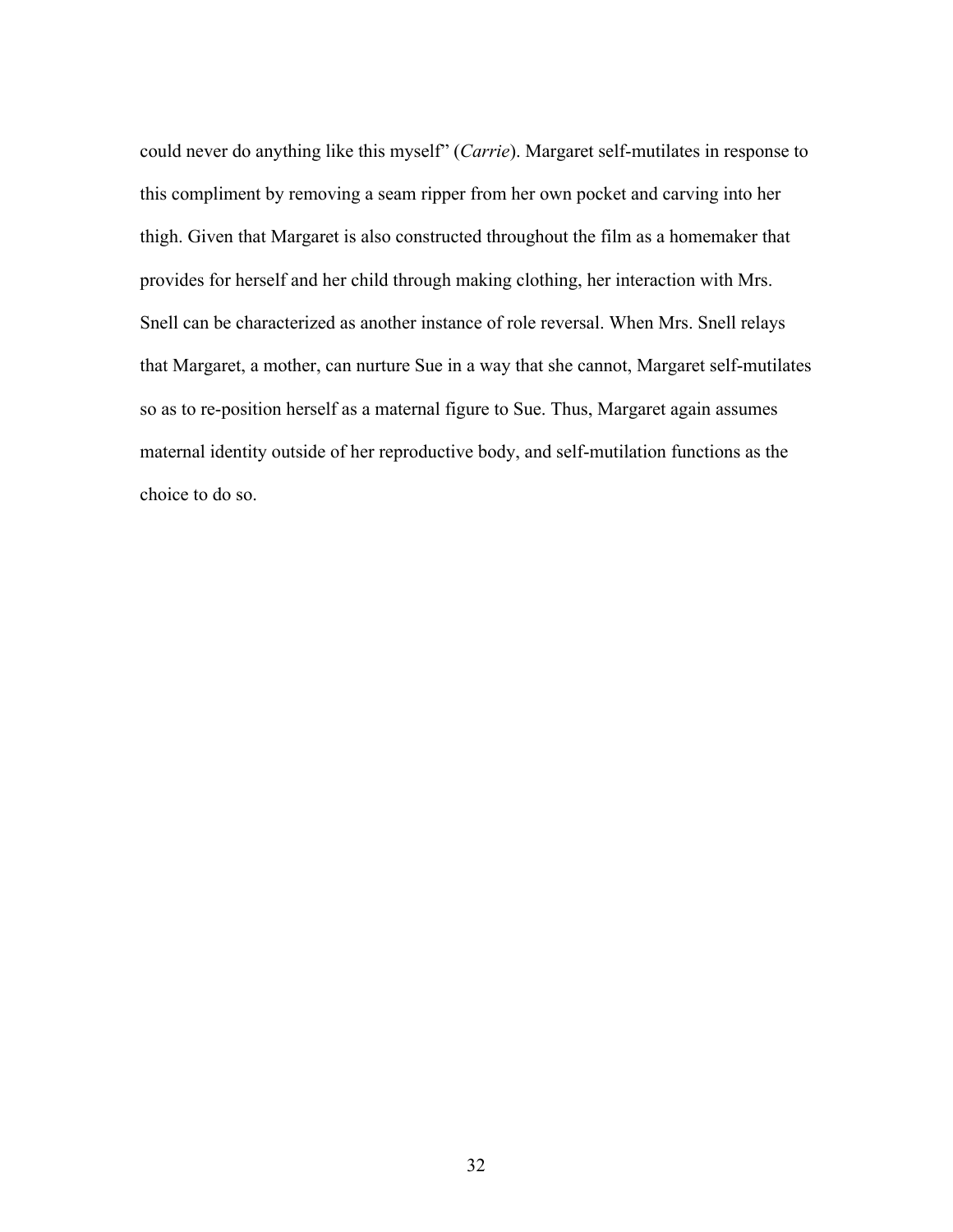#### CHAPTER FIVE

# **CONCLUSION**

Margaret's role in Peirce's film is prominent as an exploration of social, cultural, and political constructions of motherhood within the contemporary context of Roe v. Wade, yet Carrie is still the film's title character and warrants attention in the same context. Though Carrie functions in this film as an extension of Margaret, a vessel onto which she projects her maternal role and through which she transcends her maternal body, she also functions as a decision-making individual. In the scene in which Carrie leaves for the prom, Carrie rejects her prescribed role in the home, silencing and locking Margaret away in the closet and thereby restructuring the home to function as a matriarchy. She achieves the social power she desires by using her powers to orchestrate the torturous deaths of her bullying classmates at the prom, yet she returns to the home with plans to re-assume her submissive role before reverting back to individuality in defense against Margaret's attempt to murder her. In turn, Carrie is a woman with choice who functions as and in relation to, rather than submissive to, her role in the home, a characterization achieved by Peirce's transformation of Carrie's powers from a menstrual symptom into a device for control.

Peirce positions telekinesis as control unrestricted. Whereas *Carrie* (1976) relies on the supernatural to ground Carrie's experience in an existing reality of discriminatory characterizations of women with power, in Peirce's film Carrie functions as a signifier of atypical constructions of womanhood, namely those that exist outside of sociocultural constructions of gender. More specifically, in De Palma's film, telekinesis is a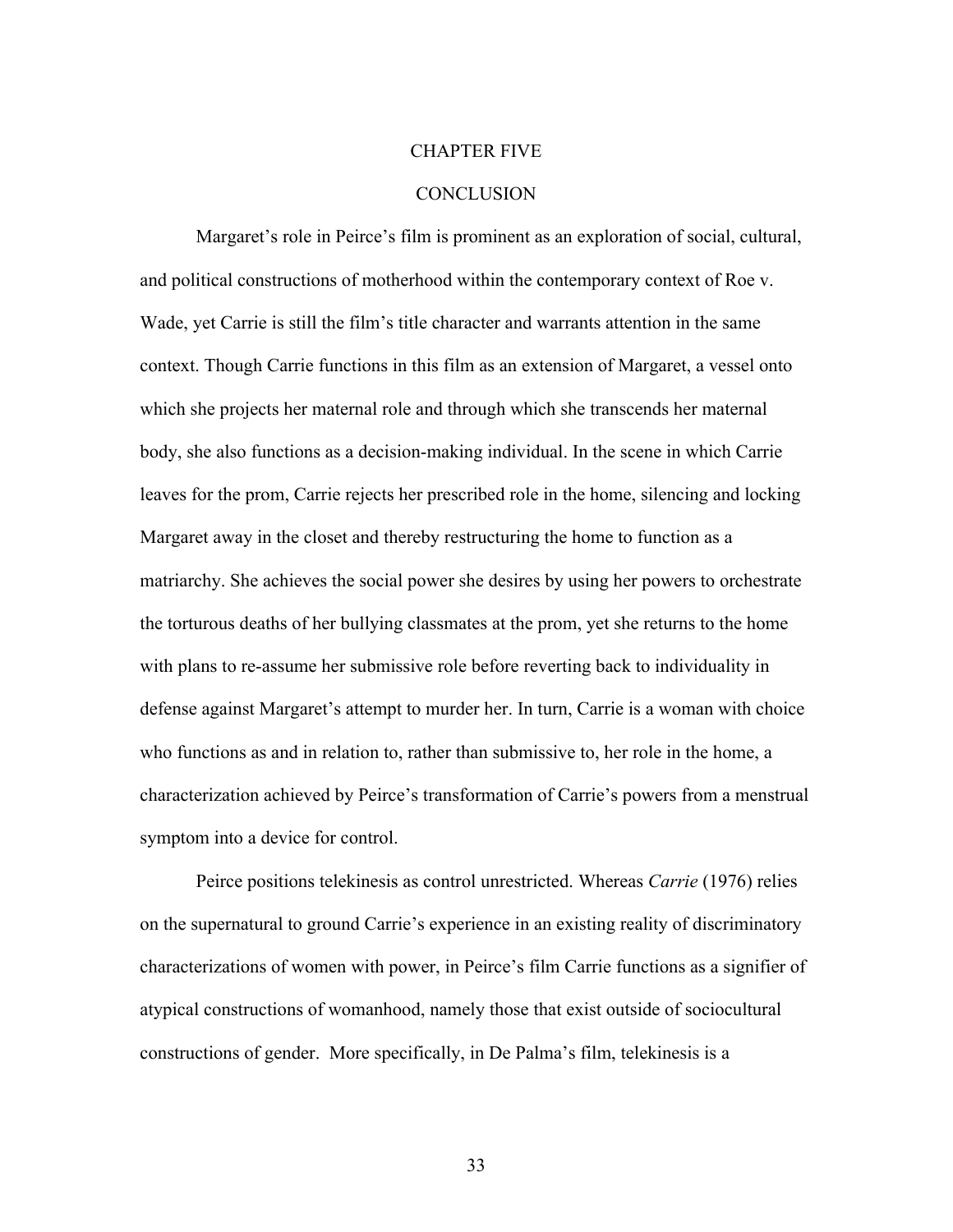supernatural construction of menstrual symptoms that condemns a woman's assumption of a right to control by contradicting verbal pronunciation of power with an untamable body. In *Carrie* (1976), Carrie claims in the film that she is capable of controlling her powers, saying to Margaret, "If I concentrate hard enough I can move things," and grounds her ability in literature about telekinesis (*Carrie)*. However, her telekinetic reactions throughout the film are never performed with intent, but rather are hasty emotional reactions. Carrie breaks her bedroom mirror while crying hysterically after enduring Margaret's abusive lecture about the sins of woman. She pins Margaret to her bed out of anger when Margaret insists that Carrie stay home from the prom. And because De Palma's film doesn't explore the role of the body in telekinetic activity, his pairing of the onset of Carrie's power with anger and hysteria lend to a reading of Carrie's actions as an outward projection of menstruation. This sentiment lingers in De Palma's orchestration of the iconic prom scene, as through the critical lens of an outward projection of menstruation the scene it plays out not as a teenager purposing her powers for revenge against sadistic bullies, but rather as a demonstration of why a woman's place is in the home. I characterize this as the moral lesson of De Palma's iteration of the narrative as it culminates in a large anti-choice statement: If a woman outside of the home can cause destruction by means of the mind and body, then giving her control over the mind and body could only mean worse.

In *Carrie* (2013), telekinesis is not a reaction; however, it is a means through which, by learning to control it, Carrie assumes the power to choose a role of womanhood in which she exists and succeeds outside of the home. Carrie's introduction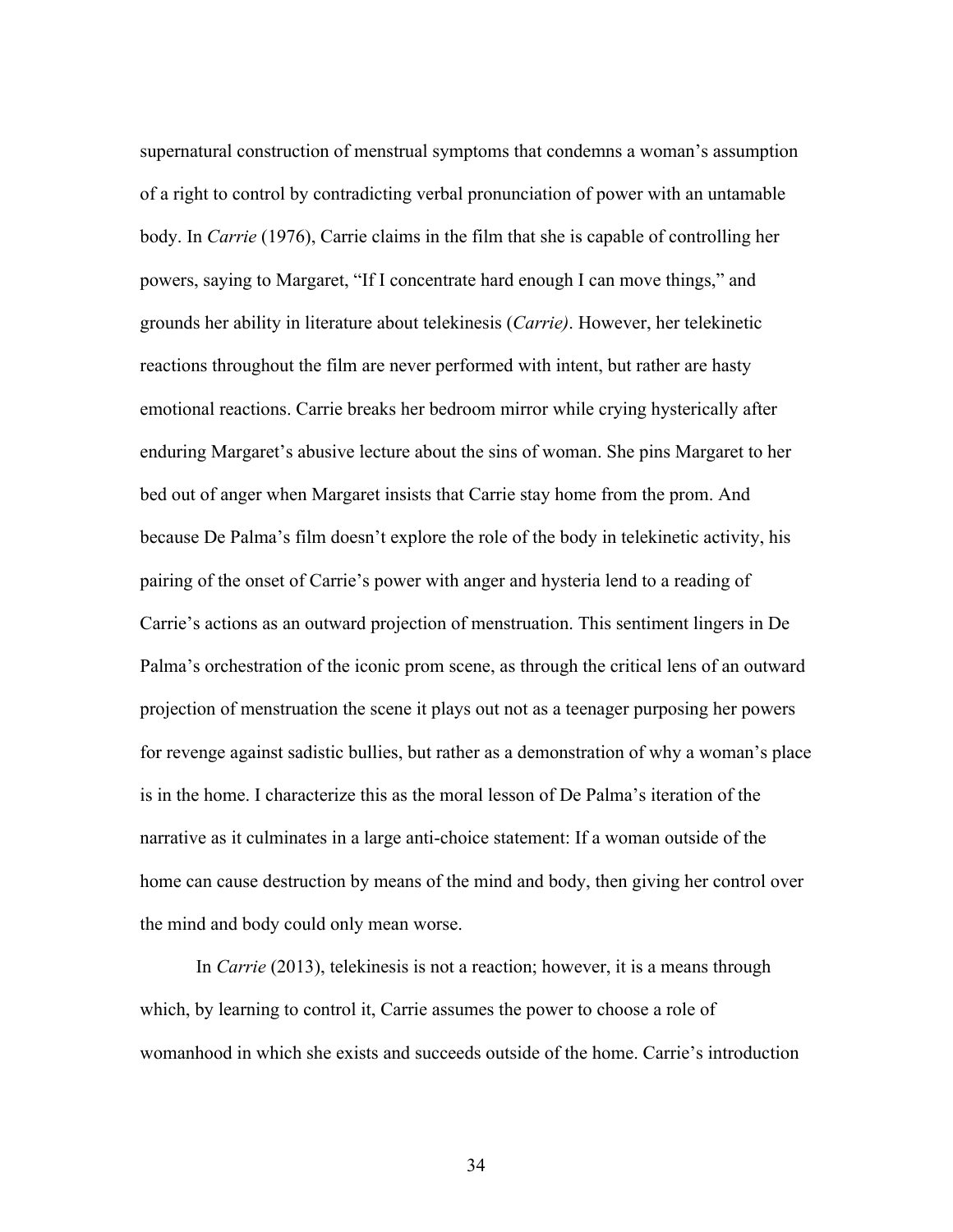to her powers plays out much like the events in De Palma's film. In the shower scene, Carrie's hysterical reaction to her period and her classmates' taunting triggers an intense emotional reaction that causes the light bulb above the shower to burst. When Margaret forces her into the downstairs closet after their heated conversation about 'the curse of blood,' Carrie's screaming fit produces a large crack in the wooden closet door. The next day while she is at school, Carrie destroys a bathroom mirror through intense concentration, and this is the turning point—the moment of an assumption of control. Following this moment, Carrie both studies and practices her talent, reading books, watching videos online, and levitating objects in her bedroom. And, unlike Carrie's interactions with Margaret in De Palma's film during which Carrie exerts force over Margaret through emotional responses to her attempt to keep her sheltered in the house, Peirce's Carrie uses her powers as a defense mechanism, levitating Margaret when she calls Carrie a witch, locking her in the closet when she leaves for the prom, and eventually murdering her, conjuring a series of sharp objects and warning Margaret of her impending death with an apology (*Carrie)*.

Given that Carrie performs with intent, Peirce's prom scene assumes a different characterization—an alternative framework for contextualizing Carrie's revenge. In this scene, Carrie does not serve as a pawn in an experiment in political correctness nor does she carry out a good triumphs over evil plot as a sheltered high school girl pushed too far. Rather, because Peirce constructs telekinesis as control that presents Carrie with choice, Carrie can assume the social status of her classmates. In the scene in which Carrie tells Margaret that she will be going to prom, Carrie expresses her desire to be like her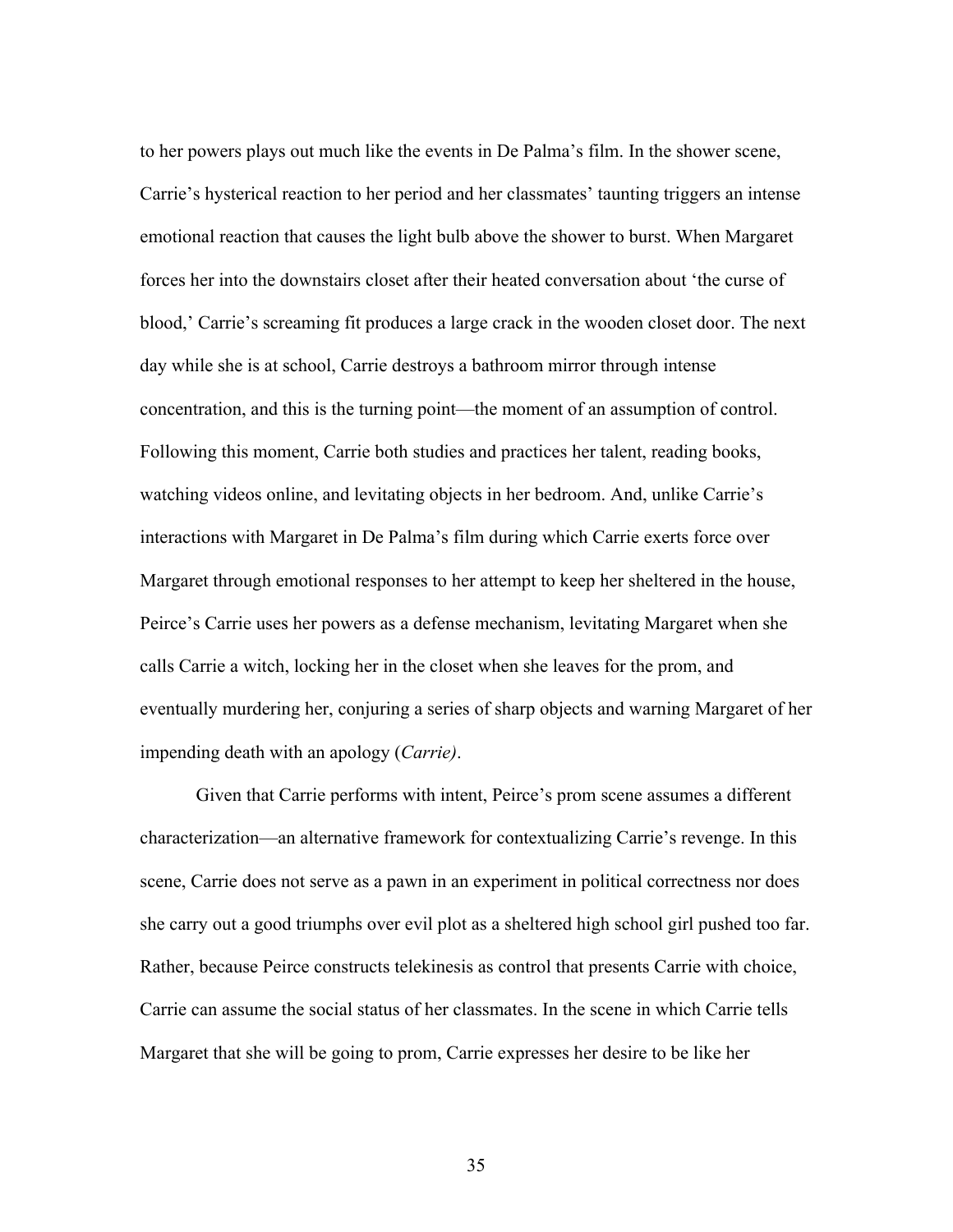classmates because she considers them to be whole people. She says, "I want to be like them! I want to be just like them! I need to try and become a whole person before it's too late" (*Carrie).* In this regard, during the prom massacre, Carrie achieves this desire by performing as a bully and not the bullied. Further, she tortures her classmates to death in a mirroring exercise that plays out much like their torture of her during the shower scene. This is initiated when, after the blood dump, a classmate begins playing the video of Carrie writhing and screaming in the shower that Chris took. Carrie's massacre begins in response to the video and not the blood dump itself, which re-characterizes her response as role-play in which performs as a bully alongside her classmates. Therefore, the death count is not as quick, widespread, and randomized as De Palma's installment of the scene, but is almost entirely focused on Carrie's prolonged torture of her gym classmates.

Peirce's prom scene, then, is a social experiment, enacted by Carrie to afford herself a test of character so as to make a decision about her transition into womanhood. And when positioned as such, Carrie's return to the home is an informed decision, not a statement of belonging. In this sense, the final scene of the film, in which Margaret attempts to kill Carrie but is unsuccessful and dies at her hand, exemplifies Carrie's unwillingness to give up choice, even if it implies death by the wrath of God. It is why she still employs her telekinesis as a defense mechanism against Margaret, and it is warrant that she is aware that she could leave the home rather than stay by her mother's side and die, even though she chooses not to.

This subtle re-conceptualization of telekinesis allows Peirce to produce the effect of a pro-choice construction of womanhood without compromising King's narrative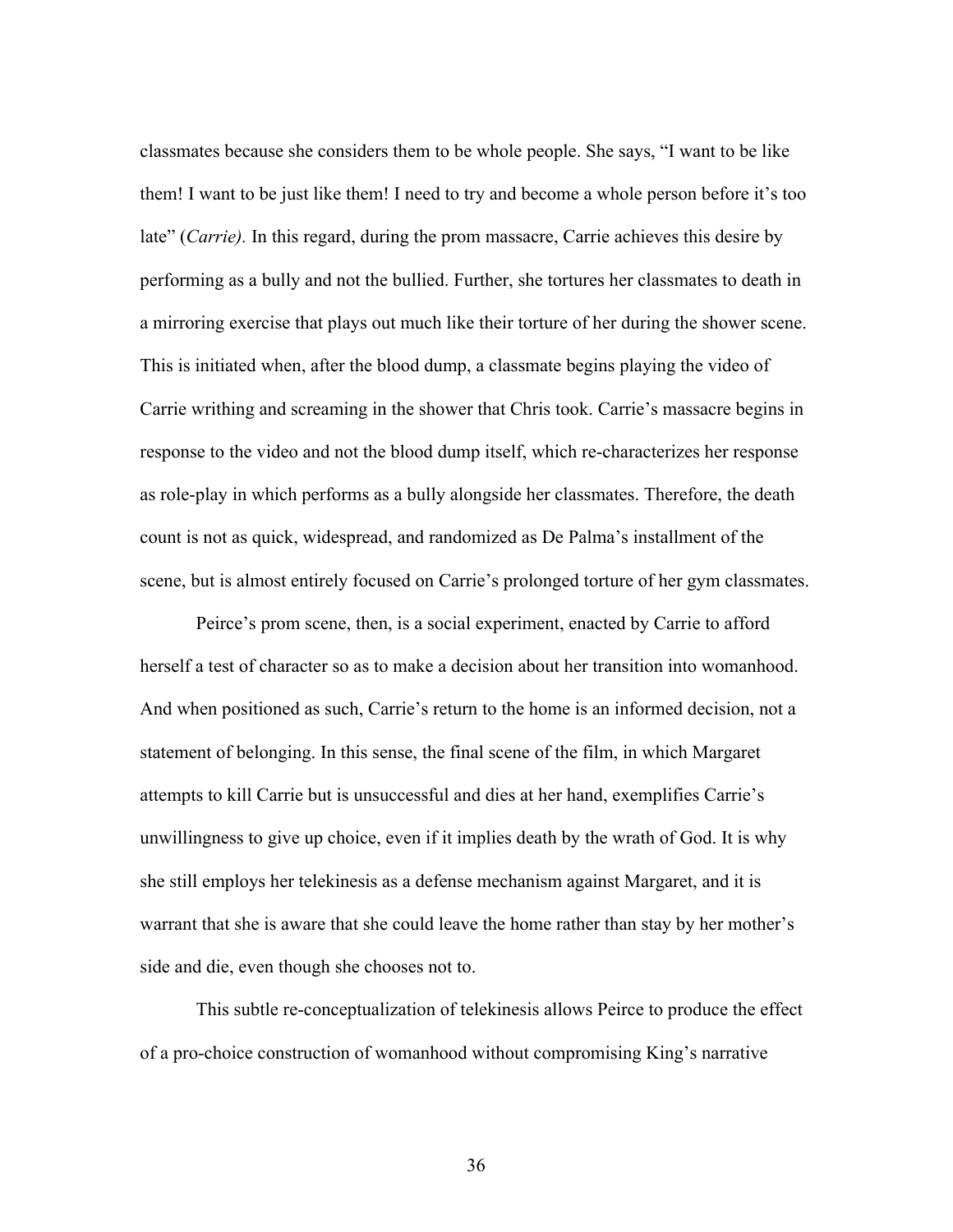structure. Peirce transforms King and De Palma's fear of women with power into an exploration of fears held by women with power, thus making *Carrie* a story about women who struggle to live with choice within existing social, cultural, and political situations that question the assumption of that power. Margaret and Carrie play agential roles, and their fateful struggles to achieve a sense of self in the physical world ground the narrative in contemporary feminist commentary that seeks to label a woman's choice to assume either a traditional or non-traditional role of womanhood as a progressive statement and not a reversion to patriarchal constructions of womanhood or a means for being ostracized from feminism. As such, while it may be too large of a venture to suggest that Peirce has achieved a feminist rendering of King's narrative based on effect, the statement of the film is poignant in the name of women, as Peirce returns the narrative to Carrie and Margaret, its rightful owners, thereby calling for a genre shift in which we begin to think about opportunities for utilizing the horror genre to chronicle the fear that surmises women when women relate to one another.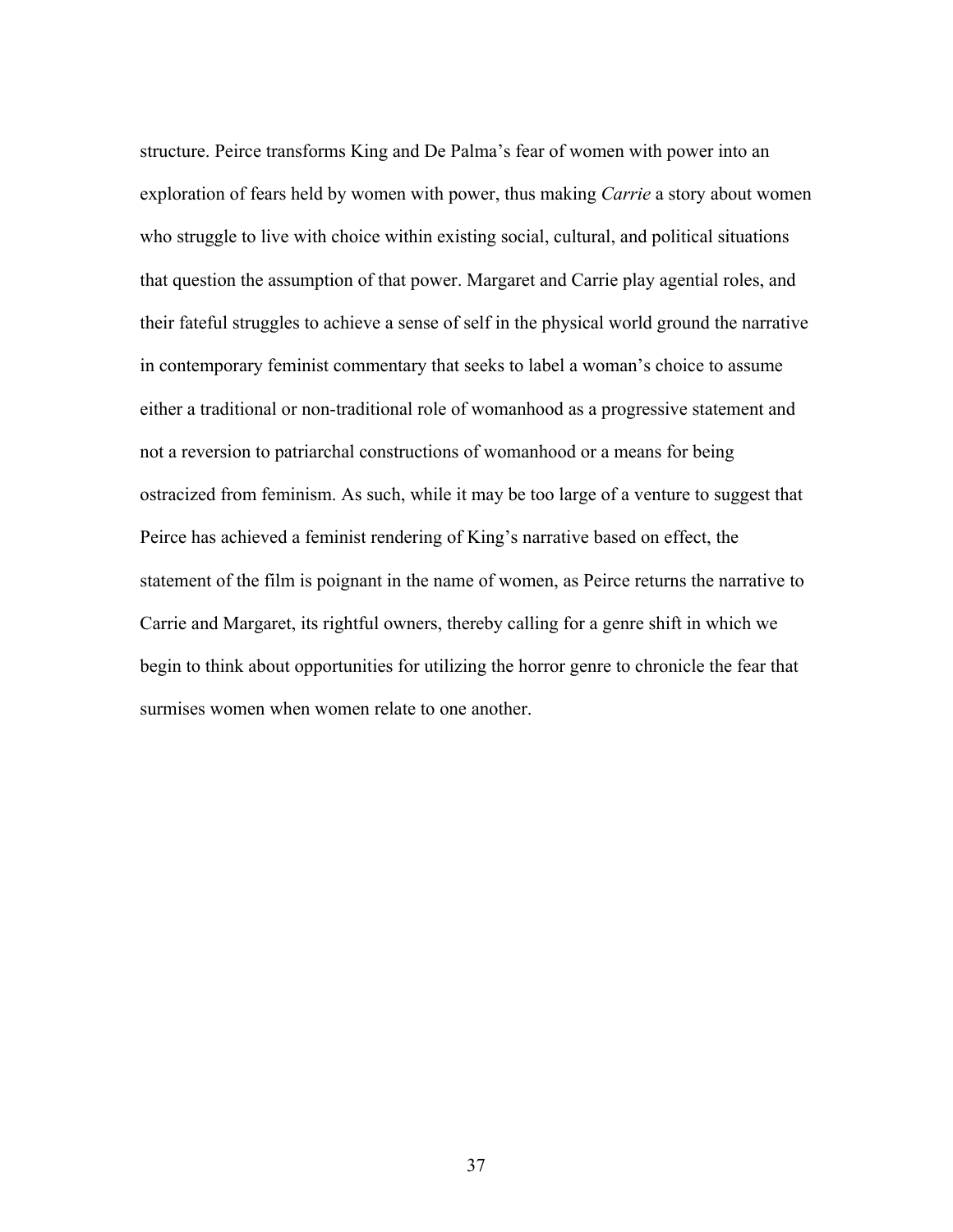#### WORKS CITED

- Allan, Adriane. "What the Ever-Popular 'Exorcist' Tells us About Sex and Women." *ALTERNET.* ALTERNET, 2010. Web. 6 March 2014.
- Brody, Richard. "Kimberly Peirce's 'Carrie'. *The New Yorker.* Condé Nast, 2013. Web. 16 Jan. 2015.
- *Carrie.* Dir. Brian De Palma. Perf. Sissy Spacek, Piper Laurie. United Artists, 1976. DVD.
- *Carrie.* Dir. Kimberly Peirce. Perf. Chloe Grace Moretz, Julianne Moore. Screen Gems, 2013. DVD.
- Clover, Carol J. *Men, Women and Chainsaws*. New Jersey: Princeton University Press, 1993. Print.
- Cobble, Dorothy Sue, Linda Gordon, and Astrid Henry. *Feminism Unfinished: A Short, Surprising History of American Women's Movements.* New York: W.W. Norton & Company, 2014. Print.
- Creed, Barbara. *The Monstrous Feminine: Film, Feminism, Psychoanalysis*. New York: Routledge, 1993. Print.
- Hewitt, Kim. *Mutilating the Body: Identity in Blood and Ink*. Wisconsin: University of Wisconsin Press, 1997. Print.
- Gay, Roxane. "The Great 2014 Celebrity Nude Photos Leak is Only the Beginning." *The Guardian.* Guardian News, 2014. Web. 25 March 2015.
- Hunter, James Davidson. *Culture Wars: The Struggle to Control the Family, Art, Education, Law, and Politics in America.* New York: Basic Books, 1991. Print.
- King, Stephen. *Carrie.* New York: Anchor Books, 2002. Print.
- "Laws Affecting Reproductive Health and Rights: 2013 State Policy Review." *Guttmacher Institute.* Guttmacher Institute, 2013. Web. 26 Feb. 2015.
- Lindsey, Shelley Stamp. "Horror, Femininity, and Carrie's Monstrous Puberty." *Journal of Film & Video* 43.4 (1991): 33-44. Web. 10 Oct. 2013.
- Magistrale, Tony. *Hollywood's Stephen King.* New York: Palgrave McMillan, 2003. 25- 29. Print.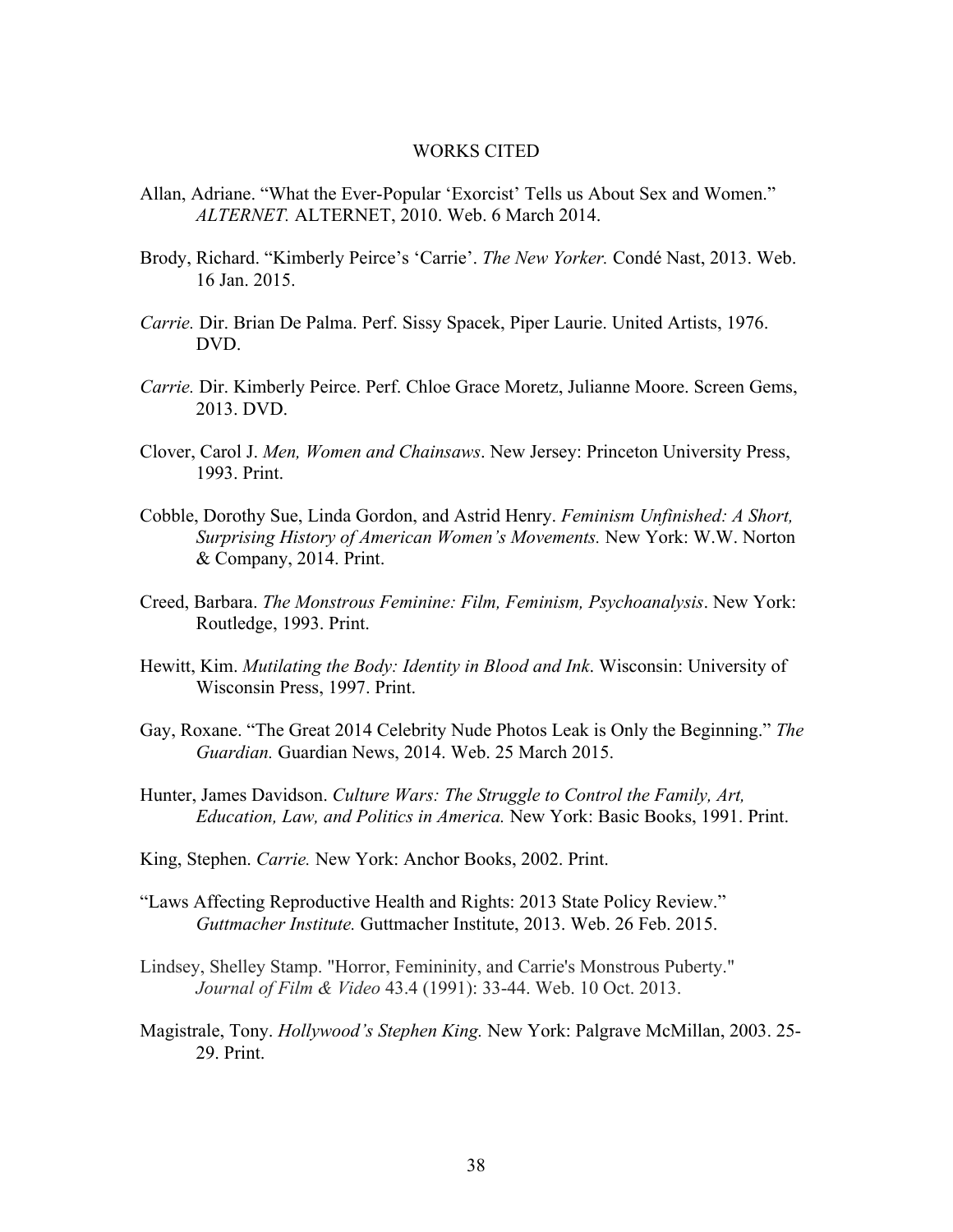- Marder, Elissa. *The Mother in the Age of Mechanical Reproduction: Psychoanalysis, Photography, Deconstruction.* New York: Fordham University Press, 2012. Print.
- Muir, John Kenneth. *Horror Films of the 1970s.* London: McFarland, 2002. 386-388. Print.
- Mulvey, Laura. "Visual Pleasure and Narrative Cinema." *Screen* 16.3 (1975): 6-18. Print.
- Pitts, Victoria. "Feminism, Technology, Body Projects." *Women's Studies* 34.3 (2005): 229-247. Web. 11 Jan 2015.
- Valenti, Jessica. "The Jennifer Lawrence Nude Photo Hack Response is the End of the 'Shamed Starlet." *The Guardian.* Guardian News, 2014. Web. 25 March 2015.

Zeisler, Andi. *Feminism and Pop Culture.* Berkeley: Seal Press, 2008. Print.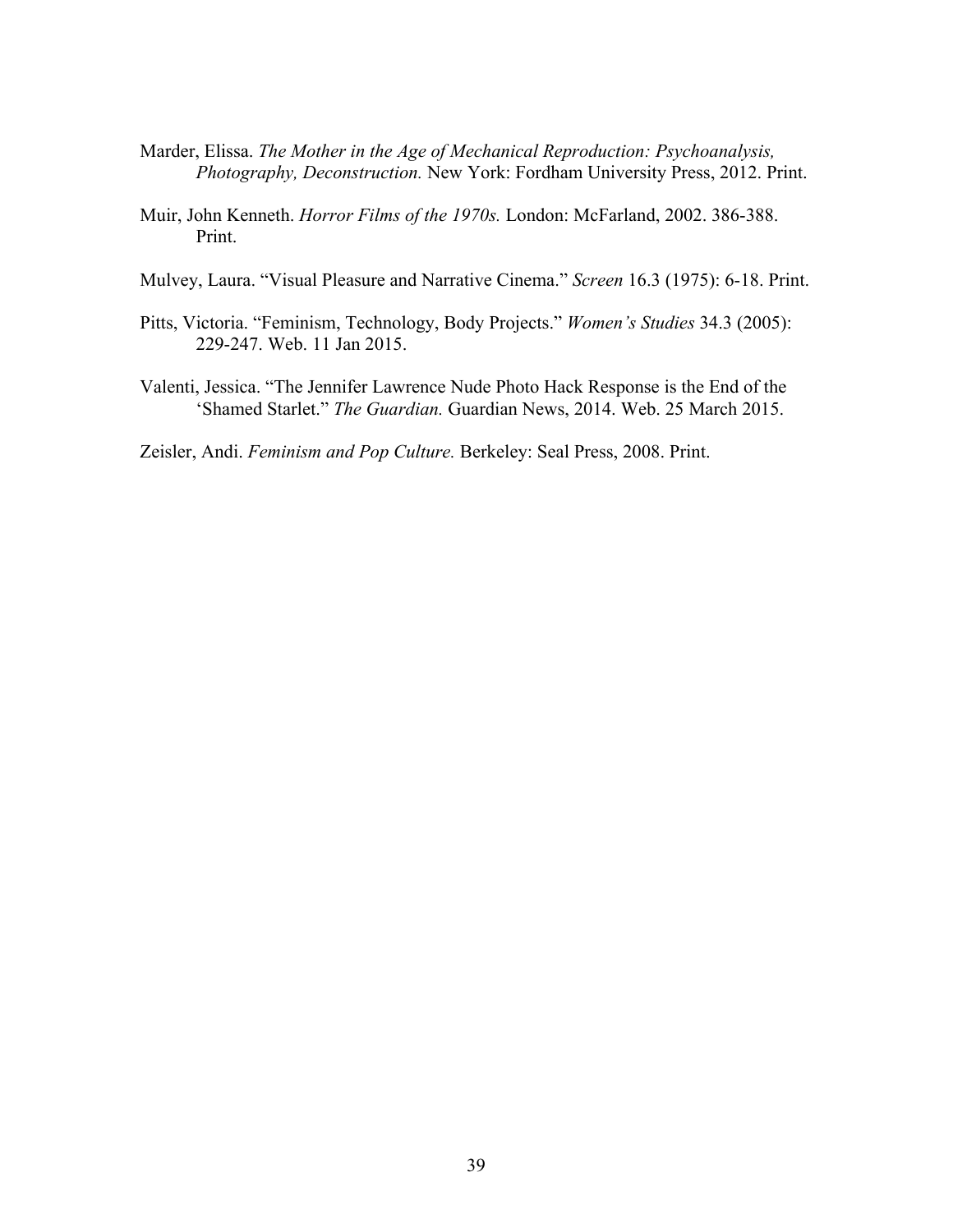#### WORKS CONSULTED

- Arnold, Lois and Gloria Babiker. *The Language of Injury: Comprehending Self Mutilation*. London: Wiley-Blackwell, 1997. Print.
- Badley, Linda. *Film. Horror, and the Body Fantastic*. Connecticut: Praeger, 1997. Print.
- Benshoff, Harry M., ed. *A Companion to the Horror Film*. New Jersey: Wiley-Blackwell, 2014. Print.
- Bloom, Clive, ed. *Gothic Horror: A Reader's Guide from Poe to King and Beyond*. New York: Palgrave Macmillan, 1998. Print.
- Browning, Mark. *Stephen King on the Big Screen*. Chicago: University of Chicago Press, 2009. Print.
- Burstow, Bonnie. *Radical Feminist Therapy: Working in the Context of Violence*. New York: SAGE Publications, 1992. Print.
- Butler, Judith. *Bodies that Matter: On the Discursive Limits of 'Sex'*. New York: Routledge, 1993. Print.
- Butler, Judith. *Gender Trouble*. New York: Routledge, 1990. Print.
- Cox, Dee, Jacqui Saradjian, and Gerrilyn Smith. *Women and Self-Harm: Understanding, Coping, and Healing From Self-Mutilation*. London: Routledge, 1999. Print.
- De Beauvoir, Simone. *The Second Sex*. New York: Vintage Books, 2009. Print.
- Edwards, Kim. "Get Away from Me, You Bitch! Demon Mothers, Psycho Sons and the Scream Trilogy." *Australian Screen Education* 41 (2006): 93-96. Print.
- Featherstone, Mike, ed. *Body Modification*. New York: SAGE Publications, 2000. Print.
- Francis, James Jr. *Remaking Horror: Hollywood's New Reliance on Scares of Old*. North Carolina: McFarland, 2013. Print.
- Friedman, Jaclyn, and Jessica Valenti. *Yes Means Yes!: Visions of Female Sexual Power and A World Without Rape*. Seal Press, 2008. Print.
- Gilbert, Sandra M., and Susan Gubar, eds. *Feminist Literary Theory and Criticism*. New York: W.W. Norton & Company, Inc., 2007. Print.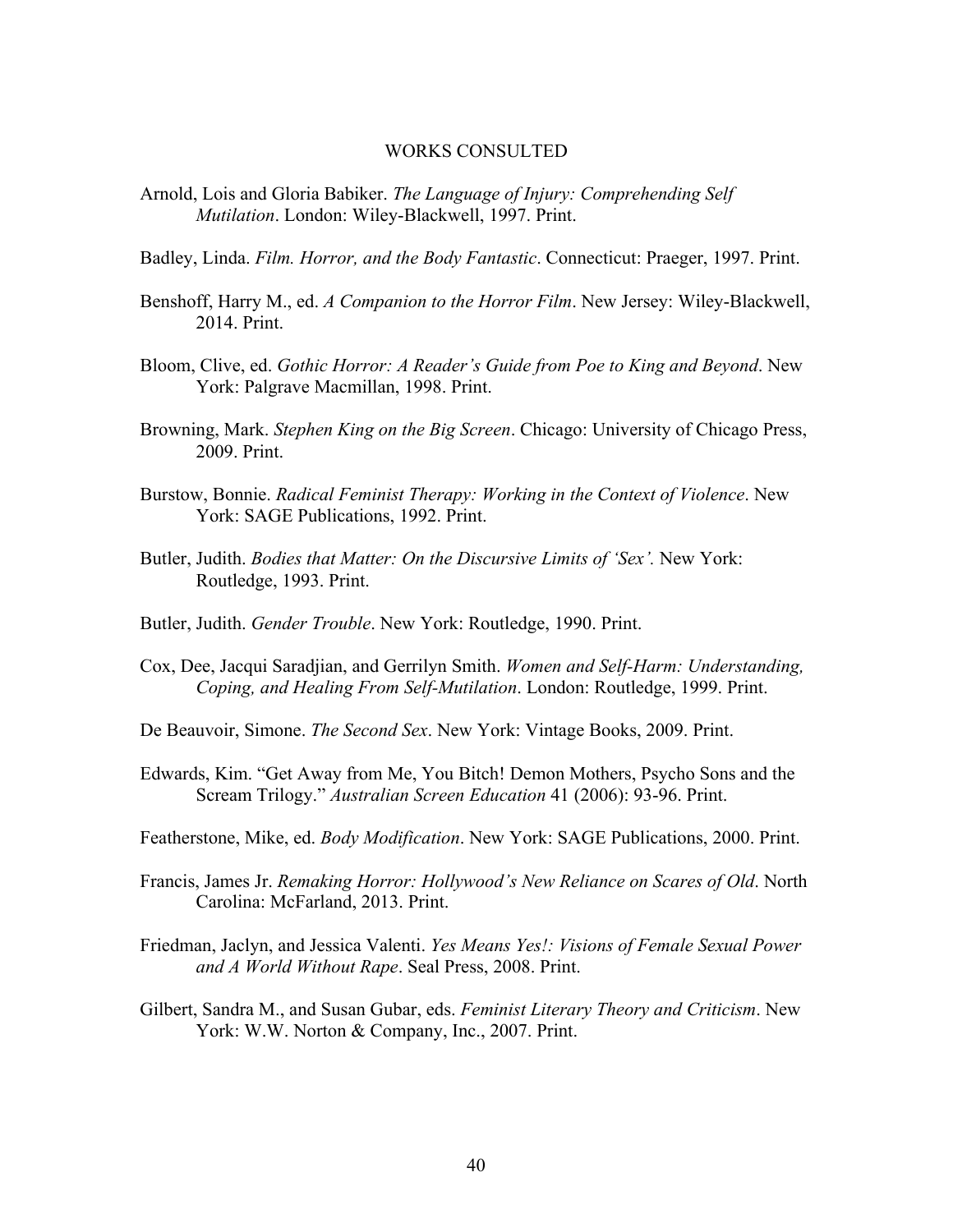- Grosz, Elizabeth. *Volatile Bodies: Toward a Corporeal Feminism*. Indiana: Indiana University Press, 1994. Print.
- Hasan, Zaki. "Interview: Director Kimberly Peirce on Remaking Carrie." Huffington Post. TheHuffingtonPost.com, Inc., 2013. Web. 23 Oct. 2013.
- Herndl, Diane Price, and Robyn R. Warhol, eds. *Feminisms: An Anthology of Literary Theory and Criticism*. New Brunswick: Rutgers University Press, 2010. Print.
- Humm, Maggie. *Feminism and Film*. Indiana: Indiana University Press, 1997. Print.
- Kaplan, Ann. *Feminism and Film* (Oxford Readings in Feminism). Oxford: Oxford University Press, 2001. Print.
- Kuppers, Petra. *The Scar of Visibility: Medical Performances and Contemporary Art*. Minnesota: University of Minnesota Press, 2007. Print.
- Llewellyn, Mark, and Nadine Muller. "Feminisms, Sex and the Body." *Journal of Gender Studies* 20.4 (2011): 315‐319. Web.
- McElhinney, Andrew Repasky. *Second Takes: Remaking Film, Remaking America*. North Carolina: McFarland, 2013. Print.
- Milia, Diana. *Self-Mutilation and Art Therapy: Violent Creation*. London: Jessica Kingsley Publishers, 2000. Print.
- Pinedo, Isabel Cristina. *Recreational Terror: Women and the Pleasures of Horror Film Viewing*. New York: State University of New York Press, 1997. Print.
- *The Purity Myth.* Dir. Jeremy Earp. Feat. Jessica Valenti. Media Education Foundation, 2011. DVD.
- Radner, Hillary and Rebecca Stringer, eds. *Feminism at the Movies: Understanding Gender in Contemporary Popular Cinema*. New York: Routledge, 2011. Print.
- Rendleman, Todd. "I know y'all think I'm pretty square, but tuh, I believe what I believe": Images of Evangelicals in American Film." *Journal of Media and Religion* 7.4 (2008): 271-291. Print.
- Salime, Zakia."New Feminism as Personal Revolutions: Microrebellious Bodies." *Signs: Journal of Women in Culture and Society* 40.1 (2014): 14-20. Web.
- Thornham, Sue, ed. *Feminist Film Theory, A Reader*. New York: NYU Press, 1999. Print.